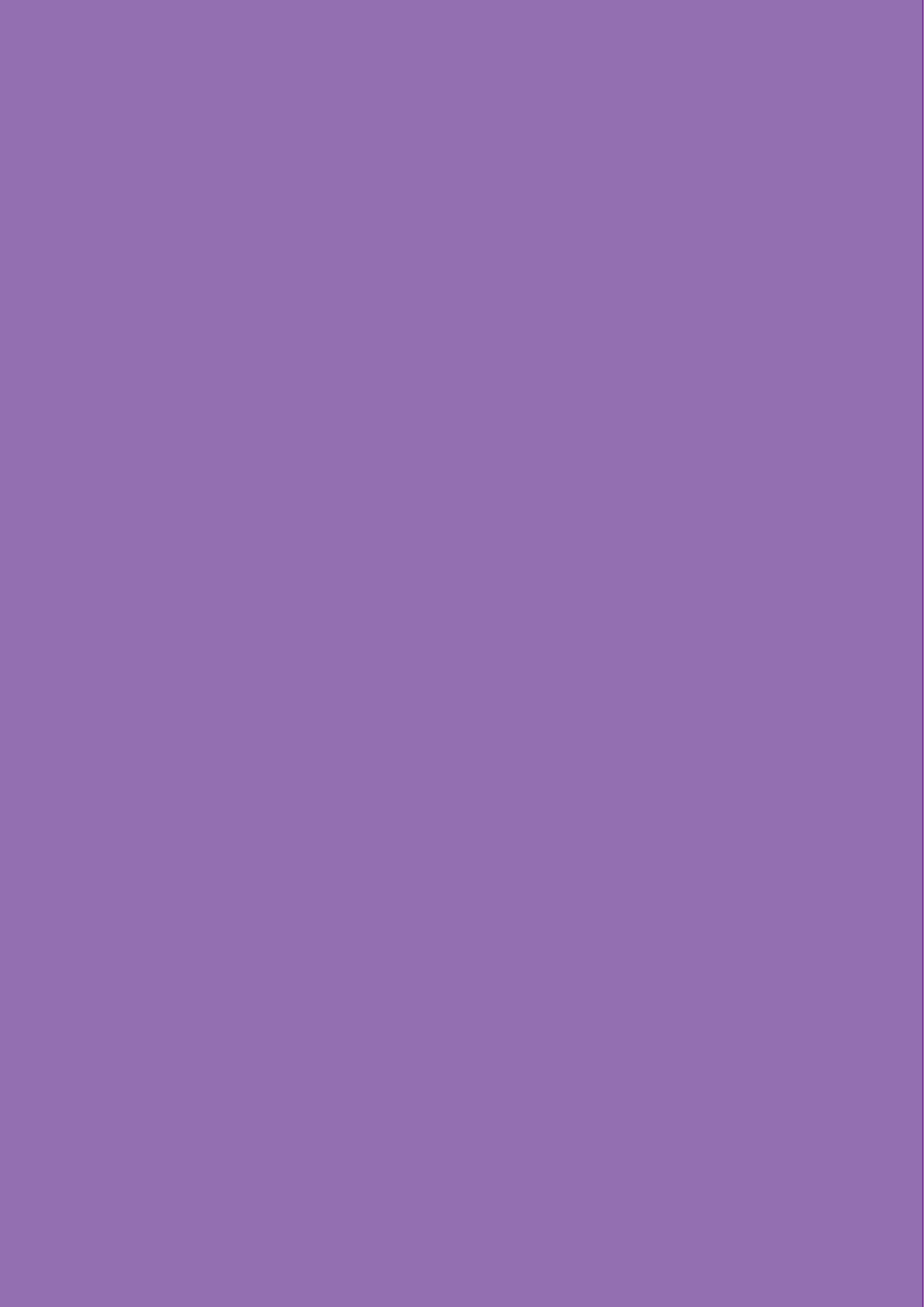# **Contents**

| Foreword by Lord Davies of Abersoch        | 3              |
|--------------------------------------------|----------------|
| <b>Executive Summary</b>                   | $\overline{4}$ |
| FTSE 100 Performance                       | $\overline{7}$ |
| FTSE 250 Performance                       | 11             |
| 2011 Recommendations and Current Status    | 14             |
| Progress 2014/15                           | 15             |
| <b>Closing Comments by Denise Wilson</b>   | 21             |
| Appendix A - FTSE 100 Company Ranking 2015 | 22             |
| Appendix B - FTSE 250 Company Ranking 2015 | 26             |
| Appendix C - Research Published 2014/15    | 37             |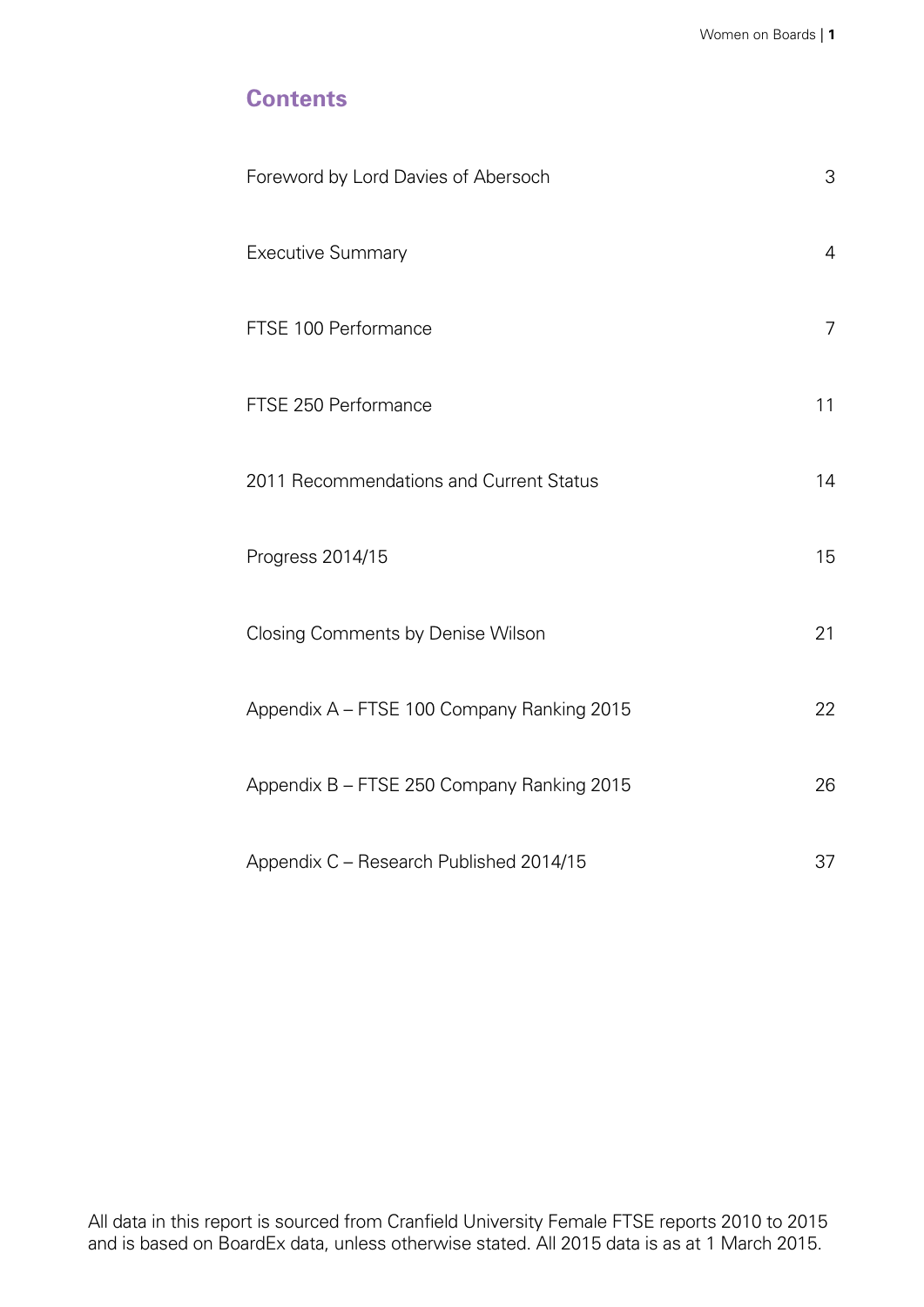# **Where we are now: FTSE 100 March 2015**

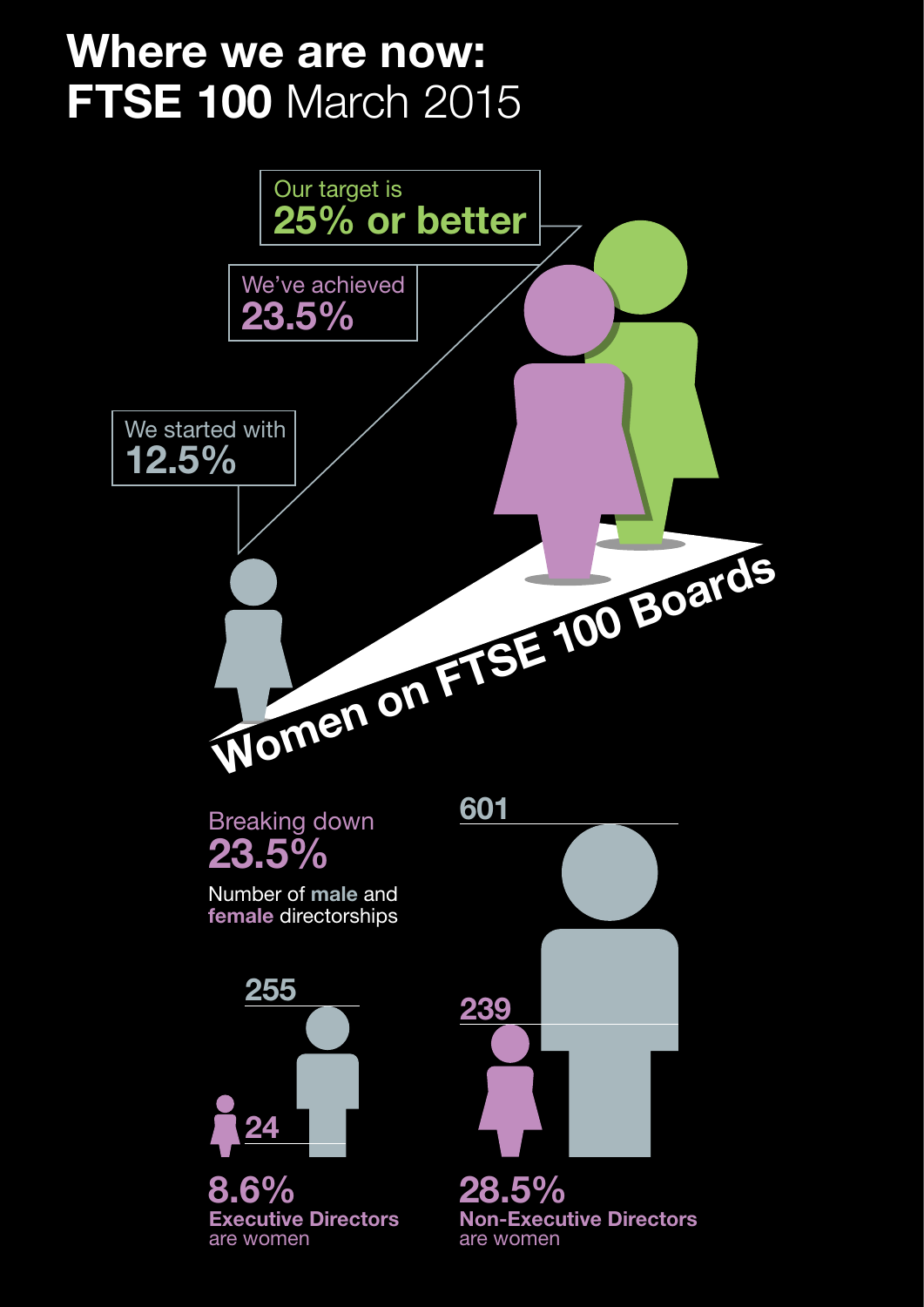<span id="page-4-0"></span>

# **Foreword by Lord Davies of Abersoch**

When we set out on this journey four short years ago, we talked of fuelling an evolution in gender balance at the top of Britain's biggest companies. What we have in fact seen taking place, is little short of a revolution in boardrooms of FTSE companies. Representation of women on FTSE 100 boards now stands at 23.5%, with 18% women's representation on FTSE 250 boards. British business is well on its way to achieving the 25% target by the end of the year.

Furthermore, for the first time in the history of the London Stock Exchange, there are no all-male boards in the FTSE 100. In addition, only 23 all-male boards remain in the FTSE 250, albeit this is clearly 23 too many. However, when we launched the Davies Review in 2011, there were 152 all-male boards across the FTSE 350. I consider this a major achievement and clear indication of the profound culture change taking place on British boards.

However the job is not yet done. I am confident that we will meet the 25% in the coming months, and with continued action and focus, this paradigm shift will be sustained in the long term. Boards are getting fixed, now we have to fix the low number of women Chairs and Executive Directors on boards and the loss of talented, senior women from the Executive pipeline.

I have never doubted that Britain has extraordinary talent. Nor, that there are plenty of credible, experienced women, willing and capable of serving on British boards. Business needs to unleash the full extent of this talent. It is good for business, good for the UK economy and ensures our future competitive position in the global arena.

As ever, I would like to thank all those that have helped shift the dial, including the many Chairmen, CEOs, HR directors, businesses, journalists and individual business men and women, whose commitment to this issue has been, and remains, unstinting. In particular, I would like to thank my fellow Steering Group members, Cranfield University, plus our key sponsors Barclays for their constant support, and Lloyds Banking Group and Anglo American plc for their kind sponsorship during the year.

E. Mervyn Davies

**Lord Davies of Abersoch, CBE**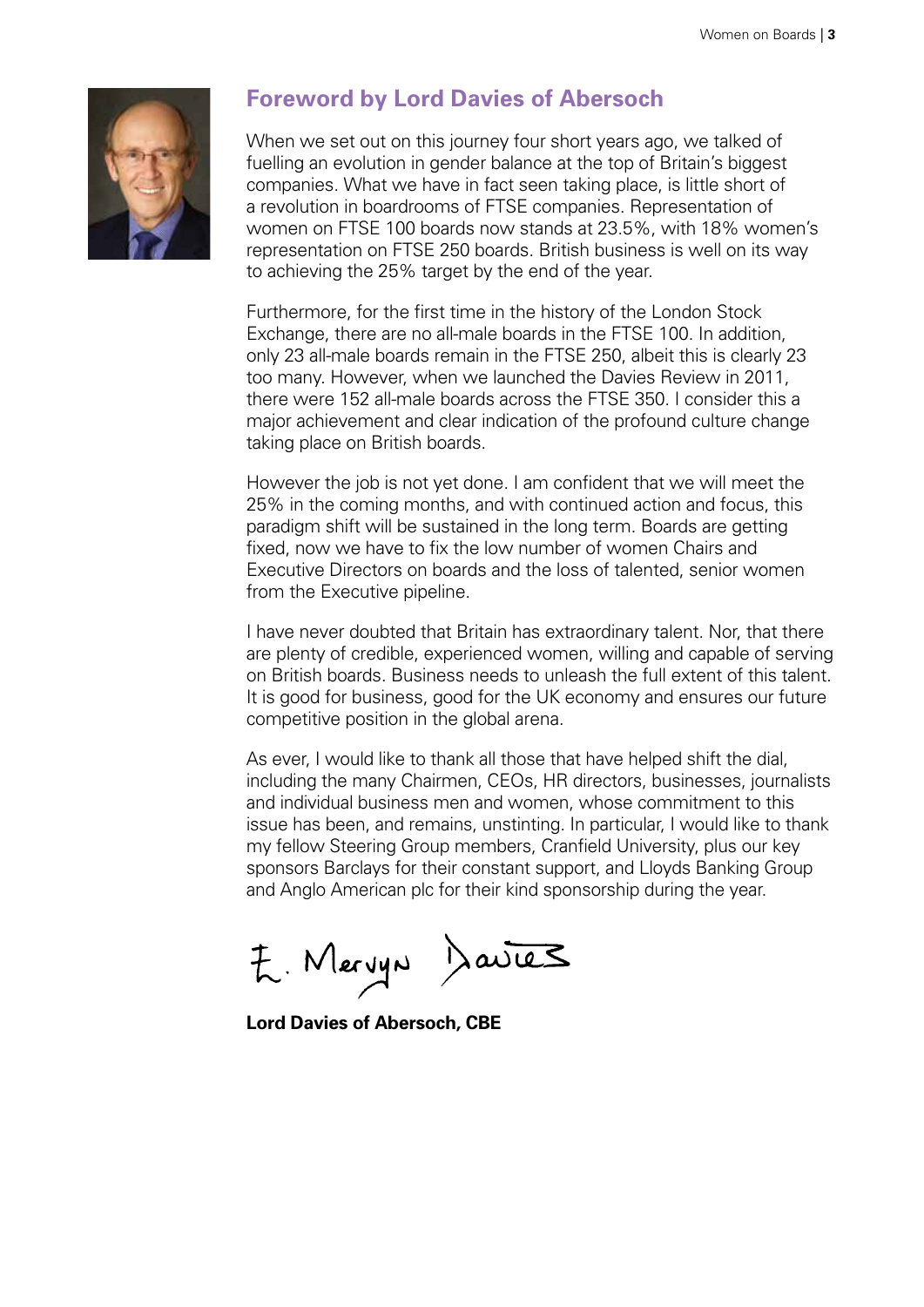# <span id="page-5-0"></span>**Executive Summary**

#### *Where are we now*

The UK has made great progress under a voluntary, business led framework in just over 4 years. Women's representation on FTSE 100 boards now stands at **23.5%**, almost double where we started at 12.5% in 2011. The representation of women on the FTSE 250 has more than doubled to **18%**, up from 7.8% in 2011. There is admiration from others around the world, and frankly some surprise, that we have managed to come such a long way in a short period of time, and without the need for Government or EU legislative intervention.

There are now **no all-male boards** in the FTSE 100, which is a first and milestone event in the history of the London Stock Exchange. There remain **23** all-male boards in the FTSE 250, down from 131 all-male boards in 2011 and 48 this time last year, albeit this is still too many. We continue to encourage Chairmen presiding over all-male boards, to recruit women to their top team, irrespective of their company size or sector. However, from a starting point of 152 all-male boards in the FTSE 350 when we began this journey, 23 remaining and ever decreasing, is by any standards, a tremendous achievement.

More women than ever before now serve on British boards, with a total of **628** women board members across the FTSE 350, **263** women on FTSE 100 boards and **365** women board members in the FTSE 250. Early on we were often required to present the detailed business case, rationale and economic arguments for more women on boards. Today there is little need to set out the business case, the women themselves and the role they are playing at the top table, is selling itself and casting a bright light down into the business.

So with 9 months to go to reach our 25% target, we need fewer than **20** new women appointments to FTSE 100 boards. We anticipate progress to continue on the same trajectory and meet the target before the end of the year.

#### *No shortage of aspiring, talented women*

Many said at the outset that supply would be an issue. There simply weren't enough experienced, capable women to fill the seats. This hasn't proved to be the case, with **478** newly appointed women to FTSE 350 boards in four years, **192** in the FTSE 100 and a further **286** in the FTSE 250. What's becoming clear, is without the focus of the Davies Review and the support of the many Chairmen, search firms and other businesses, many of these women would not have been appointed to a board position. They would still be waiting patiently in the wings, with the ensuing loss of talent to the British boards and the economy.

Four years on, there is little evidence that the supply of talented women is diminishing. To the contrary, organisations such as Cranfield have profiled over 400 capable women through their 100 Women to Watch publications, Women on Boards UK now count nearly 10,000 aspiring women in their network and KPMG will showcase more women ready and willing to serve on British boards in the next few months, when they launch their new online database. Executive Search firms, in particularly those accredited under the Enhanced Code of Conduct, plus many other specialist mentoring and coaching organisations, are doing much to support and shine a spot light on credible, senior women.

Additionally, the breadth of female talent, diversity of background and sectors from which women are appointed, are all gradually expanding. Executive Search firms and their clients are beginning to explore new pools of talent, with growing numbers of women appointed from Government, education, major charity or not-for-profit backgrounds. Admiral Group, BT Group, National Grid, Smith & Nephew and Wolseley, have all appointed women in recent years who have not come from traditional corporate backgrounds.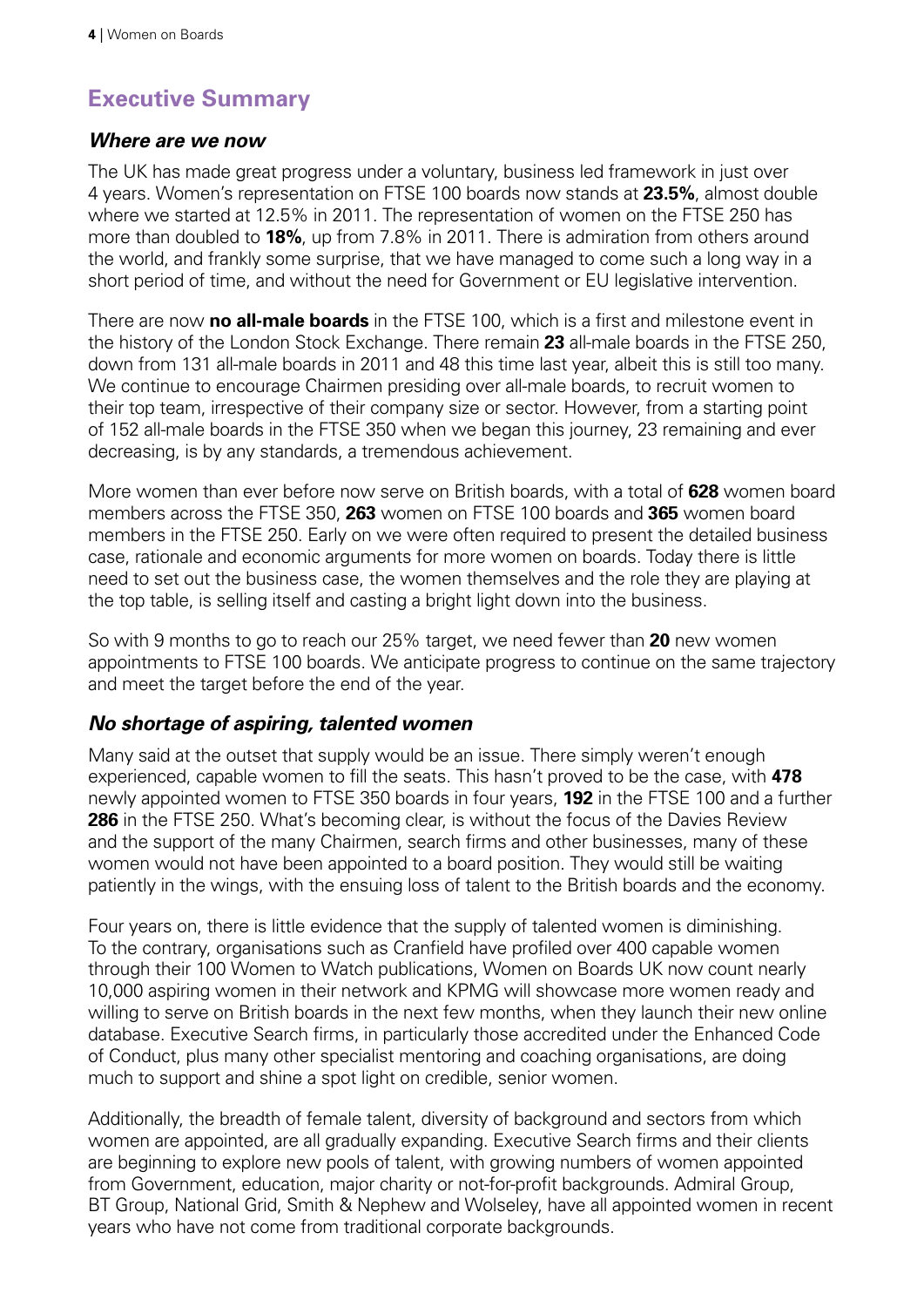Several new initiatives have taken place during the year in the external arena. Events for FTSE Chairmen to meet potential future board candidates have got underway and a plethora of networking initiatives to promote the visibility of talented women.

Companies are increasingly aware of the need to strengthen their own talent pipeline, particularly in the Executive layer just below board level, with many embarking on excellent programmes during the year to retain, promote and harness the skills of women. Culture is rapidly changing at the top of British business to better reflect and utilise the skillset of the entire workforce and reflect the changing expectations of a modern workforce and society at large. Many business leaders can now be credited for taking swift and robust action, to address the gender gap at senior levels within their organisations.

#### *Voluntary regime is working*

In recommending a voluntary framework for action and 25% target in 2011, there were mixed views at home and across the globe as to whether a voluntary approach could ever be successful, with clamours from many quarters, that the only way to effect real change, would be to adopt a strong handed, legislative approach. British business however, said they could fix this problem on their own without the need for legislative quotas. The Davies Review offered them an action orientated framework, setting out 'what good looked like' and handing British business leaders the mantle.

We believed then, and continue to believe, that a voluntary, target based approach, was the right way forward and are delighted to now see British business leaders proving this to be the case. We have continued to defend our approach with our European counterparts, as the EU Directive on legislative quotas continues in the background. The UK's voluntary approach is working, but clear progress towards gender parity under our own steam, remains our strongest defence.

All eyes remain upon us to see whether we can deliver real and sustainable change in FTSE boardrooms before the end of 2015.

#### *Sustainable change*

The 2015 target of 25% was the beginning. A focus for immediate action and real change, but neither gender parity, nor necessarily the end game. There are still too few women Executive Directors, Chairmen and Senior Independent Directors being selected, the appointment rate in FTSE 250 boards has slowed to 23.9% in the last 12 months and there remain 23 all-male boards in the FTSE 350 index. There is much to do and we should expect lasting change, particularly in some areas where progress has been hardest, to be a much longer journey.

As we approach the 25% target this year, we will consider, in collaboration with our key stakeholders, how best to sustain the progress achieved thus far and build on this into the future. We will be reporting on our thoughts later in the year.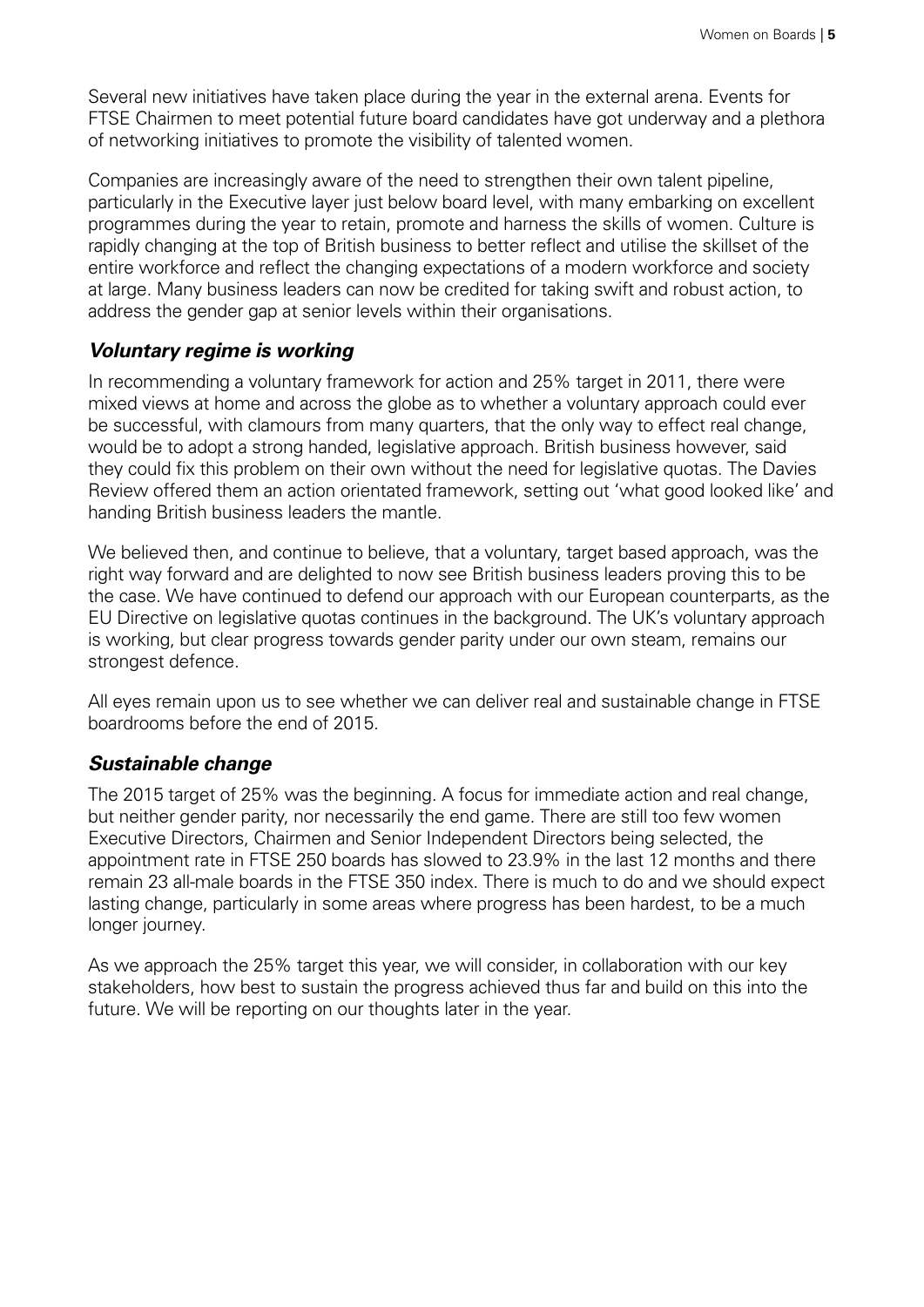# +

# 41 companies with 25% or better women on FTSE 100 boards March 2015

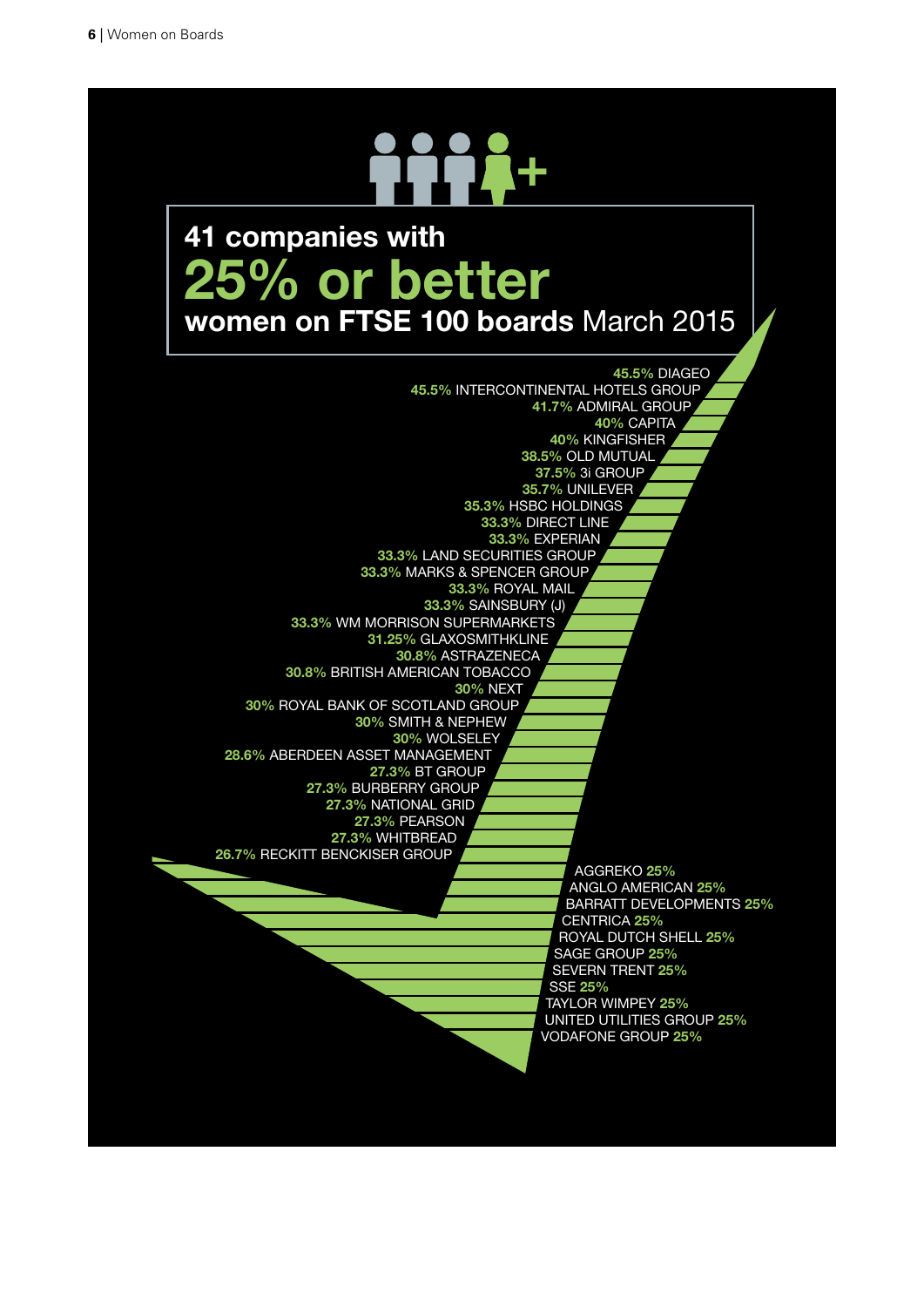# <span id="page-8-0"></span>**FTSE 100 Performance**

Women currently represent **23.5%** of the members of FTSE 100 boards and we are confident that business will achieve the 25% target later this year.



The average percentage of women on FTSE 100 boards has increased steadily and healthily year on year since 2011. In our first review, we estimated the pace of change for representation of women on FTSE 100 boards as follows: 2012 - 18%; 2013 - 20%; 2014 – 22% and 2015 – 23.5%. This was based on historic turnover rates and certain appointment assumptions, which are discussed later in this section. Interestingly, until this year British business had never hit the expected pace of change.

Across most areas, progress since 2011 has been tremendous, as can be seen from the overview below:

| FTSE 100 key facts                           | 2010/11         | 2015            | <b>Change</b><br>2010-2015 |
|----------------------------------------------|-----------------|-----------------|----------------------------|
| Representation of women on FTSE 100 boards   | 12.5%           | 23.5%           | +11 percentage points      |
| Number of companies with 25%+ representation | 12              | 41              | $+29$                      |
| Total number of women on FTSE 100 boards     | 135             | 263             | $+128$                     |
| Number of women Non-Executive Directors      | 117 (15.6%)     | 239 (28.5%)     | $+122$                     |
| Number of women Executive Directors          | 18 (5.5%)       | 24 (8.6%)       | $+6$                       |
| Number of women Chairmen                     | 2(2%)           | 3(3%)           | $+1$                       |
| Number of women Chief Executives             | 5(5%)           | 5(5%)           | unchanged                  |
| Number of all-male boards                    | 21              | $\Omega$        | $-21$                      |
| Number of women appointments in the year     | 18 (out of 135) | 52 (out of 164) | $+34$                      |
| % of women appointments in the year          | 13.3%           | 31.7%           | +18.4 percentage points    |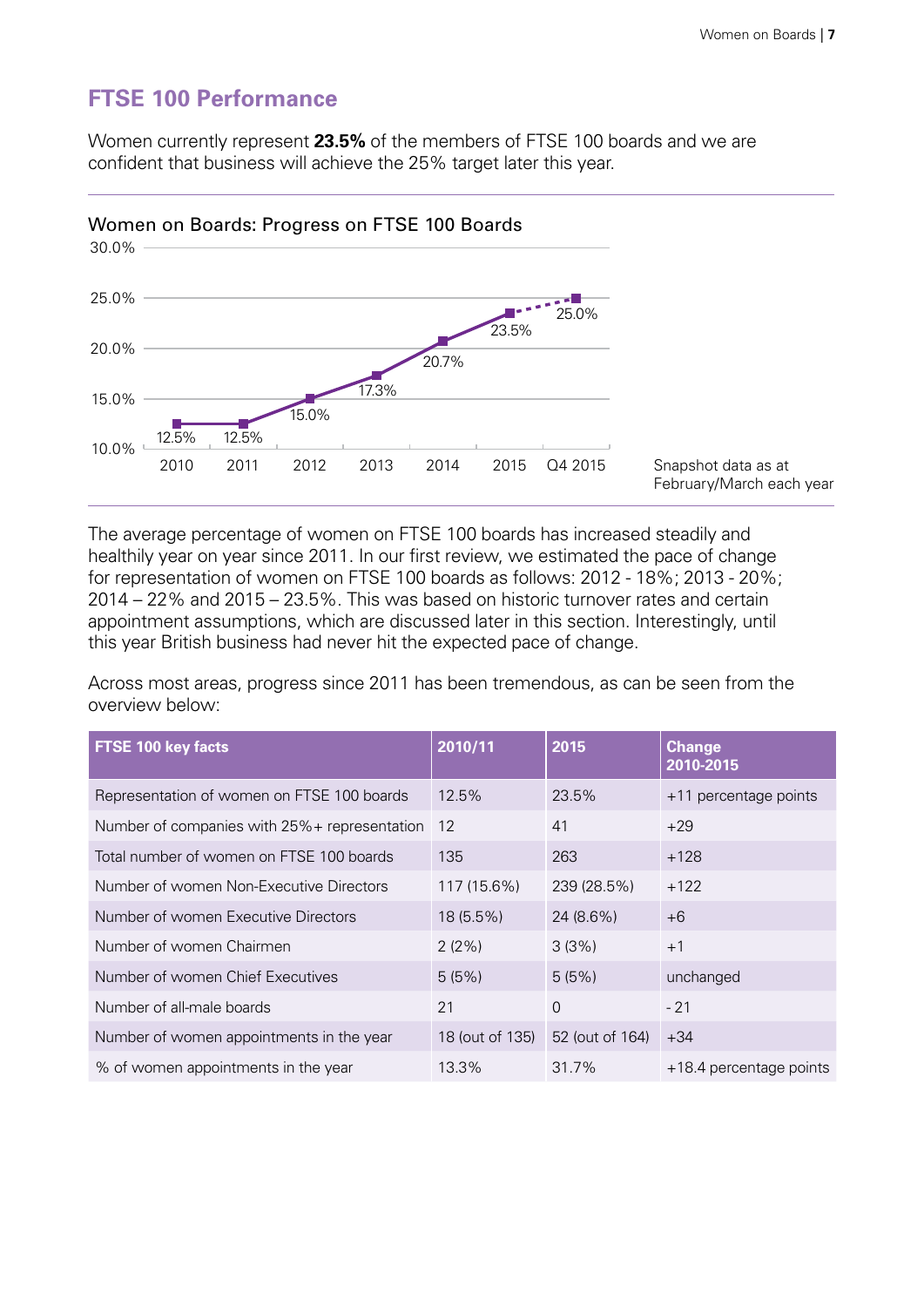# *Board Composition*

There are now more women than ever on FTSE 100 boards, with **263** board members out of a current total of 1,119 and nearly double 2011 performance.

However, it is concerning that the number of women Executive Directors remains relatively low at **24** (8.6%). More work is needed to improve the number of women to Executive Director appointments and strengthen the pipeline of women talent immediately below board level. This is not unique to the FTSE 100, it is also demonstrated in FTSE 250 performance and a problem many other countries are turning their attention to.



# FTSE 100 Board Composition

# *Appointments*

There have been **192** appointments of women on FTSE 100 boards since our first report was launched in 2011. Fewer than **20** new women appointments need to be made to reach the 25% target by the end of the year.



The anticipated pace of change at onset to the end of 2015, was based on an expected turnover rate of 14% and an assumption of 33% of appointments going to women. However, we have made good progress based on a higher than expected turnover rate of 17% and an appointment rate of more than 30% over the last few years.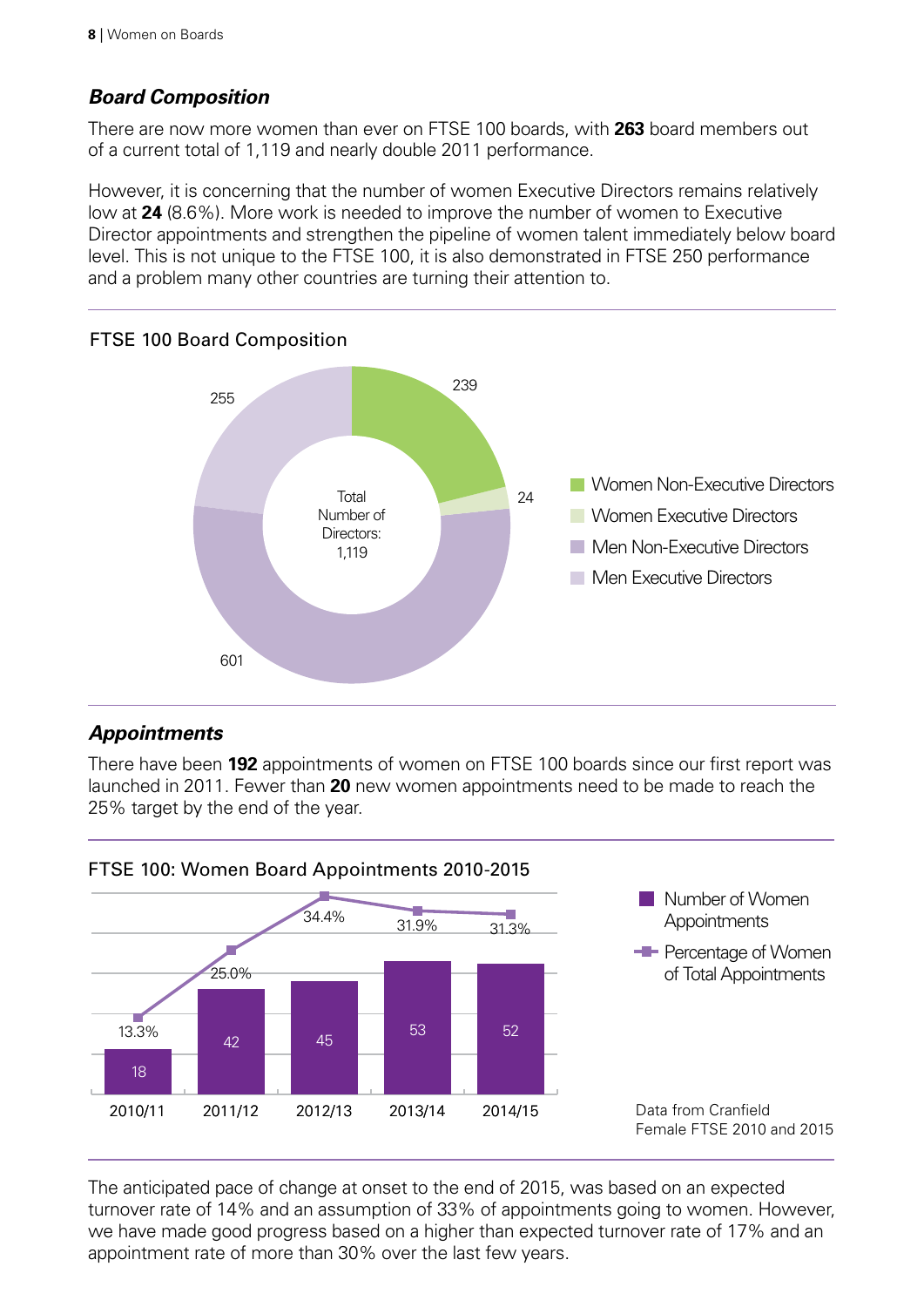# *Individual company performance*

| <b>Current</b><br>ranking<br>(March 2014) | <b>FTSE 100 Company</b>                        | <b>Sector</b>                                  | <b>Women</b><br><b>Board</b><br><b>Members</b> | <b>Total</b><br><b>Board Size</b> | % Women<br>on Boards<br><b>March 2015</b> |
|-------------------------------------------|------------------------------------------------|------------------------------------------------|------------------------------------------------|-----------------------------------|-------------------------------------------|
| 1(1)                                      | <b>DIAGEO</b>                                  | <b>Beverages</b>                               | 5                                              | 11                                | 45.5%                                     |
| 1(9)                                      | <b>INTERCONTINENTAL</b><br><b>HOTELS GROUP</b> | Travel & Leisure                               | 5                                              | 11                                | 45.5%                                     |
| 3(9)                                      | <b>ADMIRAL GROUP</b>                           | Non-Life Insurance                             | 5                                              | 12                                | 41.7%                                     |
| 4(1)                                      | <b>CAPITA</b>                                  | <b>Support Services</b>                        | $\overline{4}$                                 | 10                                | 40.0%                                     |
| 4(20)                                     | <b>KINGFISHER</b>                              | <b>General Retailers</b>                       | $\overline{4}$                                 | 10                                | 40.0%                                     |
| 6(5)                                      | <b>OLD MUTUAL</b>                              | Life Insurance                                 | 5                                              | 13                                | 38.5%                                     |
| $7$ (new)                                 | 3I GROUP                                       | <b>General Financial</b>                       | 3                                              | 8                                 | 37.5%                                     |
| 8(3)                                      | <b>UNILEVER</b>                                | Food Produces                                  | 5                                              | 14                                | 35.7%                                     |
| 9(19)                                     | <b>HSBC HOLDINGS</b>                           | <b>Banks</b>                                   | 6                                              | 17                                | 35.3%                                     |
| 10 (new)                                  | <b>DIRECT LINE</b>                             | Non-Life Insurance                             | 3                                              | $\overline{9}$                    | 33.3%                                     |
| 10 (26)                                   | <b>EXPERIAN</b>                                | <b>Support Services</b>                        | $\overline{4}$                                 | 12                                | 33.3%                                     |
| 10 (20)                                   | <b>LAND SECURITIES</b>                         | <b>Real Estate</b><br><b>Investment Trusts</b> | 3                                              | $\overline{9}$                    | 33.3%                                     |
| 10(16)                                    | <b>MARKS AND</b><br><b>SPENCER</b>             | <b>General Retailers</b>                       | $\overline{4}$                                 | 12                                | 33.3%                                     |
| 10(3)                                     | <b>ROYAL MAIL</b>                              | Industrial<br>Transportation                   | 3                                              | 9                                 | 33.3%                                     |
| 10(11)                                    | <b>J SAINSBURY</b>                             | Food & Drug Retailers                          | 3                                              | 9                                 | 33.3%                                     |
| 10 (16)                                   | <b>WM MORRISON</b>                             | Food & Drug Retailers                          | $\overline{2}$                                 | 6                                 | 33.3%                                     |

Top Ten\* FTSE 100 Ranking March 2015

\*Adjusted to capture equal rankings.

There are now no all-male boards in the FTSE 100, with only 2 remaining this time last year and 21 in 2011.

However, there remain 59 companies in the FTSE 100 with less than 25% representation of women on their board. Of these, there are 25 companies whose representation is below 20%, and 12 companies have only one woman on their boards. We would encourage the companies to take action now to improve the gender diversity on their boards, especially those with just one woman on their boards.

A full ranking of the FTSE 100 can be found at Appendix A.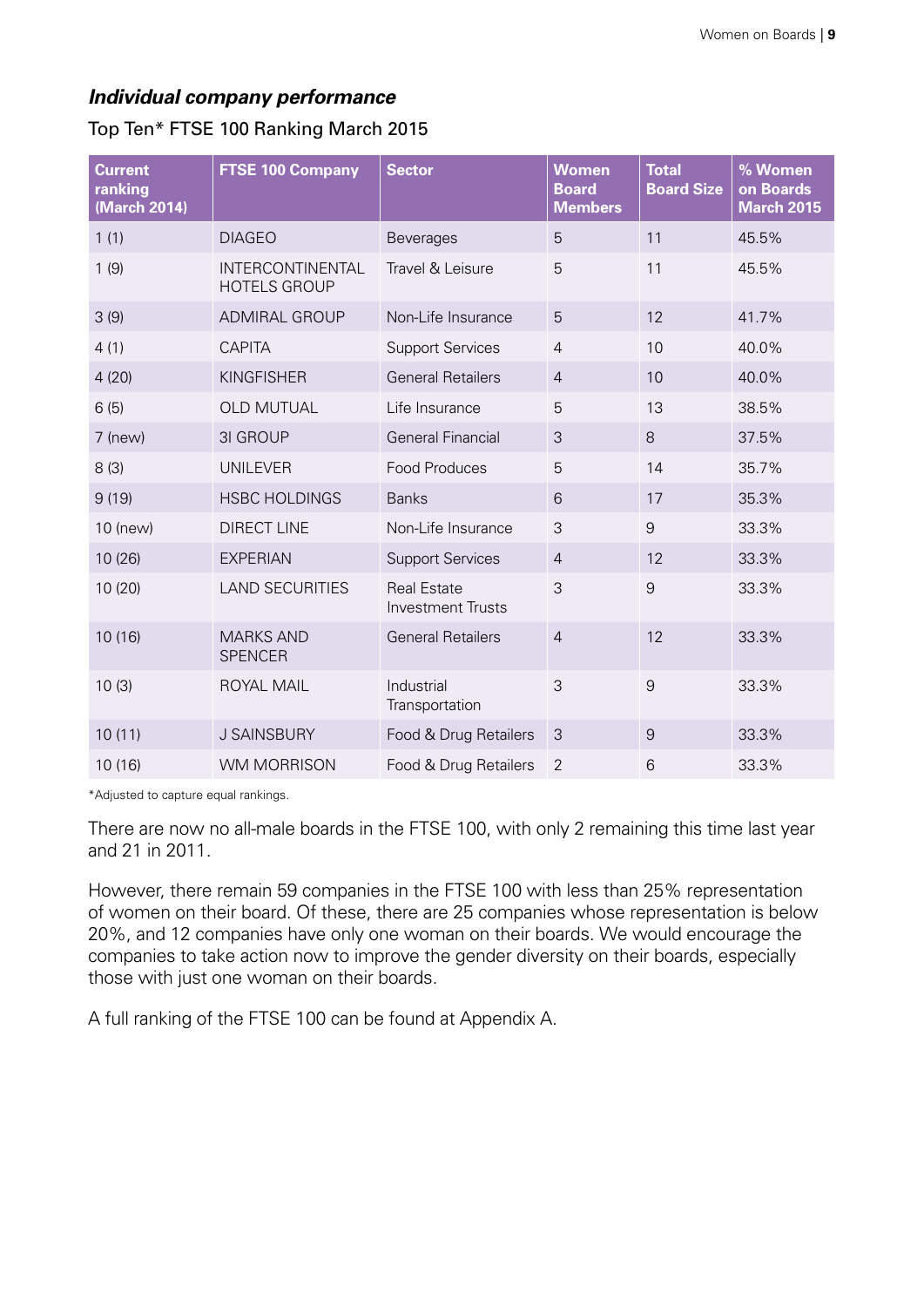In 2011 there were only **12** companies that had 25% or better representation of women on their boards, there are now **41**. Of those 12 companies, there are six that have consistently featured in our top ten ranking, shown a commitment to continuous improvement, and have bettered their 2011 representation.

| <b>FTSE 100 Company</b>  | % Women on Board<br>2011 | % Women on Board<br>2015 | <b>Change in percentage</b><br>points |
|--------------------------|--------------------------|--------------------------|---------------------------------------|
| Unilever                 | 25%                      | 35.7%                    | $+10.7$                               |
| Diageo                   | 36.4%                    | 45.5%                    | $+9.1$                                |
| J Sainsbury              | 27.3%                    | 33.3%                    | $+6$                                  |
| Marks and Spencer        | 27.3%                    | 33.3%                    | $+6$                                  |
| British American Tobacco | 25%                      | 30.8%                    | $+5.8$                                |
| Astrazeneca              | 27.3%                    | 30.8%                    | $+3.5$                                |

In February 2015, we released information on the top ten most improved FTSE 100 boards since 2010. We have updated this with the latest performance data from 1 March 2015 and included only companies that have met or exceeded the 25% target.

| Old Mutual                                           | $0\%$ 38.5% +38.5   | Increase in<br>percentage |
|------------------------------------------------------|---------------------|---------------------------|
| Wolseley                                             | $0\%$ 30.0% +30.0   | points                    |
| Intercontinental Hotels Group 18.2% 45.5% +27.3<br>3 |                     |                           |
| Kingfisher<br>4                                      | 14.3% 40.0% +25.7   |                           |
| Aggreko<br>5                                         | $0\%$ 25.0% +25.0   |                           |
| <b>Land Securities Group</b>                         | $8.3\%$ 33.3% +25.0 |                           |
| GlaxoSmithKline                                      | $7.7\%$ 31.3% +23.6 |                           |
| <b>Admiral Group</b>                                 | $20\%$ 41.7% +21.7  |                           |
| Royal Bank of Scotland Group 9.1% 30.0% +20.9<br>9   |                     |                           |
| <b>Next</b>                                          | 11.1% 30.0% +18.9   |                           |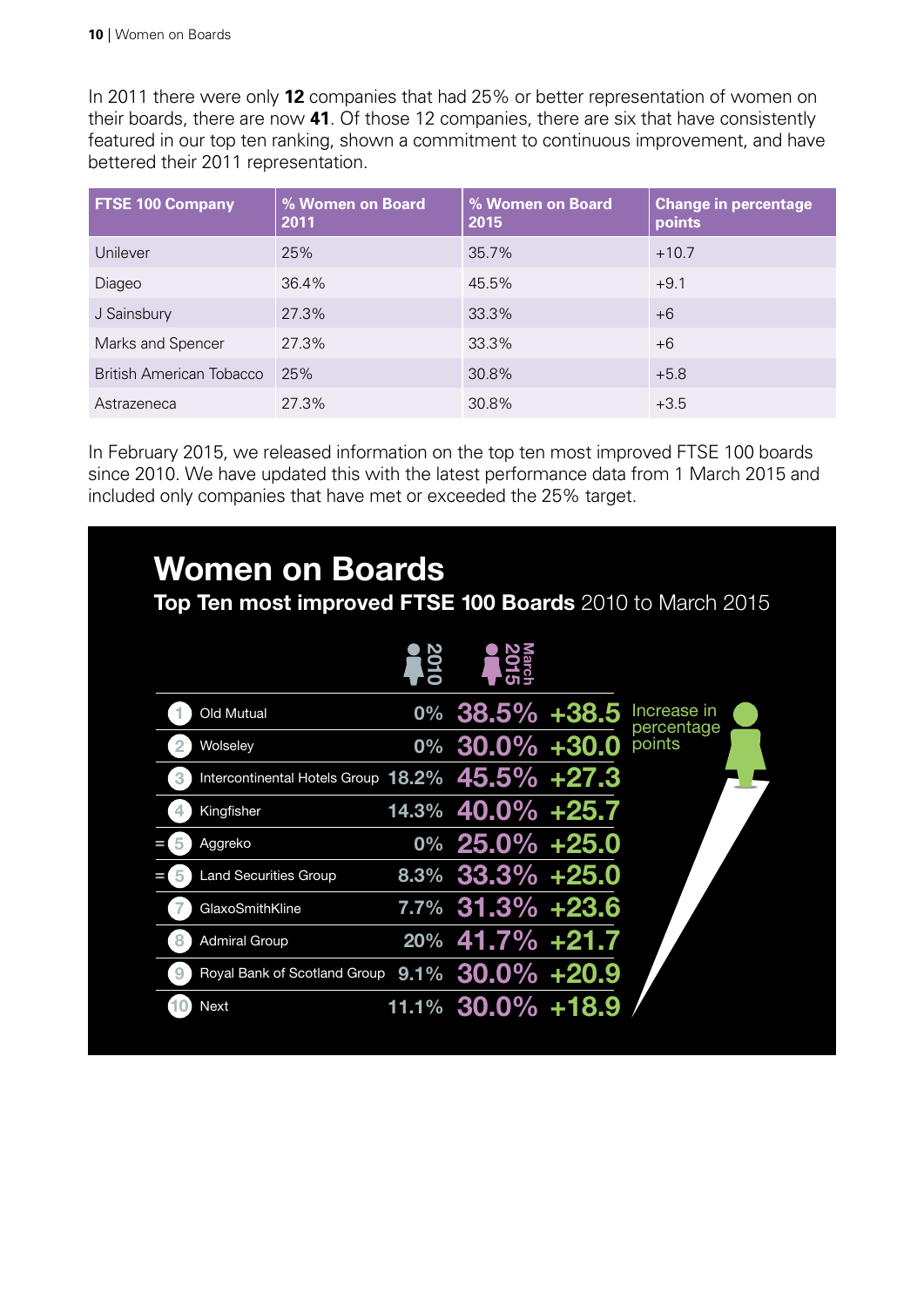# <span id="page-12-0"></span>**FTSE 250 Performance**

Women currently represent **18%** of the members of FTSE 250 boards, up from 7.8% in 2011. The target of 25% women on FTSE 250 boards has also been set, albeit given the lower starting point of the FTSE 250, this is likely to be achieved over a longer timeframe.



Across most areas, progress since 2011 has been tremendous, as can be seen from the overview below. However, more work is needed to appoint women into Executive Director, Chairman and Chief Executive positions. The appointment rate of 23.9 is also lower than anticipated, signalling a need for continued focus on FTSE 250 progress.

| FTSE 250 key facts                            | 2010/11     | 2015            | <b>Change 2010-2015</b> |
|-----------------------------------------------|-------------|-----------------|-------------------------|
| Representation of women on FTSE 250 boards    | 7.8%        | 18%             | +10.2 percentage points |
| Number of companies with 25% + representation | 17          | 63              | $+46$                   |
| Total number of women on FTSE 250 boards      | 154         | 365             | $+211$                  |
| Number of women Non-Executive Directors       | 127 (9.6%)  | 340 (23%)       | $+213$                  |
| Number of women Executive Directors           | $27(4.2\%)$ | 25 (4.6%)       | $-2$                    |
| Number of women Chairmen                      |             | 8               |                         |
| Number of women Chief Executives              | 10          | 9               | $-1$                    |
| Number of all-male boards                     | 131         | 23              | $-108$                  |
| Number of women appointments in the year      | 19          | 74 (Out of 310) | $+55$                   |
| % of women appointments in the year           | 13%         | 23.9%           | +10 percentage points   |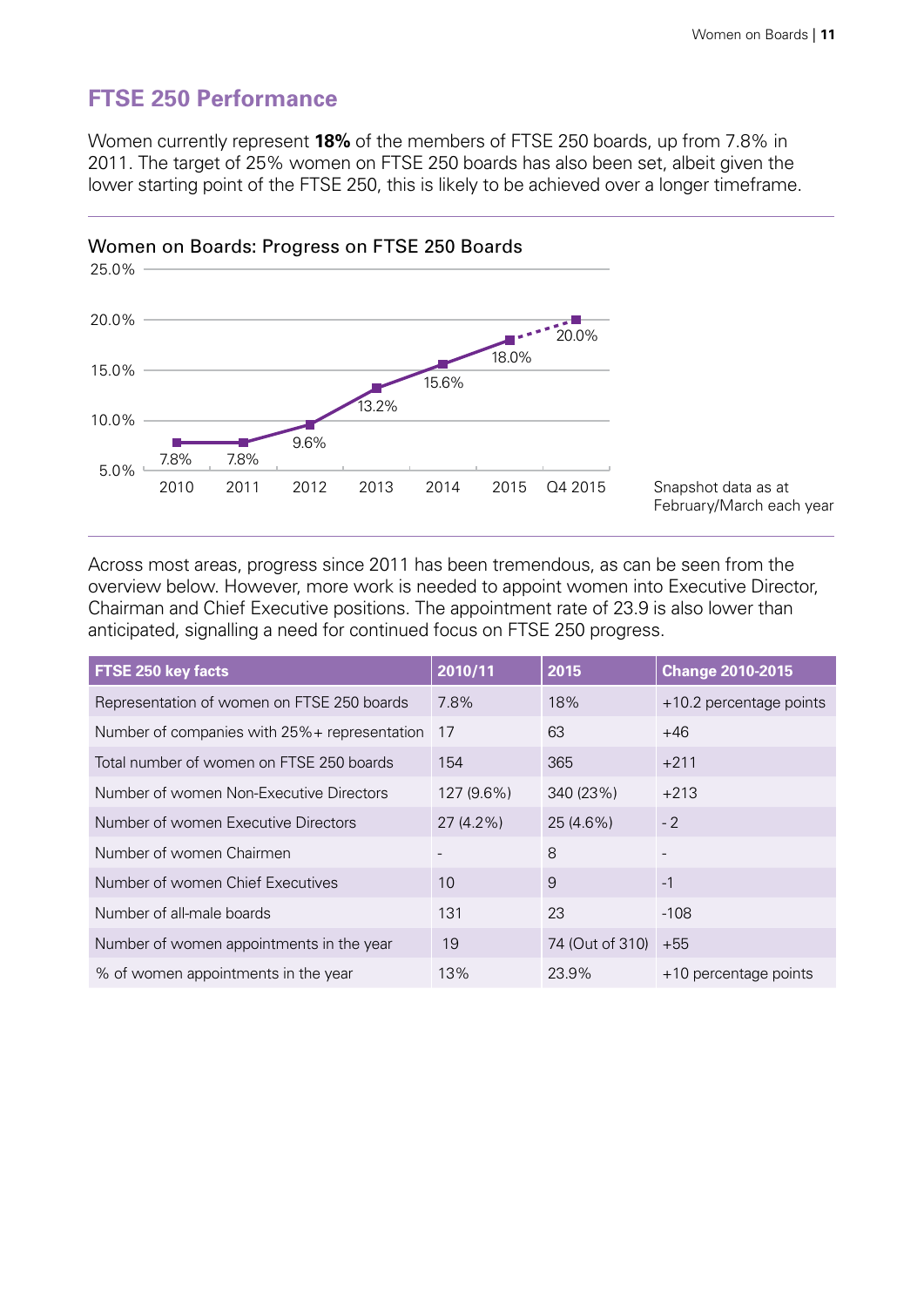# *Board Composition*

There are now more women than ever on FTSE 250 boards, with **365** board members out of a current total of 2,028.

## FTSE 250 Board Composition



# *Appointments*

There have been **286** appointments of women on FTSE 250 boards since our first report was launched in 2011.



It is disappointing to see a reduction in the percentage of appointments on FTSE 250 boards going to women over the last year, albeit due to a higher turnover in the year and the total number of women appointments has gone up since last year.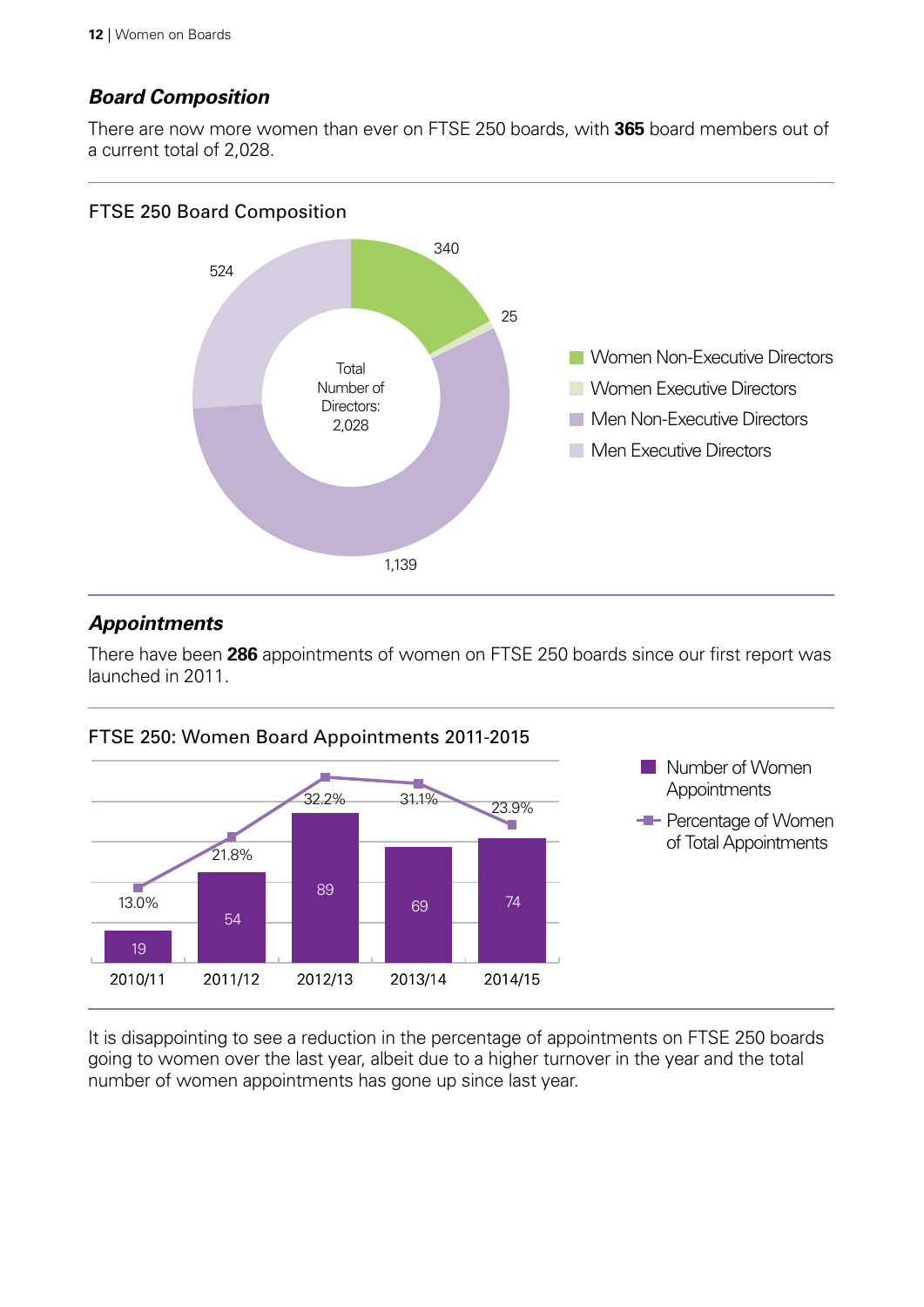#### *Individual company performance*

In 2011 there were only **17** companies that had 25% or better representation of women on their boards; this has now increased to **65** companies. There are **185** companies still to make progress to reach 25% representation of women on their boards.

#### **Top Ten\* FTSE 250 Ranking March 2015**

| <b>Current</b><br>ranking<br>(March 2014) | <b>FTSE 250 Company</b>                                       | <b>Sector</b>                               | <b>Women</b><br><b>Board</b><br><b>Members</b> | <b>Total</b><br><b>Board Size</b> | % Women<br>on Boards<br><b>March 2015</b> |
|-------------------------------------------|---------------------------------------------------------------|---------------------------------------------|------------------------------------------------|-----------------------------------|-------------------------------------------|
| 1(1)                                      | <b>ELECTRA PRIVATE</b><br><b>EQUITY</b>                       | Equity Investment<br>Instruments            | 3                                              | 6                                 | 50.0%                                     |
| 2(1)                                      | <b>ALLIANCE TRUST</b>                                         | Equity Investment<br>Instruments            | 3                                              | $\overline{7}$                    | 42.9%                                     |
| 2(6)                                      | <b>JD WETHERSPOON</b>                                         | Travel & Leisure                            | 3                                              | $\overline{7}$                    | 42.9%                                     |
| 2(9)                                      | <b>REDROW</b>                                                 | <b>Household Goods</b>                      | 3                                              | $\overline{7}$                    | 42.9%                                     |
| 5(9)                                      | <b>ABERFORTH</b><br><b>SMALLER</b><br><b>COMPANIES TRUST</b>  | Equity Investment<br>Instruments            | $\overline{2}$                                 | 5                                 | 40.0%                                     |
| 5(3)                                      | <b>ESURE GROUP</b>                                            | Non-Life Insurance                          | $\overline{4}$                                 | 10                                | 40.0%                                     |
| 5(3)                                      | <b>JPMORGAN</b><br><b>AMERICAN</b><br><b>INVESTMENT TRUST</b> | Equity Investment<br>Instruments            | $\overline{2}$                                 | 5                                 | 40.0%                                     |
| $5$ (new)                                 | <b>KENNEDY WILSON</b><br><b>EUROPE REAL</b><br><b>ESTATE</b>  | <b>Real Estate</b><br>Investment & Services | $\overline{2}$                                 | 5                                 | 40.0%                                     |
| 5(3)                                      | <b>SVG CAPITAL</b>                                            | <b>General Financial</b>                    | $\overline{2}$                                 | 5                                 | 40.0%                                     |
| 10 (new)                                  | <b>GREGGS</b>                                                 | Food & Drug Retailers                       | 3                                              | 8                                 | 37.5%                                     |
| 10 (39)                                   | LANCASHIRE<br><b>HOLDINGS</b>                                 | Non-Life Insurance                          | 3                                              | 8                                 | 37.5%                                     |
| 10 (39)                                   | PZ CUSSONS                                                    | Personal Goods                              | 3                                              | 8                                 | 37.5%                                     |

\*Adjusted to capture equal rankings.

A full ranking of the FTSE 250 can be found at **Annex B**.

Of greater concern, there remain 23 companies with all-male boards in the FTSE 250; down from 48 in March 2014 and 131 in 2011. A reasonable expectation would be for there to be very few, or no all-male boards remaining in the near future.

| FTSE 250 all-male boards      |                                 |                                               |  |  |  |  |
|-------------------------------|---------------------------------|-----------------------------------------------|--|--|--|--|
| 31 Infrastructure             | City of London Investment Trust | Perpetual Income & Growth<br>Investment Trust |  |  |  |  |
| Al Noor Hospitals Group       | Daejan Holdings                 | Personal Assets Trust                         |  |  |  |  |
| <b>Allied Minds</b>           | Enterprise Inns                 | Riverstone Energy                             |  |  |  |  |
| Bank of Georgia Holdings      | Genus                           | Scottish Investment Trust                     |  |  |  |  |
| <b>Bluecrest Allblue Fund</b> | Hellermanntyton Group           | SuperGroup                                    |  |  |  |  |
| <b>Brit</b>                   | JD Sports Fashion               | Synthomer                                     |  |  |  |  |
| Caledonia Investments         | Nostrum Oil & Gas               | Telecom Plus                                  |  |  |  |  |
| Centamin                      | Paypoint                        |                                               |  |  |  |  |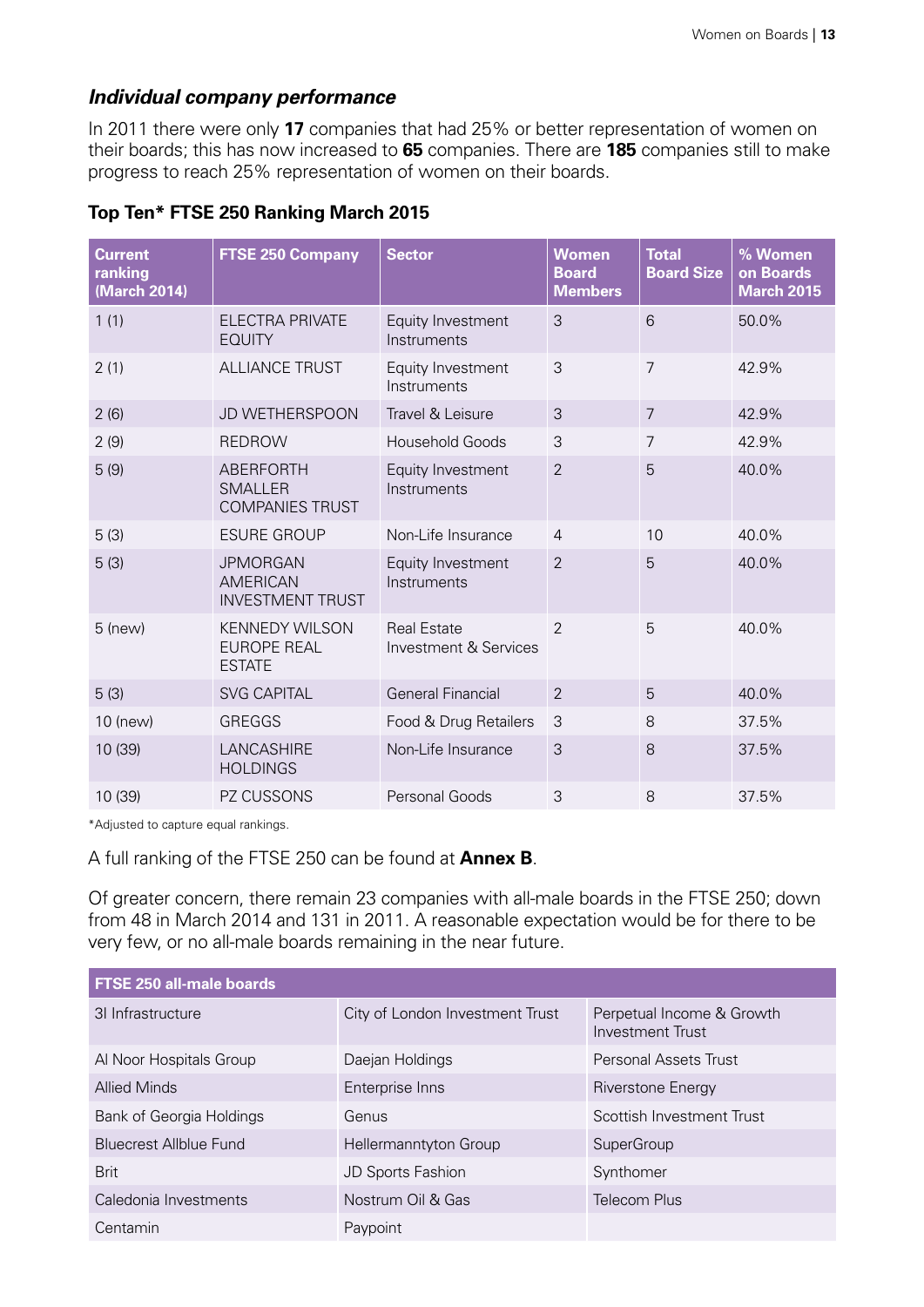# <span id="page-15-0"></span>**2011 Recommendations and Current Status**

In 2011, the Steering Group set out 10 clear Recommendations for action. The table below sets out the Recommendations and their current status. Further detail on progress during the year can be found in the next section.

| <b>Key</b>     |                                                                                                                                                                                                                                                                                                                                                                                                                                                                                                                                                                                                                                                        |            |
|----------------|--------------------------------------------------------------------------------------------------------------------------------------------------------------------------------------------------------------------------------------------------------------------------------------------------------------------------------------------------------------------------------------------------------------------------------------------------------------------------------------------------------------------------------------------------------------------------------------------------------------------------------------------------------|------------|
|                | On track or largely completed                                                                                                                                                                                                                                                                                                                                                                                                                                                                                                                                                                                                                          |            |
|                | Measures in place and working in part, but further action required                                                                                                                                                                                                                                                                                                                                                                                                                                                                                                                                                                                     |            |
|                | Ad hoc progress but further action required                                                                                                                                                                                                                                                                                                                                                                                                                                                                                                                                                                                                            |            |
|                | At risk, more and sustained action required                                                                                                                                                                                                                                                                                                                                                                                                                                                                                                                                                                                                            |            |
|                |                                                                                                                                                                                                                                                                                                                                                                                                                                                                                                                                                                                                                                                        |            |
|                | <b>Recommendations</b>                                                                                                                                                                                                                                                                                                                                                                                                                                                                                                                                                                                                                                 | <b>RAG</b> |
| $\mathbf{1}$   | Target of 25% – FTSE 100 companies to achieve a minimum of 25% women on boards by 2015.<br>FTSE 250 to aim for same 25% target in longer timeframe:<br>• Current average across the FTSE100 companies is 23.5% and on track.<br>• 41 companies have already exceeded 25% of women on their boards.                                                                                                                                                                                                                                                                                                                                                     |            |
| $\overline{2}$ | Gender Breakdown Disclosure - FTSE 350 companies to disclose proportion of women on<br>board, in senior executive positions and across company as a whole. Effective from October 2013.                                                                                                                                                                                                                                                                                                                                                                                                                                                                |            |
| 3              | FRC Requirement for Board Diversity Policy - Financial Reporting Council (FRC) to amend UK<br>Corporate Governance Code to require listed companies to establish boardroom diversity policies:<br>• UK Corporate Governance Code change effected Oct. 2012 requiring board diversity policy.                                                                                                                                                                                                                                                                                                                                                           |            |
| 4              | <b>Company Disclosures and Transparency</b> - FTSE 350 companies to report on aspirational targets<br>for women on boards, gender breakdown in the organisation and their board diversity policy:<br>• 58% of FTSE 100 companies report targets for representation of women on their boards.<br>• 85% of FTSE 100 companies reported having a clear policy on boardroom diversity.                                                                                                                                                                                                                                                                     |            |
| 5              | Nominations Committee Disclosure - FTSE 350 companies to make meaningful disclosures<br>about their search and appointment process and how diversity is addressed in their organisation:<br>• The quality and transparency of disclosures regarding the Nominations Committee process is<br>gradually improving, albeit with anodyne descriptions of the responsibilities of the Nominations<br>Committee and insufficient meaningful disclosures on the board appointment processes.<br>• In the 2013/14 Annual Reports only 38% of FTSE 100 companies mention diversity as part of<br>board evaluation process and 18% refer to gender specifically. |            |
| 6              | <b>Investors</b> – Proactive engagement and action from Investors on gender with FTSE 350 companies:<br>. Whilst some Investors lead the way in this area, many do not actively challenge companies on<br>gender diversity at board and executive level. The investment community have yet to develop a<br>collective standard of best practice on gender diversity.                                                                                                                                                                                                                                                                                   |            |
| 7              | <b>Advertising Opportunities</b> – Periodic advertising of Non-Executive positions by FTSE 350<br>companies:<br>• There is evidence of an increasing number of board appointments being advertised than in<br>previous years and new approaches being adopted by several companies and search firms,<br>aimed at ensuring a wider audience is reached.                                                                                                                                                                                                                                                                                                 |            |
| 8              | Executive Search Firms Voluntary Code of Conduct - Industry standard Code of Conduct to be<br>drawn up by the Executive Search community, to redress gender balance and promote best practice:<br>. Enhanced Code of Conduct launched in July 2014 with 17 search firms accredited under the<br>higher standard and 80 search firms also signed up to the 2011 Standard Code of Conduct.                                                                                                                                                                                                                                                               |            |
| 9              | <b>Supporting Women, Growing the Talent Pipeline</b> – Identifying and investing in talented women:<br>• A myriad of company initiatives, large and small businesses have been set up to support<br>talented women and organisations keen to improve gender diversity at senior levels.                                                                                                                                                                                                                                                                                                                                                                |            |
|                | 10 <b>Davies Steering Group</b> – Steering Group to meet every 6 months to discuss and monitor progress:<br>• The Steering Group formally met twice in the last 12 months and informally on many occasions.                                                                                                                                                                                                                                                                                                                                                                                                                                            |            |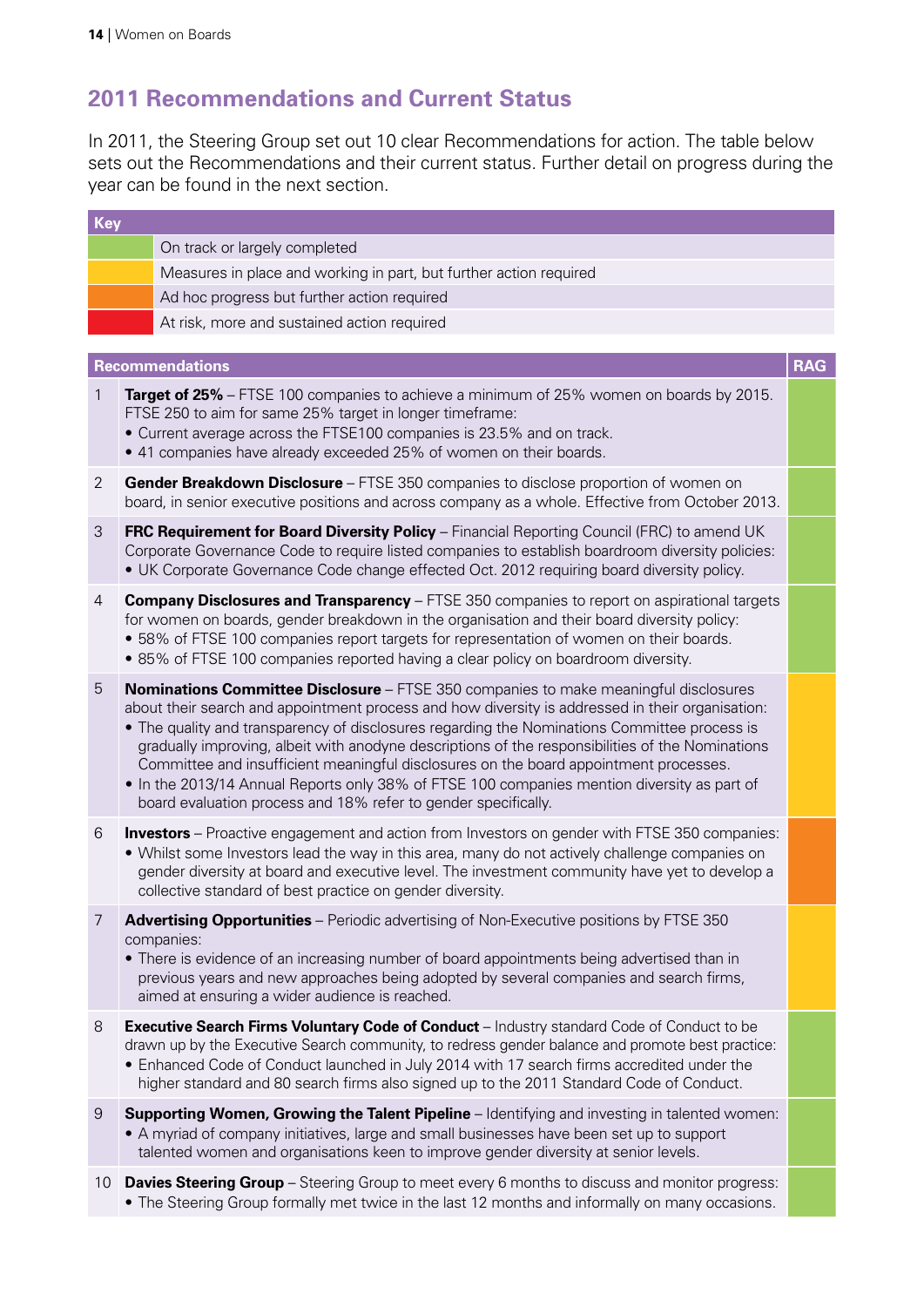# <span id="page-16-0"></span>**Progress 2014/15**

During the year, the Davies Steering Group have been working with Government and key stakeholders to encourage action under three main strategic priorities. These have been developed to support British business in achieving the 25% target by 2015 and sustain gender balanced boards into the future.

The three strategic priorities below and details of the key initiatives underpinning them, are set out in more detail in this section.

- Motivating FTSE 350 companies
- Raising the bar with key stakeholders
- Leveraging support and indirect opportunities with like-minded organisations.

## **Motivating the FTSE 350 companies**

#### *Influencing Chairmen*

The main focus in the year has been working with FTSE Chairmen and their teams to acknowledge their tremendous support and action so far. Lord Davies and Denise Wilson have met with over 35 FTSE 100 Chairmen this year, keen to learn from their experiences and identify additional opportunities for progress and sharing of best practice.

These sessions have been overwhelming positive, with many Chairmen reporting a changing dynamic around the board table, enhanced all round board performance and pledging to take further action in the coming year. However, we will need to be mindful of the risk of fatigue, particularly with those companies that have made some progress but not yet achieving 25% and those falling, albeit inadvertently into the 'one and done' mode.

Future focus will include taking counsel from FTSE 250 Chairmen, who in aggregate have made great progress from a lower start of 7.8% women's representation in 2011, to 18% today. Work continues to influence all-male boards, having seen a dip to 23.9% in the pace of women appointments versus men this year, sustained focus on FTSE 250 performance is required. However, with only 23 all-male boards remaining from 131 at onset, this is a clear reflection of the commitment many FTSE Chairmen are showing to gender balanced boards.

## *Successful women*

Many said at the outset that supply would be an issue. There simply weren't enough experienced, capable women to fill the seats. This hasn't proved to be the case, with 478 newly appointed women to FTSE 350 boards in four years, 192 in the FTSE 100 and a further 286 in the FTSE 250.

We have scheduled two extremely successful Women on Boards Conferences this year, one in April 2014 and again this February, uniting FTSE 350 Chairmen with potential women board candidates. Each Chairman was invited to nominate two talented women from their own organisation, capable of serving on boards in the future. Over 100 women have been profiled in this way, benefitting from various workshop sessions, as well as being introduced to other Chairmen who share the benefit of their experience and offer some bespoke advice. We are grateful to our kind sponsors, PwC and Barclays for hosting these events, plus other generous sponsorship from Deloitte, Mentore, Anglo American and Lloyds Banking Group during the year.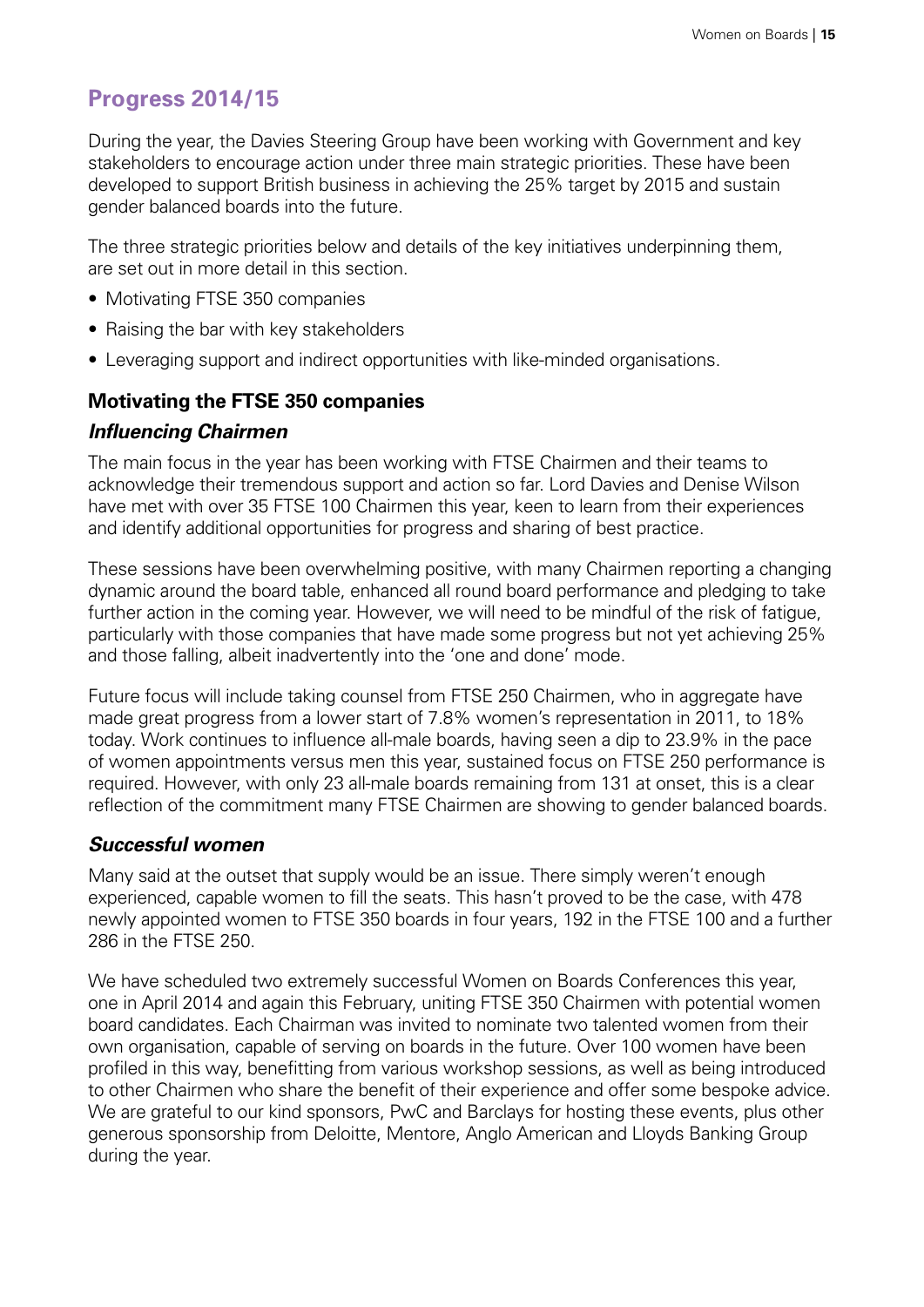To commemorate International Women's Day, we co-hosted a dinner with Dr Vince Cable and many of the women newly appointed to FTSE 100 boards since 2011. Events such as these build confidence in Chairmen and potential women candidates alike, create valuable connections and do much to dispel the myth that there are insufficient numbers of women willing or capable of stepping up.

We continue to see an increase in the number of visible successful women role models in the workplace and urge companies to highlight talented women at all levels. We published a series of career insights called 'Inspirational Women in Business' earlier this year, which showcased a number of senior women at various stages of their career.

Women also play an important role in sponsoring and supporting other talented females in their organisation, as well as sharing their own career stories and strategies for success. Men support men throughout their careers, robustly, naturally and without even thinking about it. Women have much to learn from their male counterparts in this respect.

# *Executive Directors and the Executive Pipeline*

The number of women appointed to Executive Directorships continues edge up, with 8.6% of Executive Directorships held by women today, compared to 5.5% in 2011. The difference is barely discernible, however, given these are arguably the biggest roles, in the biggest of UK companies, this was always going to be one of the toughest areas to crack. There remains much scope for progress here, along with more appointments of women to Chairman and Senior Independent Director roles on FTSE boards.

To maintain the substantial talent pool of women board candidates, it is essential to ensure dual focus on board appointments and the Executive Pipeline supply. We always knew replenishing the Executive Pipeline would be a longer term challenge. However, our strongest performing companies, and increasingly others keen to address the gender gap, have launched innovative programmes and initiatives in the year, with the aim of retaining senior women and re-stocking the pipeline. Lloyds Banking Group, Credit Suisse, Intercontinental Hotels Group, Marks & Spencer Group and Barclays to name but a few, introduced smart ways of working from simple measurable targets, to helping create a more family friendly workplace, to more progressive initiatives aimed at returning senior women and addressing bias in hiring, pay and promotion.

## *Improved Company Reporting*

Since the UK Corporate Governance Code in 2012 required companies to effect and report on their boardroom diversity policy and disclose gender split in the workplace from board level down, more than 85% of FTSE100 companies now disclose their boardroom diversity policy and over 58% have set clear measurable objectives.

The Narrative Reporting Regulations that came into force in October 2013, have led most companies to include the information on gender breakdown at board, senior management and across the total workforce. See below examples of reporting style and data taken from the websites of Esure Group and Great Portland Estates respectively.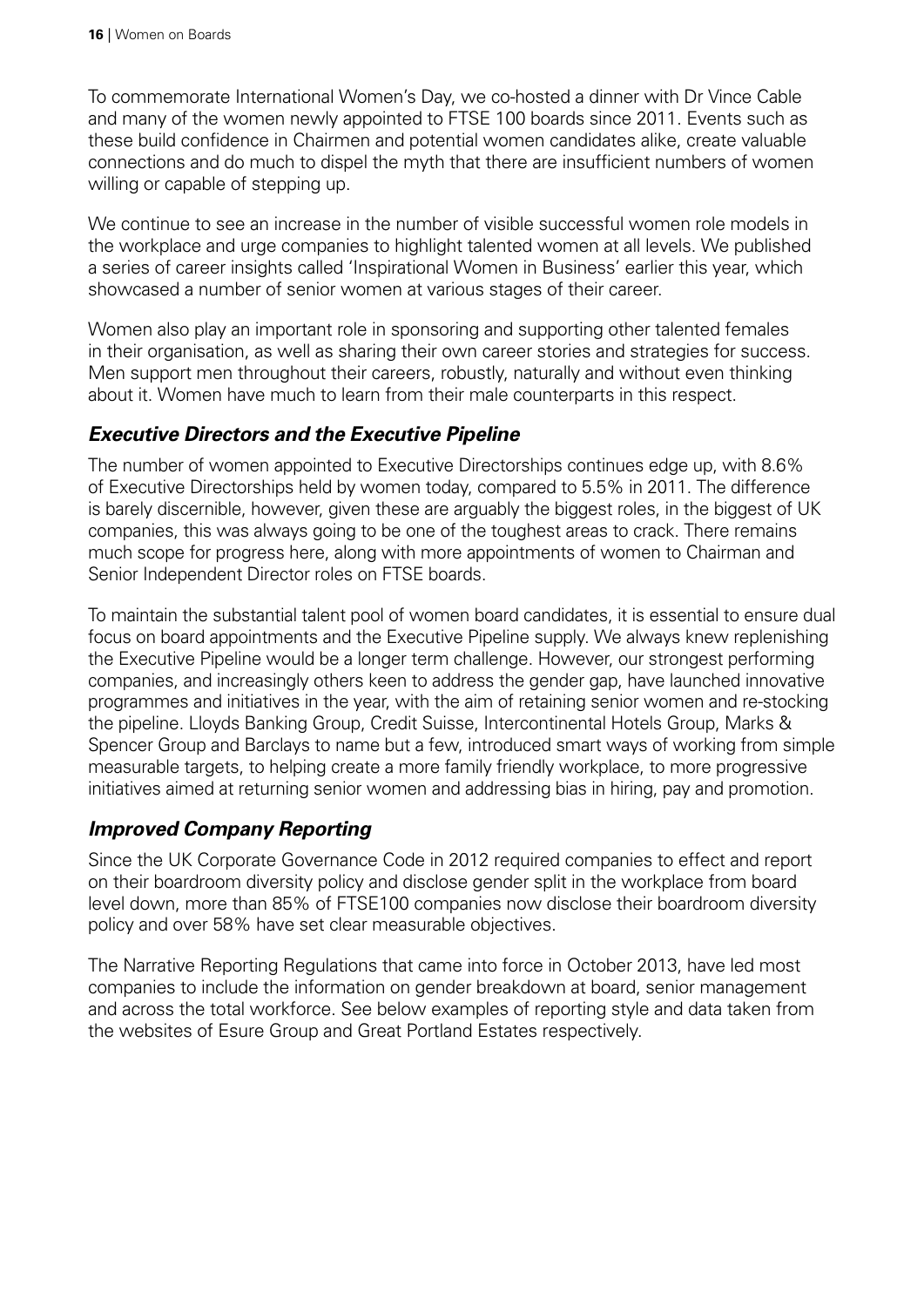



# *Focus for FTSE action in 2015*

- All FTSE 350 companies currently below target to progress towards 25%.
- Remaining all-male boards to appoint at least one woman to their board in 2015.
- Supporting the appointment of more women Chairmen and Senior Independent Directors.
- FTSE 350 companies to encourage internal initiatives aimed at re-stocking their executive pipeline of women and highlight female talent through sharing case studies/career insights to inspire women further down in their organisations.
- FTSE 250 companies to improve disclosures and meaningful reporting on gender diversity.

## **Raising the bar with key stakeholders**

Executive Search firms have an important role in supporting Chairmen and Nomination Committees as they take steps to increase the gender diversity on their boards. Investors and the wider investment community, also play a critical role in engaging with Chairmen, CEOs and company boards. The overall approach of the Women on Boards framework and agenda relies heavily on the inclusive efforts of all stakeholders. It is therefore vital to overall success, that each and every stakeholder plays their full part.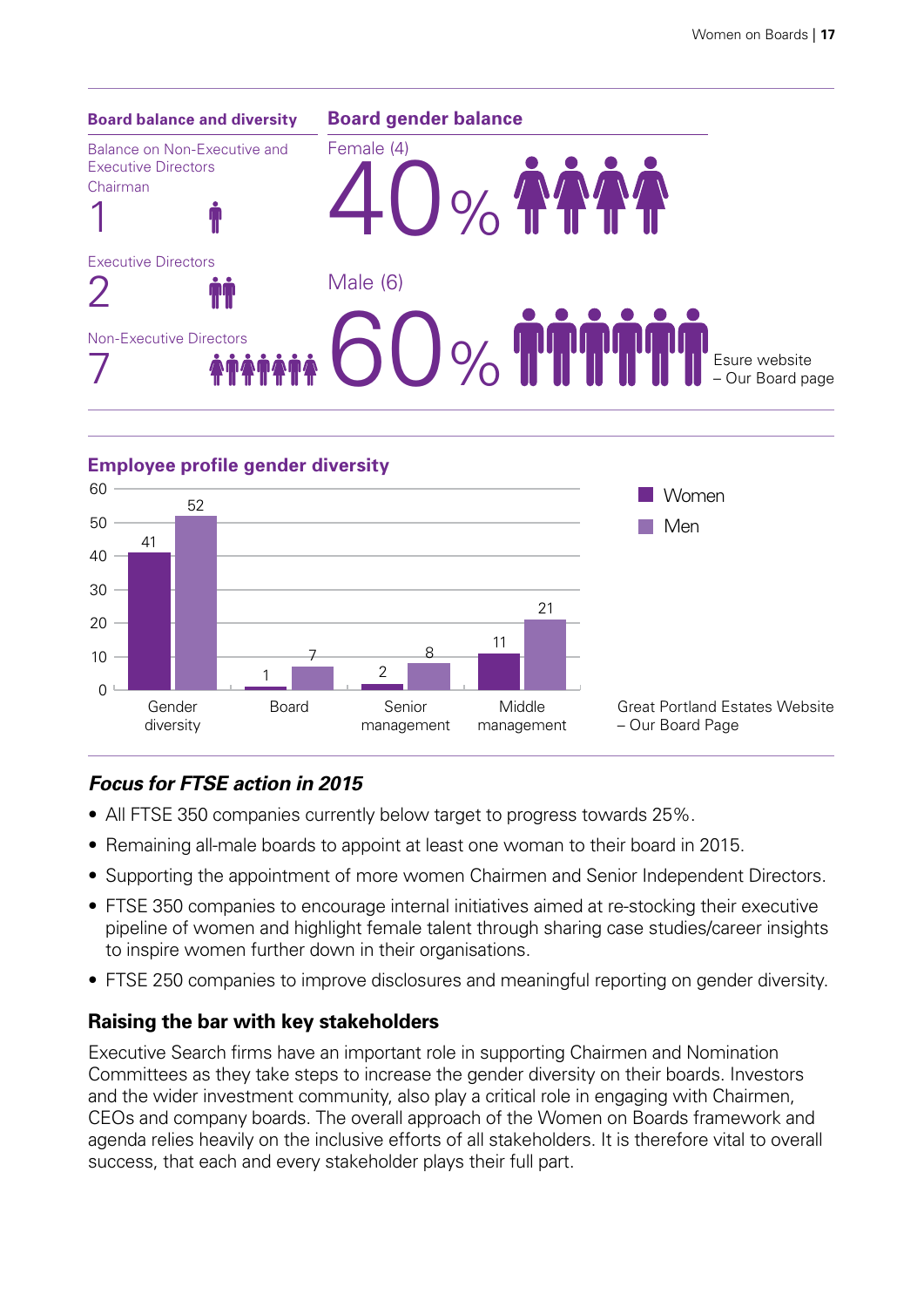# *Enhanced Code for Executive Search Firms*

It has been pleasing to see the Executive Search community raise the bar on themselves with the launch of their second voluntary Code of Conduct in September, following recommendations from the Charlotte Sweeney review, 'Taking the Next Step'.

The Enhanced Code of Conduct requires a more exacting standard of best practice on gender equal selection. Accreditation under the Code is performance/output based, as well as qualitative. It acknowledges those firms at the forefront of helping boards enhance their gender balance, with a strong track record in promoting gender diversity in the FTSE 350 and having done much to fuel the progress towards 25% on FTSE 350 boards. Accredited firms are required to have demonstrated the following in the last 12 months:

- At least 33% their FTSE 350 board appointments have been to women
- To have supported the appointment of at least 4 women to FTSE 350 boards
- To have a proven record of helping women to achieve their first board appointment.

An additional category of accreditation was developed to recognise the efforts of firms working with boards outside the FTSE 350, with small cap, private companies, mutual, or not for profit and government organisations. The firms currently accredited across both the FTSE 350 and the Beyond the 350 categories are as follows:

| <b>FTSE 350</b>                    | <b>Beyond the 350</b>    |
|------------------------------------|--------------------------|
| Egon Zehnder                       | <b>Green Park</b>        |
| Inzito                             | Harvey Nash              |
| <b>JCA Group</b>                   | Inzito                   |
| <b>MWM Consulting</b>              | <b>JCA Group</b>         |
| <b>Odgers Berndston</b>            | Norman Broadbent         |
| <b>Ridgeway Partners</b>           | <b>Ridgeway Partners</b> |
| <b>Russell Reynolds Associates</b> | Sapphire Partners        |
| <b>Spencer Stuart</b>              | <b>Warren Partners</b>   |
| The Zygos Partnership              |                          |

In addition, there are now over 80 Executive Search firms signed up to the Standard Voluntary Code of Conduct, recognising the value-add of this agenda to their clients and playing an increasingly significant supporting role in the selection process.

We have also seen many innovative programmes, initiatives, workshops and seminars coming from the Executive Search community, all of which are helping to raise awareness, extend the talent pool and bring more women to the top of British business. We are hugely grateful to the Executive Search community for their ever increasing efforts on this agenda.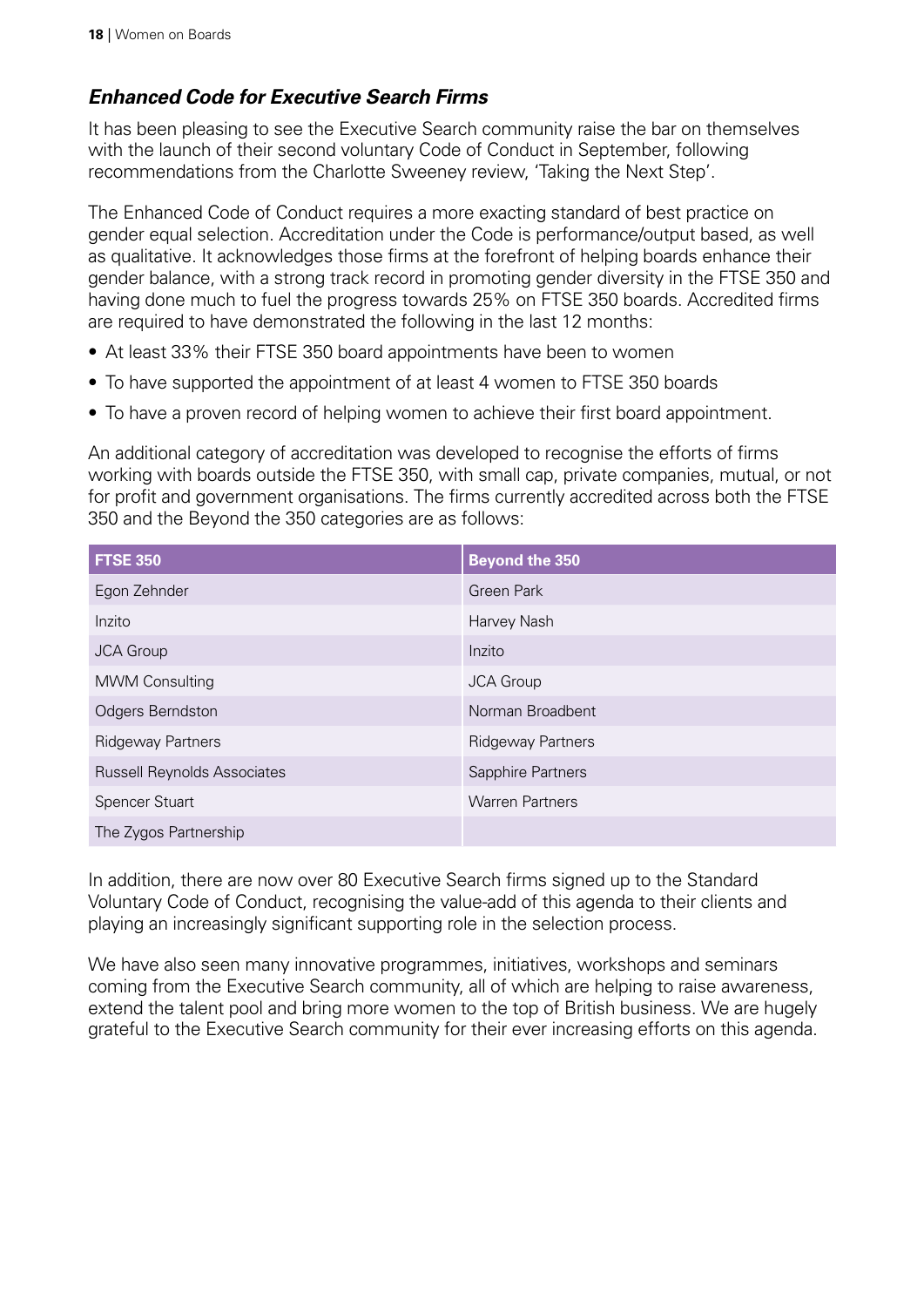#### *Investor activity*

Proactive engagement and agitation from the Investor community was anticipated in 2011 to be key to moving the dial on gender balanced boards. Although Investors are becoming increasingly vocal, the anticipated 'Investor Spring of 2014', has yet to gather real momentum, as has been evidenced on the topic of Executive pay previously.

PIRC's voting policy clearly supports the Davies Review Recommendations, opposing the re-election of Nominations Committee members on all male boards, the ABI actively review board diversity, as do NAPF, abstaining or voting against Nominations Committee Chairmen who fail to set a policy for improving gender balance.

Legal & General Investment Management and Aviva Investment Management continue to lead the way, with Allianz Global Investors, F&C Asset Management, Newton, Jupiter Asset Management and Standard Life also active. Investors with a more ethical bias, such as Co-op Investment Management, Ecclesiastical Investment Management and Church Investors Group, have also been thoroughly active supporters for many years.

The 30% Club Investor Group also co-ordinates 20 plus industry viewpoints, as part of the Diversity Stewardship Code. Thanks to those leading the way, these efforts are welcome and have undoubtedly had a positive impact on outcomes.

Many Investors are anticipating increased instances of concerns to be escalated regarding lack of diversity or poor explanations by Chairmen. They expect to vote against such Chairmen, Nominations Committee Chairmen or the resolution to adopt the Report & Accounts. Several companies, Glencore, Vodafone, Prudential, GKN and Travis Perkins included, have recently found themselves under a spotlight from Investors on gender diversity.

There have been some good examples of robust and effective action from some Investors in the year, whilst others have a more significant role to play in holding company boards to account on what is a core board effectiveness and talent management issue.

Going forward Investors would do well to consider if greater unity and consistency of voice/ approach from their community, the development of best practice guidelines for example, might focus efforts further and arguably yield greater impact.

# **Leveraging support and indirect opportunities with like-minded organisations**  *Leading initiatives*

There are many great organisations and initiatives promoting and supporting gender diversity. We work closely with the 30% Club who robustly support the voluntary, business led approach set out in the Davies Review, with over 120 supporting Chairmen and CEOs from the public and private sectors pledging their commitment to 30% of women on boards.

Egon Zehnder recently launched the 25 for 2025 campaign which seeks to boost the number of female Chief Executives in the FTSE 100; aiming for a fivefold increase from the 5 Chief Executives in 2015 to 25 in 2025. The UN #heforshe campaign aims to engage men and boys as agents for change to encourage them to take action on achieving gender equality and improving women's rights. And through the launch of the DECC sponsored POWERful Women initiative this year, organisations from across the energy sector pledging to increase the representation of women within their companies. These are but a few of the many wonderfully supportive campaigns out there.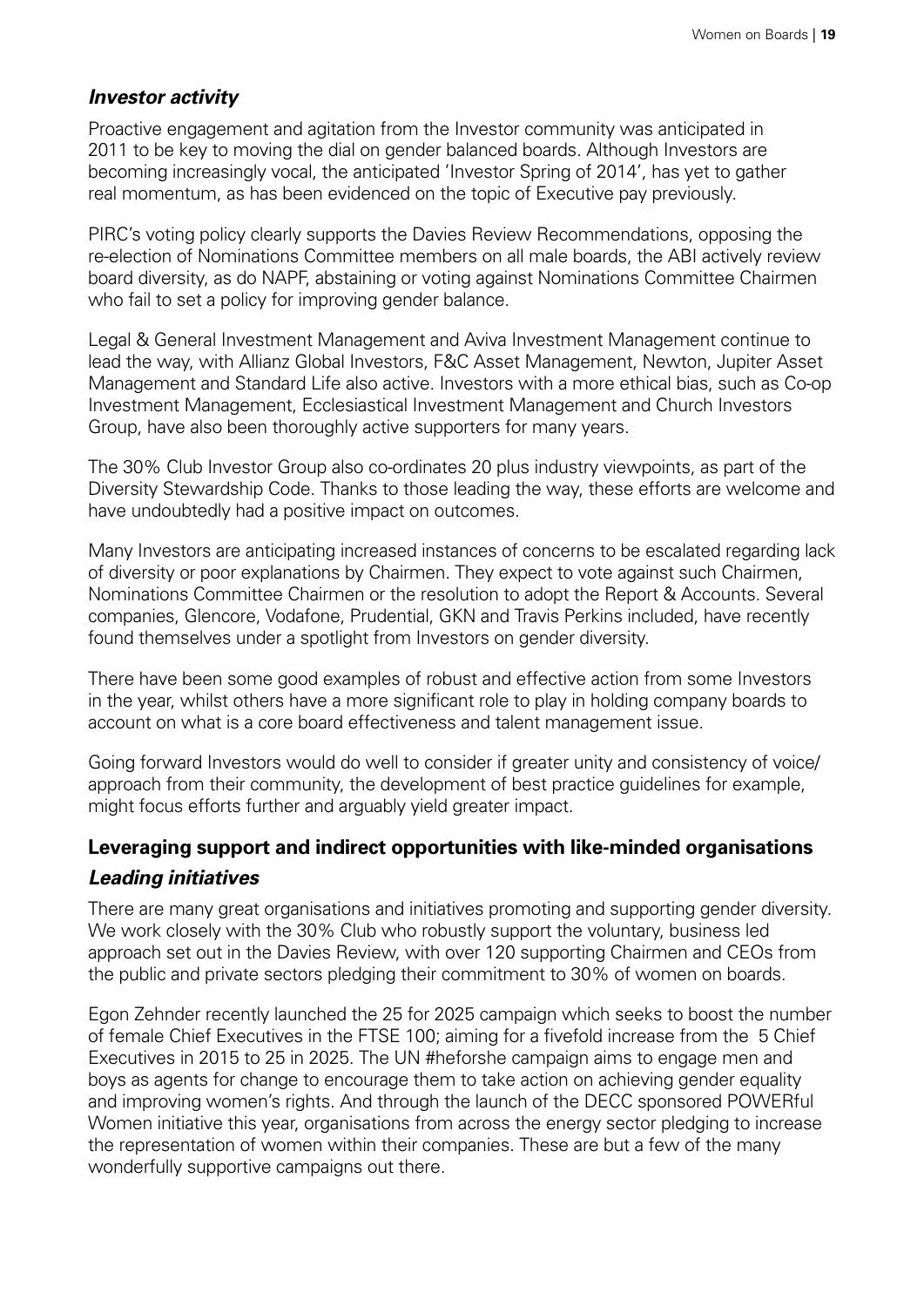# *Women's Business Council*

The Women's Business Council (WBC) has expanded its Council membership and continues to profile the executive pipeline to help remove the barriers to female progression. It has launched key events to raise awareness and build solutions which have included promoting flexible working, returner programmes following career breaks, unconscious bias training and the importance of talent identification programmes designed for women.

The WBC launched its one year review in June 2014 which raised concern that businesses across all sectors need to do more to utilise the current numbers of untapped female talent. It has also worked to engage more male managers to create the necessary change as well as developing a directory of useful links to support women at every stage of their career providing role models to inspire girls and women to maximise their potential.

# *Think, Act, Report*

Transparency has also been a key theme for the Government over 2014. Think, Act, Report is a voluntary scheme to drive greater transparency about women in the workforce. Companies are encouraged to collect and consider relevant data; take action where action is needed; and publish relevant information and share best practice about what they are doing. One of these is the representation of women at different levels of the company, particularly at senior and board level. Over 270 organisations are signed up covering 2.5 million employees. A number of these provide information on this measure.

# *Public Appointments*

On the Government's ambitious target that women should comprise 50% of all new public appointments by the end of this Parliament, progress is being made. For the first half of this financial year (April 2014-Sept 2014) this figure reached 44% across Government.

## **International Progress**

It is also important to consider how the UK performs on the international stage. There is varied performance across Europe and the rest of the world, with some countries making more progress than others. Cranfield and Egon Zehnder research shows that the UK are ranked 5th in Europe.

There have been different approaches taken across the world, Cranfield's latest Female FTSE report shows that there are three elements that are key to any initiatives, no matter if undertaken in a voluntary way, like our approach in the UK, or through a mandatory quota system, like many European countries. These are focused public attention; committed leadership; and corporate transparency. No matter which approach is taken, we have seen that success can be achieved with the right commitment.

We have continued to defend our approach with our European counterparts as the EU Directive on legislative quotas continues in the background. The Directive suggests all listed companies in member states should aim for at least 40% of Non-Executive Director positions to be women or 33% of the whole board. The UK believes that countries should be able to take action according to their starting position, legal system and unique business environment. While we respect the right for others to put quotas in place, we remain committed to a voluntary, business led approach.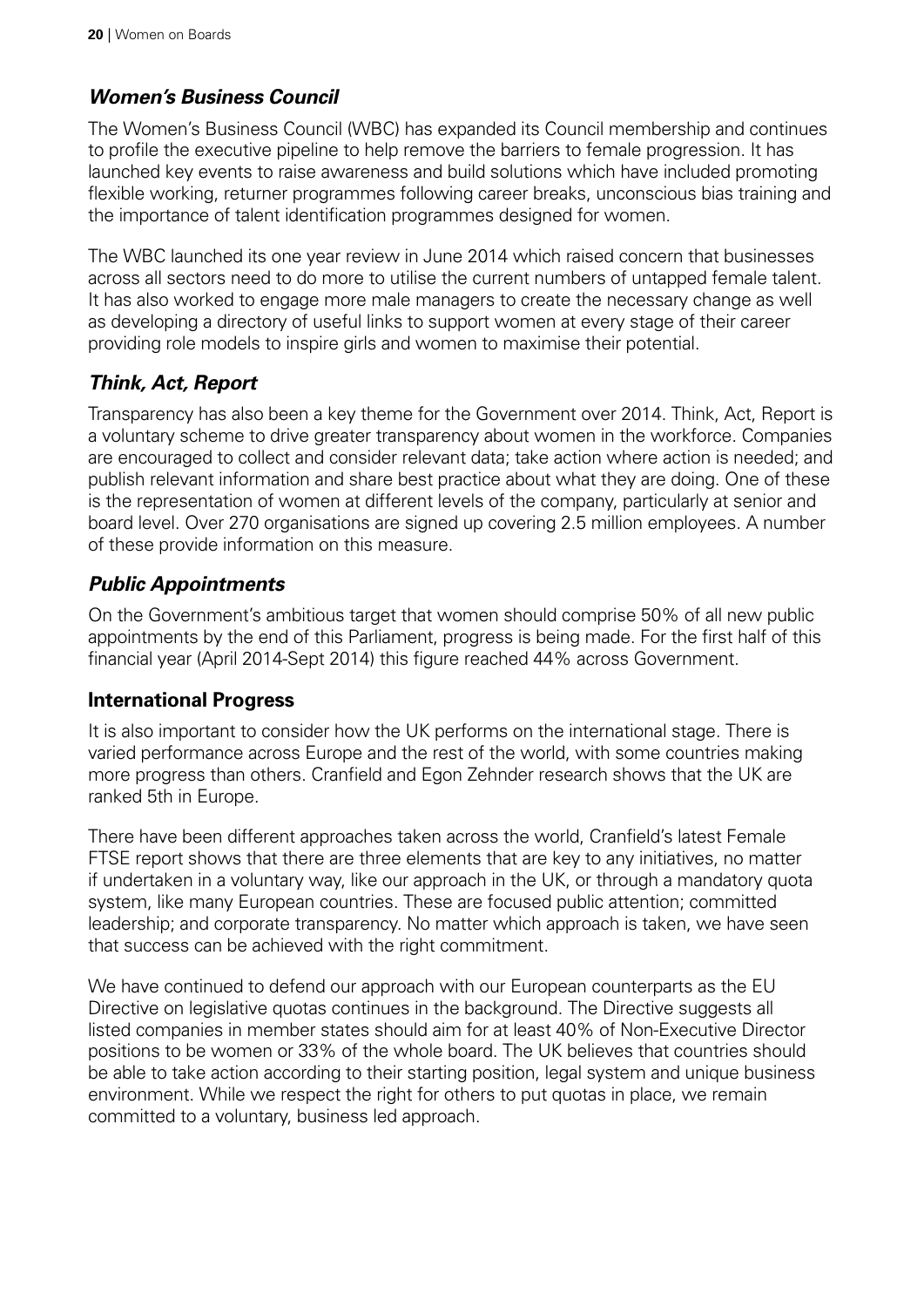<span id="page-22-0"></span>

# **Closing Comments by Denise Wilson**

As we move through 2015, the year set to achieve the 25% target of women on FTSE 100 boards, the boardrooms of Britain deserve to pause a while, look back on distance travelled and congratulate themselves and those partners who have worked with them, on all that has been achieved since 2011.

Not only are fewer than 20 additional women appointments needed to reach the target, but the manner in which British business has robustly and voluntarily, embraced this agenda and the enormous ground swell of support in its wake, could scarcely have been anticipated nor more welcomed, when Lord Davies and his Steering Group first published their review four years ago.

Few are the business leaders today who don't take gender balance at the top table seriously. There are fewer women still waiting patiently in the wings to be picked and as women themselves step up to take their rightful seat at the top table, they are increasingly supporting other women peers and those following in their footsteps. The Executive Search firms and other interested professionals continue to improve their game, media support is unerring and the halo effect of the whole Women on Boards agenda, is rippling through all layers of British business.

My thanks to the members of our Steering Group, Amanda Mackenzie, Susan Vinnicombe, Sir John Parker and Dominic Casserley, plus our wonderful Chairman Lord Davies; all passionate and consummate professionals who give freely of their time and expertise in support of this agenda. Our heartfelt thanks also go to the Women on Board team at the Department of Business, Innovation and Skills, the Government Equalities Office, Ministers and Government for their loyal and constant support.

When we reach 25%, the FTSE 100 will have doubled the number of women at the top table since 2011. This is far from gender parity, but it is a major milestone in a much longer journey. As we near the home straight, the Steering Group will now take time to collect our thoughts and gather input from key stakeholders. We will reflect on successes and lessons learnt and recommend later in the year, how best to take these forward, ensuring progress is sustained and built on into the future.

**Denise Wilson** *Chief Executive Davies Review*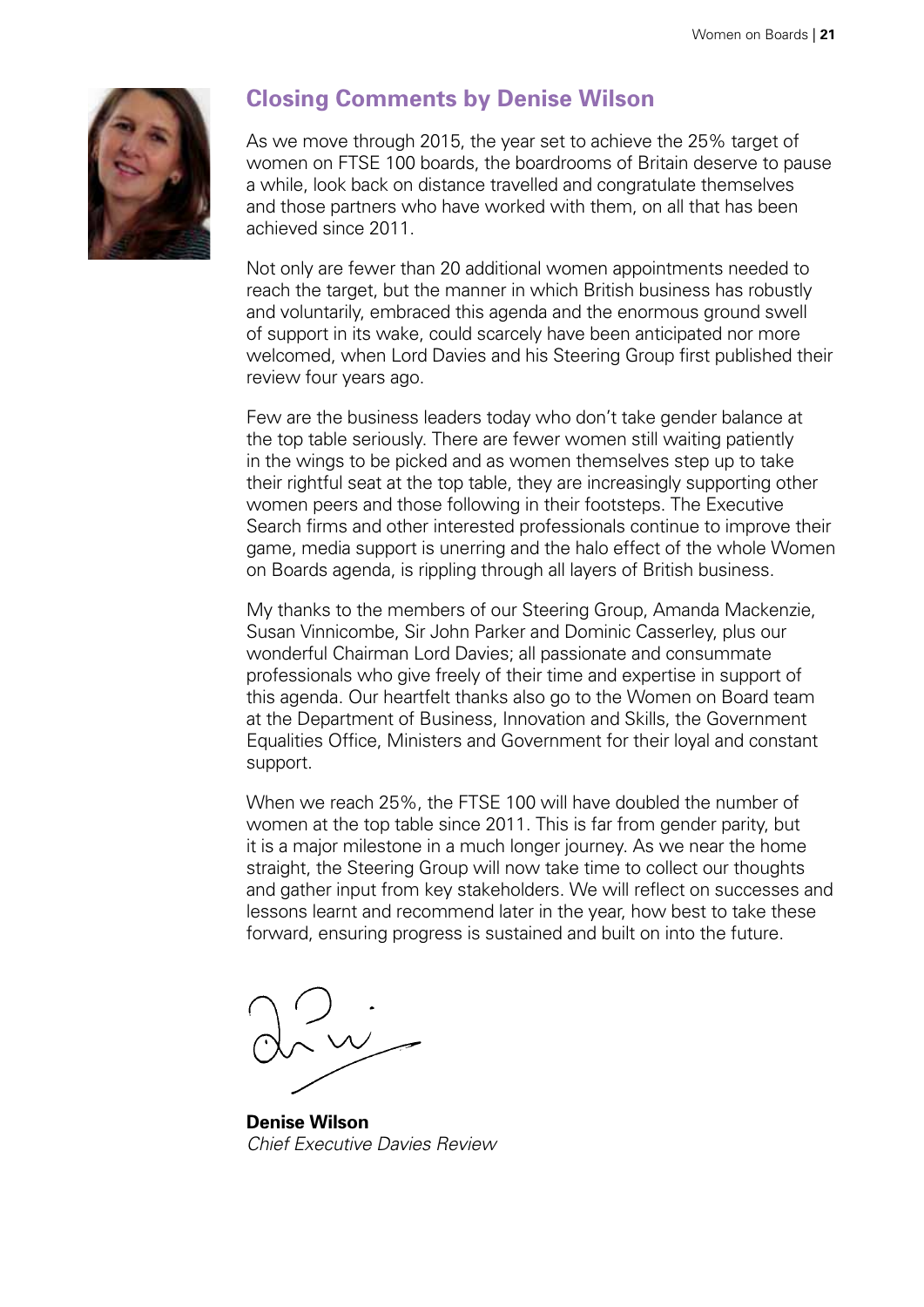# <span id="page-23-0"></span>**Appendix A – FTSE 100 Company Ranking 2015**

| Key |                            |
|-----|----------------------------|
|     | 25% or more women on board |
|     | 20 - 24% women on board    |
|     | < 20% women on board       |
|     | All-male board             |

(\*) – not in FTSE 100 in 2014

and the control

| <b>Current</b><br>ranking<br>(March<br>2014) | <b>FTSE 100 Company</b>                    | <b>Sector</b>                                  | <b>Signed</b><br>up to<br>Think,<br>Act,<br><b>Report</b> | <b>Women</b><br><b>Board</b><br><b>Members</b> | <b>Total</b><br><b>Board</b><br><b>Size</b> | $\frac{9}{6}$<br><b>Women</b><br>on<br><b>Boards</b><br><b>March</b><br>2015 | <b>RAG</b> |
|----------------------------------------------|--------------------------------------------|------------------------------------------------|-----------------------------------------------------------|------------------------------------------------|---------------------------------------------|------------------------------------------------------------------------------|------------|
| 1(1)                                         | <b>DIAGEO</b>                              | <b>Beverages</b>                               |                                                           | 5                                              | 11                                          | 45.5                                                                         |            |
| 1(9)                                         | INTERCONTINENTAL<br><b>HOTELS GROUP</b>    | Travel & Leisure                               |                                                           | 5                                              | 11                                          | 45.5                                                                         |            |
| 3(9)                                         | <b>ADMIRAL GROUP</b>                       | Non-Life Insurance                             |                                                           | 5                                              | 12                                          | 41.7                                                                         |            |
| 4(2)                                         | <b>CAPITA</b>                              | <b>Support Services</b>                        |                                                           | $\overline{4}$                                 | 10                                          | 40                                                                           |            |
| 4(20)                                        | <b>KINGFISHER</b>                          | <b>General Retailers</b>                       |                                                           | $\overline{4}$                                 | 10                                          | 40                                                                           |            |
| 6(5)                                         | OLD MUTUAL                                 | Life Insurance                                 |                                                           | 5                                              | 13                                          | 38.5                                                                         |            |
| $7(*)$                                       | 3I GROUP                                   | <b>General Financial</b>                       |                                                           | 3                                              | 8                                           | 37.5                                                                         |            |
| 8(3)                                         | <b>UNILEVER</b>                            | Food Produces                                  | $\sqrt{}$                                                 | 5                                              | 14                                          | 35.7                                                                         |            |
| 9(19)                                        | <b>HSBC HOLDINGS</b>                       | <b>Banks</b>                                   | $\sqrt{}$                                                 | 6                                              | 17                                          | 35.3                                                                         |            |
| $10(*)$                                      | <b>DIRECT LINE</b>                         | Non-Life Insurance                             |                                                           | 3                                              | $\overline{9}$                              | 33.3                                                                         |            |
| 10 (26)                                      | <b>EXPERIAN</b>                            | <b>Support Services</b>                        |                                                           | $\overline{4}$                                 | 12                                          | 33.3                                                                         |            |
| 10 (20)                                      | <b>LAND SECURITIES</b><br><b>GROUP</b>     | <b>Real Estate</b><br><b>Investment Trusts</b> |                                                           | 3                                              | 9                                           | 33.3                                                                         |            |
| 10 (16)                                      | <b>MARKS &amp; SPENCER</b><br><b>GROUP</b> | <b>General Retailers</b>                       | $\checkmark$                                              | $\overline{4}$                                 | 12                                          | 33.3                                                                         |            |
| 10(3)                                        | ROYAL MAIL                                 | Industrial<br>Transportation                   | $\checkmark$                                              | 3                                              | $\boldsymbol{9}$                            | 33.3                                                                         |            |
| 10(11)                                       | <b>J SAINSBURY</b>                         | Food & Drug<br><b>Retailers</b>                |                                                           | 3                                              | $\overline{9}$                              | 33.3                                                                         |            |
| 10 (16)                                      | <b>WM MORRISON</b><br><b>SUPERMARKETS</b>  | Food & Drug<br>Retailers                       |                                                           | $\overline{2}$                                 | 6                                           | 33.3                                                                         |            |
| 17(5)                                        | <b>GLAXOSMITHKLINE</b>                     | Pharmaceuticals &<br>Biotechnology             | $\checkmark$                                              | 5                                              | 16                                          | 31.3                                                                         |            |
| 18 (26)                                      | ASTRAZENECA                                | Pharmaceuticals &<br>Biotechnology             | $\checkmark$                                              | $\overline{4}$                                 | 13                                          | 30.8                                                                         |            |
| 18 (26)                                      | <b>BRITISH AMERICAN</b><br><b>TOBACCO</b>  | Tobacco                                        | $\sqrt{}$                                                 | $\overline{4}$                                 | 13                                          | 30.8                                                                         |            |
| 20 (20)                                      | <b>NEXT</b>                                | <b>General Retailers</b>                       |                                                           | $\mathfrak{S}$                                 | 10                                          | 30                                                                           |            |
| 20 (20)                                      | ROYAL BANK OF<br><b>SCOTLAND GROUP</b>     | <b>Banks</b>                                   |                                                           | 3                                              | 10                                          | 30                                                                           |            |
| 20 (26)                                      | <b>SMITH &amp; NEPHEW</b>                  | Healthcare &<br><b>Equipment Services</b>      |                                                           | $\mathsf 3$                                    | 10                                          | 30                                                                           |            |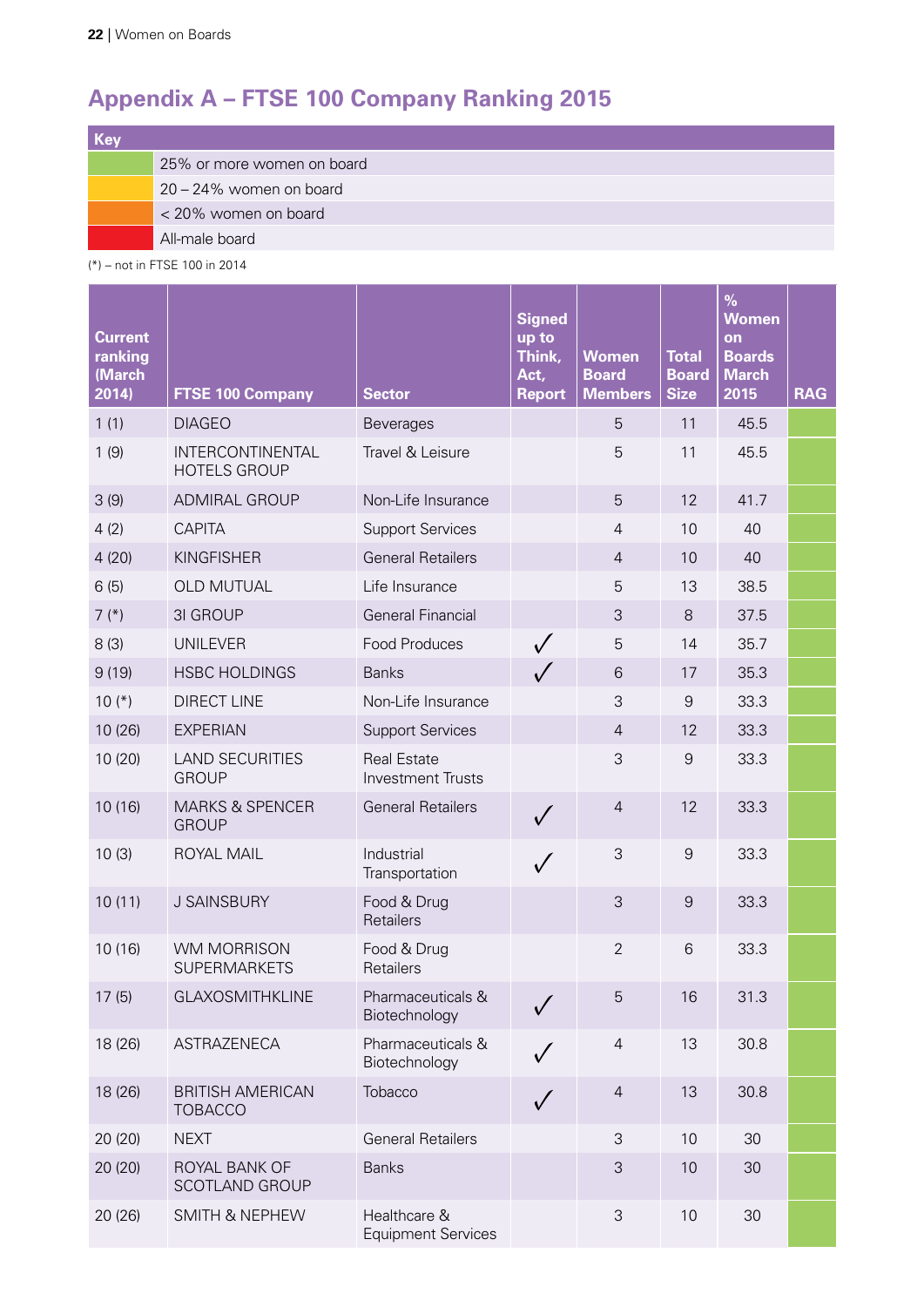| <b>Current</b><br>ranking<br>(March<br>2014) | <b>FTSE 100 Company</b>                                      | <b>Sector</b>                          | <b>Signed</b><br>up to<br>Think,<br>Act,<br><b>Report</b> | <b>Women</b><br><b>Board</b><br><b>Members</b> | <b>Total</b><br><b>Board</b><br><b>Size</b> | $\%$<br><b>Women</b><br>on<br><b>Boards</b><br><b>March</b><br>2015 | <b>RAG</b> |
|----------------------------------------------|--------------------------------------------------------------|----------------------------------------|-----------------------------------------------------------|------------------------------------------------|---------------------------------------------|---------------------------------------------------------------------|------------|
| 20 (38)                                      | <b>WOLSELEY</b>                                              | <b>Support Services</b>                |                                                           | 3                                              | 10                                          | 30                                                                  |            |
| 24 (16)                                      | ABERDEEN ASSET<br>MANAGEMENT                                 | <b>General Financial</b>               |                                                           | $\overline{4}$                                 | 14                                          | 28.6                                                                |            |
| 25(11)                                       | <b>BT GROUP</b>                                              | <b>Fixed Line</b><br>Communications    |                                                           | 3                                              | 11                                          | 27.3                                                                |            |
| 25(11)                                       | <b>BURBERRY GROUP</b>                                        | Personal Goods                         |                                                           | 3                                              | 11                                          | 27.3                                                                |            |
| 25 (26)                                      | NATIONAL GRID                                                | Gas, Water &<br>Multiutilities         | $\checkmark$                                              | 3                                              | 11                                          | 27.3                                                                |            |
| 25 (38)                                      | <b>PEARSON</b>                                               | Media                                  |                                                           | 3                                              | 11                                          | 27.3                                                                |            |
| 25 (26)                                      | <b>WHITBREAD</b>                                             | Travel & Leisure                       | $\sqrt{}$                                                 | 3                                              | 11                                          | 27.3                                                                |            |
| 30 $(*)$                                     | RECKITT BENCKISER<br><b>GROUP</b>                            | Household Goods &<br>Home Construction |                                                           | $\overline{4}$                                 | 15                                          | 26.7                                                                |            |
| 31 (70)                                      | AGGREKO                                                      | <b>Support Services</b>                |                                                           | 3                                              | 12                                          | 25                                                                  |            |
| 31(44)                                       | ANGLO AMERICAN                                               | Mining                                 |                                                           | 3                                              | 12                                          | 25                                                                  |            |
| 31 (39)                                      | <b>BARRATT</b><br><b>DEVELOPMENTS</b>                        | <b>Household Goods</b>                 |                                                           | $\overline{2}$                                 | 8                                           | 25                                                                  |            |
| 31 (20)                                      | <b>CENTRICA</b>                                              | Gas, Water &<br>Multiutilities         | $\checkmark$                                              | $\overline{2}$                                 | 8                                           | 25                                                                  |            |
| 31 (91)                                      | ROYAL DUTCH SHELL                                            | Oil & Gas Producers                    | $\sqrt{}$                                                 | 3                                              | 12                                          | 25                                                                  |            |
| 31(74)                                       | <b>SAGE GROUP</b>                                            | Software &<br><b>Computer Services</b> |                                                           | $\overline{2}$                                 | 8                                           | 25                                                                  |            |
| 31 (59)                                      | <b>SEVERN TRENT</b>                                          | Gas, Water &<br>Multiutilities         |                                                           | $\overline{2}$                                 | 8                                           | 25                                                                  |            |
| 31(5)                                        | <b>SSE</b>                                                   | Electricity                            |                                                           | $\overline{2}$                                 | 8                                           | 25                                                                  |            |
| 31 $(*)$                                     | <b>TAYLOR WIMPEY</b>                                         | Household Goods &<br>Home Construction |                                                           | $\overline{2}$                                 | 8                                           | 25                                                                  |            |
| 31 (26)                                      | UNITED UTILITIES<br><b>GROUP</b>                             | Gas, Water &<br>Multiutilities         |                                                           | $\overline{2}$                                 | 8                                           | 25                                                                  |            |
| 31(44)                                       | <b>VODAFONE GROUP</b>                                        | Mobile<br>Telecommunications           |                                                           | 3                                              | 12                                          | 25                                                                  |            |
| 42 (8)                                       | <b>WPP</b>                                                   | Media                                  |                                                           | $\overline{4}$                                 | 17                                          | 23.6                                                                |            |
| 43 (44)                                      | <b>BG GROUP</b>                                              | Oil & Gas Producers                    |                                                           | 3                                              | 13                                          | 23.1                                                                |            |
| 43 $(*)$                                     | <b>DIXONS CARPHONE</b>                                       | <b>General Retailers</b>               |                                                           | 3                                              | 13                                          | 23.1                                                                |            |
| 43 (37)                                      | <b>INTERNATIONAL</b><br>CONSOLIDATED<br>AIRLINES GROUP (IAG) | Travel & Leisure                       |                                                           | 3                                              | 13                                          | 23.1                                                                |            |
| 43 (59)                                      | LEGAL & GENERAL<br><b>GROUP</b>                              | Life Insurance                         | $\checkmark$                                              | 3                                              | 13                                          | 23.1                                                                |            |
| 43 (26)                                      | <b>LLOYDS BANKING</b><br><b>GROUP</b>                        | <b>Banks</b>                           | $\sqrt{}$                                                 | 3                                              | 13                                          | 23.1                                                                |            |
| 43 (59)                                      | STANDARD LIFE                                                | Life Insurance                         | $\checkmark$                                              | 3                                              | 13                                          | 23.1                                                                |            |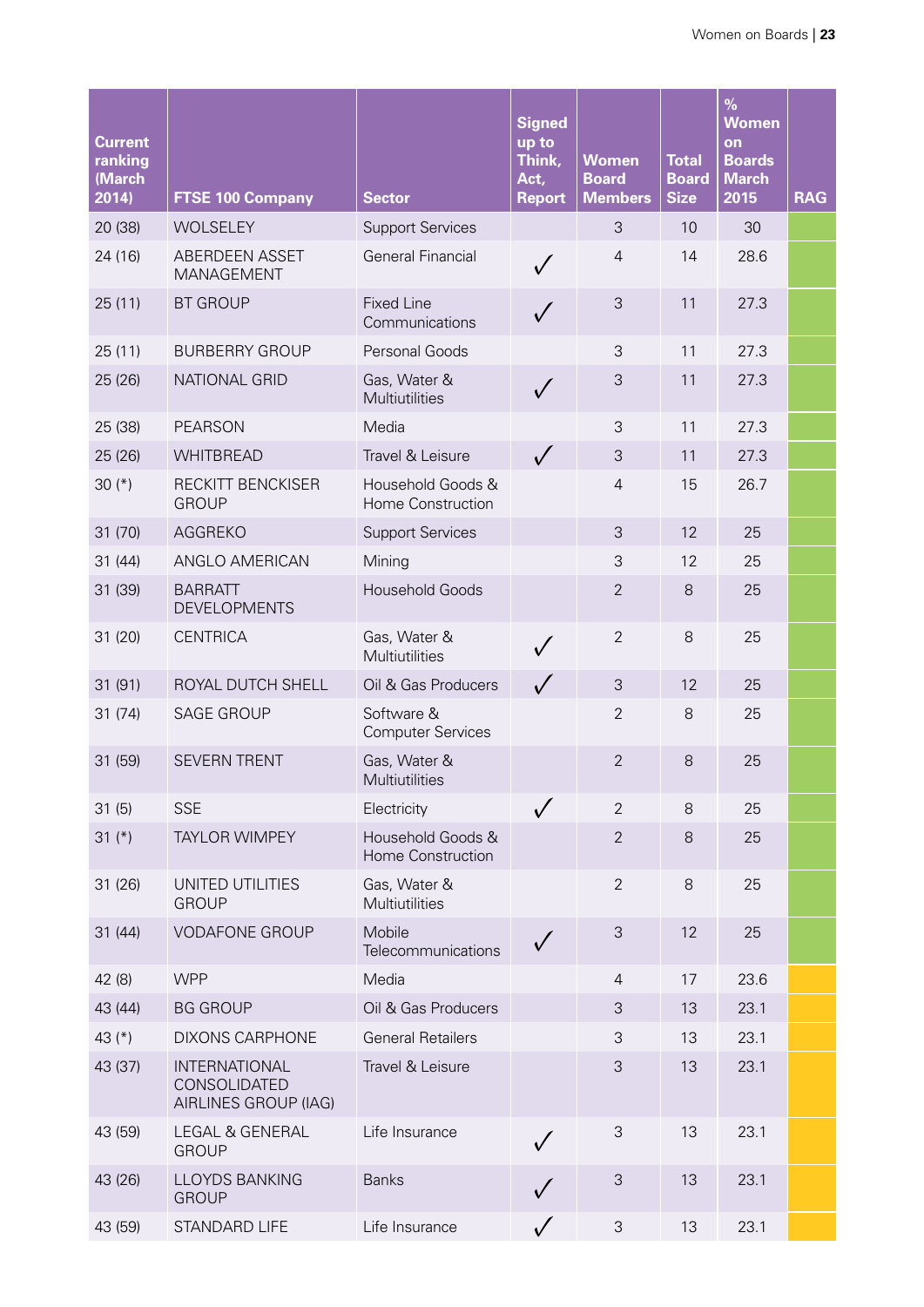| <b>Current</b><br>ranking<br>(March<br>2014) | <b>FTSE 100 Company</b>                      | <b>Sector</b>                                  | <b>Signed</b><br>up to<br>Think,<br>Act,<br><b>Report</b> | <b>Women</b><br><b>Board</b><br><b>Members</b> | <b>Total</b><br><b>Board</b><br><b>Size</b> | $\frac{9}{6}$<br><b>Women</b><br>on<br><b>Boards</b><br><b>March</b><br>2015 | <b>RAG</b> |
|----------------------------------------------|----------------------------------------------|------------------------------------------------|-----------------------------------------------------------|------------------------------------------------|---------------------------------------------|------------------------------------------------------------------------------|------------|
| 43 (20)                                      | <b>TESCO</b>                                 | Food & Drug<br>Retailers                       | $\checkmark$                                              | 3                                              | 13                                          | 23.1                                                                         |            |
| 43 (47)                                      | <b>TUI AG</b>                                | Travel & Leisure                               | $\sqrt{}$                                                 | 6                                              | 26                                          | 23.1                                                                         |            |
| 51 (59)                                      | <b>ARM HOLDINGS</b>                          | Technology<br>Hardware &<br>Equipment          |                                                           | $\overline{2}$                                 | $\overline{9}$                              | 22.2                                                                         |            |
| 51 (47)                                      | CARNIVAL CORP                                | Travel & Leisure                               |                                                           | $\overline{2}$                                 | $\overline{9}$                              | 22.2                                                                         |            |
| 51(11)                                       | <b>IMPERIAL TOBACCO</b><br><b>GROUP</b>      | Tobacco                                        |                                                           | $\overline{2}$                                 | 9                                           | 22.2                                                                         |            |
| 51 (85)                                      | <b>MEGGITT</b>                               | Aerospace &<br>Defence                         |                                                           | $\overline{2}$                                 | $\overline{9}$                              | 22.2                                                                         |            |
| 51 (38)                                      | <b>MONDI</b>                                 | Forestry & Paper                               |                                                           | $\overline{2}$                                 | $\overline{9}$                              | 22.2                                                                         |            |
| 51 (38)                                      | <b>REED ELSEVIER</b>                         | Media                                          |                                                           | $\overline{2}$                                 | 9                                           | 22.2                                                                         |            |
| 51 (59)                                      | RSA INSURANCE GROUP                          | Non-Life Insurance                             |                                                           | $\overline{2}$                                 | $\overline{9}$                              | 22.2                                                                         |            |
| 51(47)                                       | <b>SHIRE</b>                                 | Pharmaceuticals &<br>Biotechnology             |                                                           | $\overline{2}$                                 | $\overline{9}$                              | 22.2                                                                         |            |
| 51 (26)                                      | <b>SMITHS GROUP</b>                          | General Industries                             |                                                           | $\overline{2}$                                 | $\overline{9}$                              | 22.2                                                                         |            |
| 51 $(*)$                                     | ST JAMES'S PLACE                             | Life Insurance                                 |                                                           | $\overline{2}$                                 | $\overline{9}$                              | 22.2                                                                         |            |
| 51 (78)                                      | <b>TRAVIS PERKINS</b>                        | <b>Support Services</b>                        |                                                           | $\overline{2}$                                 | 9                                           | 22.2                                                                         |            |
| 51 (38)                                      | <b>WEIR GROUP</b>                            | Industrial<br>Engineering                      |                                                           | $\overline{2}$                                 | $\overline{9}$                              | 22.2                                                                         |            |
| 63 (59)                                      | <b>RIO TINTO</b>                             | Mining                                         |                                                           | 3                                              | 14                                          | 21.4                                                                         |            |
| 63 (74)                                      | ROLLS-ROYCE<br><b>HOLDINGS</b>               | Aerospace &<br>Defence                         |                                                           | 3                                              | 14                                          | 21.4                                                                         |            |
| 63 (47)                                      | <b>SABMILLER</b>                             | <b>Beverages</b>                               |                                                           | $\mathfrak{S}$                                 | 14                                          | 21.4                                                                         |            |
| 66 (78)                                      | <b>ASSOCIATED BRITISH</b><br><b>FOODS</b>    | <b>Food Produces</b>                           |                                                           | $\overline{2}$                                 | 10                                          | 20                                                                           |            |
| 66 (59)                                      | <b>BAE SYSTEMS</b>                           | Aerospace &<br>Defence                         | $\checkmark$                                              | $\overline{2}$                                 | 10                                          | 20                                                                           |            |
| 66 (47)                                      | <b>BARCLAYS</b>                              | <b>Banks</b>                                   | $\sqrt{}$                                                 | $\mathsf 3$                                    | 15                                          | 20                                                                           |            |
| 66 (85)                                      | <b>BUNZL</b>                                 | <b>Support Services</b>                        |                                                           | $\overline{2}$                                 | 10                                          | 20                                                                           |            |
| 66 (85)                                      | <b>COMPASS GROUP</b>                         | Travel & Leisure                               |                                                           | $\overline{2}$                                 | 10                                          | 20                                                                           |            |
| 66 (47)                                      | <b>EASYJET</b>                               | Travel & Leisure                               | $\sqrt{}$                                                 | $\mathbf{2}$                                   | 10                                          | 20                                                                           |            |
| 66 (47)                                      | <b>INTERTEK GROUP</b>                        | <b>Support Services</b>                        |                                                           | $\overline{2}$                                 | 10                                          | 20                                                                           |            |
| 66 $(*)$                                     | <b>INTU PROPERTIES</b>                       | <b>Real Estate</b><br><b>Investment Trusts</b> |                                                           | $\overline{2}$                                 | 10                                          | 20                                                                           |            |
| 66 (47)                                      | <b>JOHNSON MATTHEY</b>                       | Chemicals                                      |                                                           | $\overline{2}$                                 | 10                                          | 20                                                                           |            |
| 66 (74)                                      | <b>LONDON STOCK</b><br><b>EXCHANGE GROUP</b> | <b>Financial Services</b>                      |                                                           | 3                                              | 15                                          | 20                                                                           |            |
| 76 (58)                                      | PRUDENTIAL                                   | Life Insurance                                 |                                                           | 3                                              | 16                                          | 18.8                                                                         |            |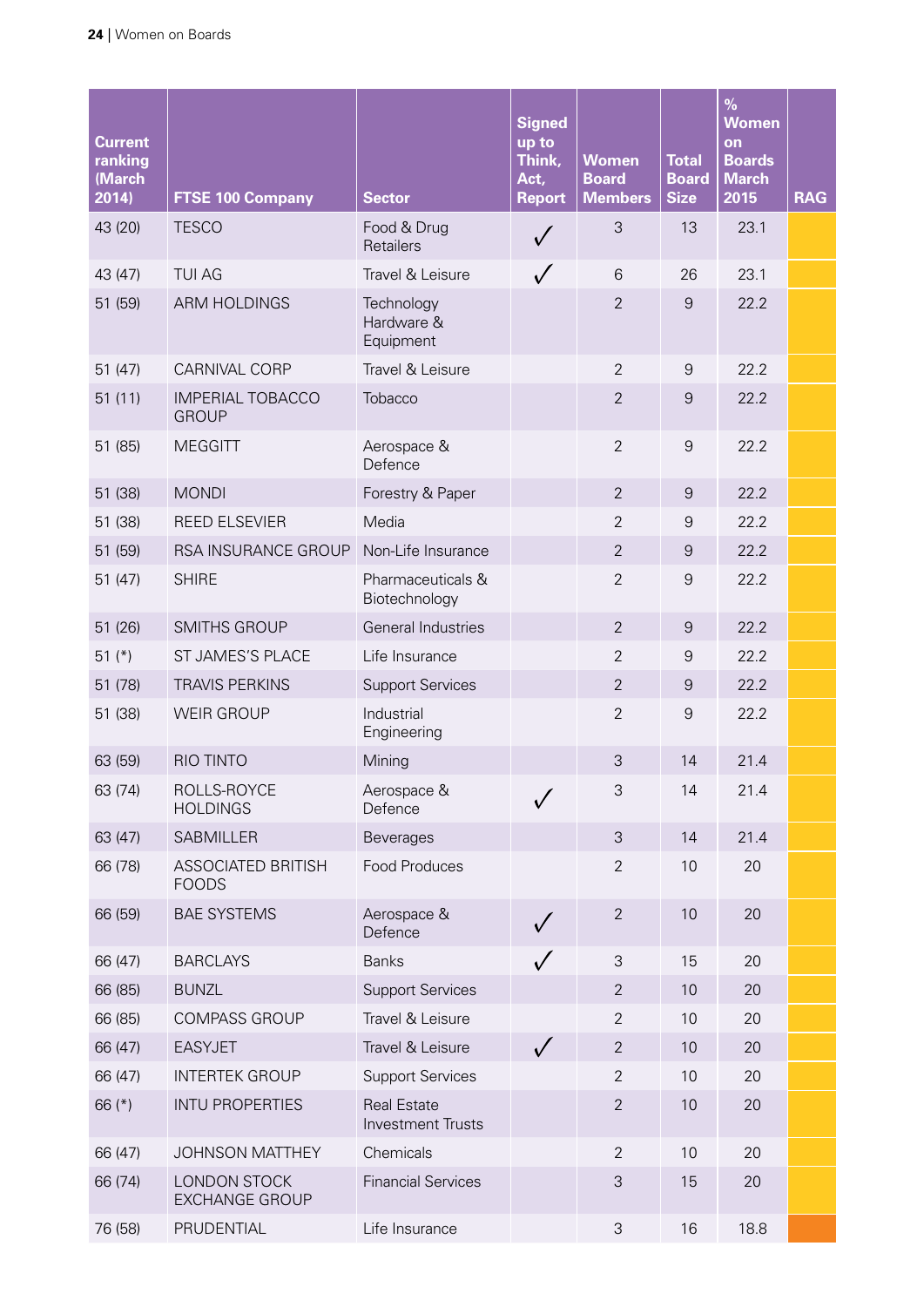| <b>Current</b><br>ranking<br>(March<br>2014) | <b>FTSE 100 Company</b>                       | <b>Sector</b>                                  | <b>Signed</b><br>up to<br>Think,<br>Act,<br><b>Report</b> | <b>Women</b><br><b>Board</b><br><b>Members</b> | <b>Total</b><br><b>Board</b><br><b>Size</b> | $\%$<br><b>Women</b><br>on<br><b>Boards</b><br><b>March</b><br>2015 | <b>RAG</b> |
|----------------------------------------------|-----------------------------------------------|------------------------------------------------|-----------------------------------------------------------|------------------------------------------------|---------------------------------------------|---------------------------------------------------------------------|------------|
| 77 (59)                                      | <b>AVIVA</b>                                  | Life Insurance                                 | $\sqrt{}$                                                 | $\overline{2}$                                 | 11                                          | 18.2                                                                |            |
| 77 (59)                                      | <b>HAMMERSON</b>                              | <b>Real Estate</b><br><b>Investment Trusts</b> |                                                           | $\overline{2}$                                 | 11                                          | 18.2                                                                |            |
| 79 (59)                                      | <b>BABCOCK</b><br><b>INTERNATIONAL GROUP</b>  | <b>Support Services</b>                        |                                                           | $\overline{2}$                                 | 12                                          | 16.7                                                                |            |
| 79 (97)                                      | <b>FRESNILLO</b>                              | Mining                                         |                                                           | $\overline{2}$                                 | 12                                          | 16.7                                                                |            |
| 79 (59)                                      | G4S                                           | <b>Support Services</b>                        |                                                           | $\overline{2}$                                 | 12                                          | 16.7                                                                |            |
| 79 (78)                                      | SPORTS DIRECT<br>INTERNATIONAL                | <b>General Retailers</b>                       |                                                           | 1                                              | 6                                           | 16.7                                                                |            |
| 79 (70)                                      | <b>TULLOW OIL</b>                             | Oil & Gas Producers                            |                                                           | $\overline{2}$                                 | 12                                          | 16.7                                                                |            |
| 84 (72)                                      | <b>BHP BILLITON</b>                           | Mining                                         |                                                           | $\overline{2}$                                 | 13                                          | 15.4                                                                |            |
| 84 (72)                                      | <b>CRH</b>                                    | Construction &<br><b>Materials</b>             |                                                           | $\overline{2}$                                 | 13                                          | 15.4                                                                |            |
| 84 (78)                                      | <b>FRIENDS LIFE GROUP</b>                     | Life Insurance                                 |                                                           | $\overline{2}$                                 | 13                                          | 15.4                                                                |            |
| 87 (74)                                      | <b>BP</b>                                     | Oil & Gas Producers                            |                                                           | $\overline{2}$                                 | 14                                          | 14.3                                                                |            |
| 87 (26)                                      | <b>HARGREAVES</b><br>LANSDOWN                 | <b>General Financial</b>                       |                                                           | 1                                              | $\overline{7}$                              | 14.3                                                                |            |
| 87 (78)                                      | <b>SKY</b>                                    | Media                                          |                                                           | $\overline{2}$                                 | 14                                          | 14.3                                                                |            |
| 90 (85)                                      | <b>GKN</b>                                    | Automobiles & Parts                            |                                                           | 1                                              | 8                                           | 12.5                                                                |            |
| 90 (100)                                     | <b>GLENCORE</b>                               | Mining                                         |                                                           | $\mathbf{1}$                                   | 8                                           | 12.5                                                                |            |
| 90 (78)                                      | <b>ITV</b>                                    | Media                                          |                                                           | 1                                              | 8                                           | 12.5                                                                |            |
| 93 (91)                                      | <b>ASHTEAD GROUP</b>                          | <b>Support Services</b>                        |                                                           | 1                                              | 9                                           | 11.1                                                                |            |
| 93 (85)                                      | PERSIMMON                                     | <b>Household Goods</b>                         |                                                           | 1                                              | 9                                           | 11.1                                                                |            |
| 93 (91)                                      | RANDGOLD<br><b>RESOURCES</b>                  | Mining                                         |                                                           | 1                                              | $\boldsymbol{9}$                            | 11.1                                                                |            |
| 93 (91)                                      | STANDARD CHARTERED                            | <b>Banks</b>                                   | $\checkmark$                                              | $\mathbf{2}$                                   | 18                                          | 11.1                                                                |            |
| 97(47)                                       | <b>BRITISH LAND</b>                           | <b>Real Estate</b><br><b>Investment Trusts</b> |                                                           | 1                                              | 10                                          | 10                                                                  |            |
| 98 (99)                                      | ANTOFAGASTA                                   | Mining                                         |                                                           | $\mathbf{1}$                                   | 11                                          | 9.1                                                                 |            |
| 99 (95)                                      | <b>SCHRODERS</b>                              | <b>General Financial</b>                       |                                                           | 1                                              | 12                                          | 8.3                                                                 |            |
| 100 (97)                                     | COCA-COLA HELLENIC<br><b>BOTTLING COMPANY</b> | <b>Beverages</b>                               |                                                           | 1                                              | 13                                          | 7.7                                                                 |            |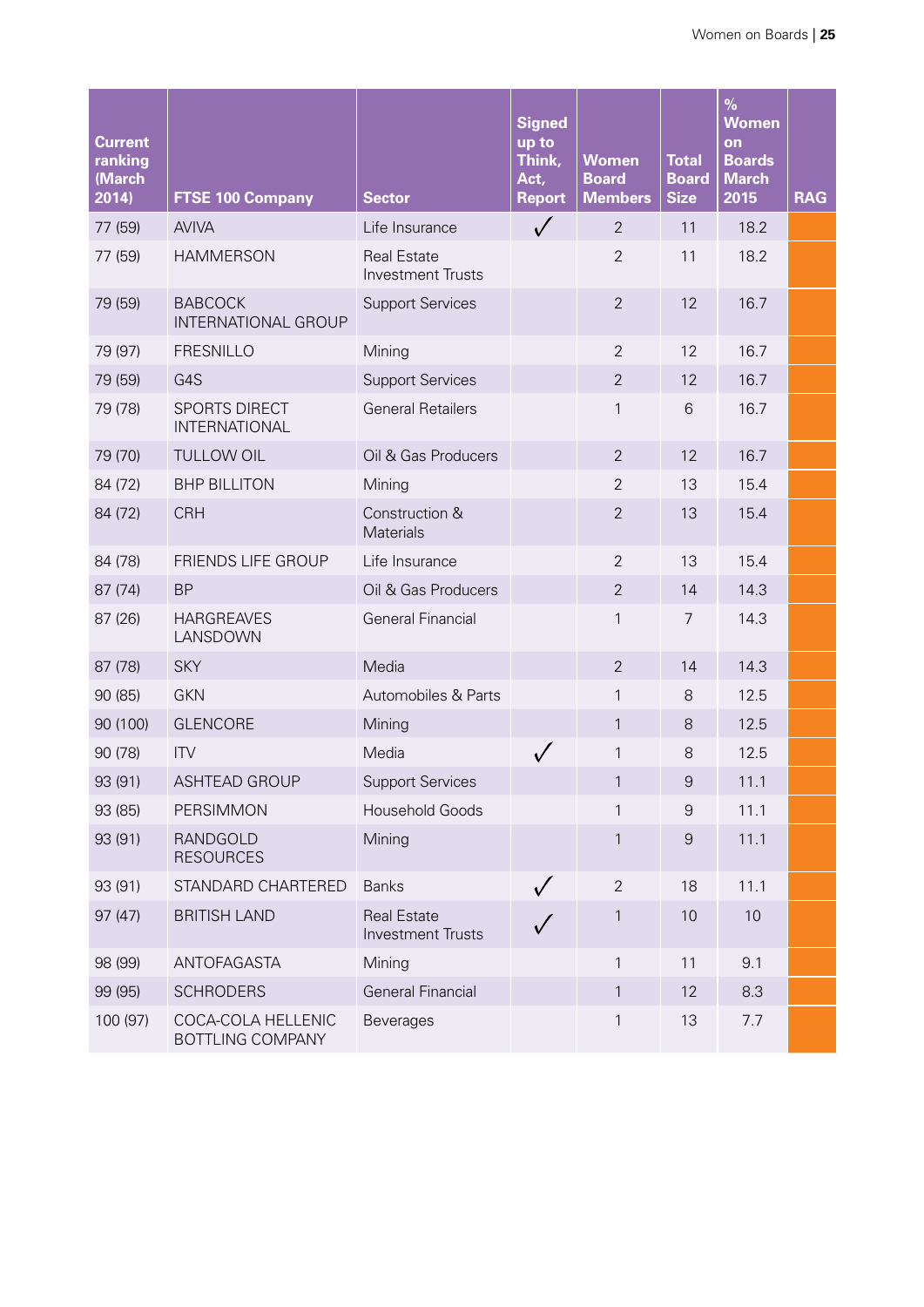# <span id="page-27-0"></span>**Appendix B – FTSE 250 Company Ranking 2015**

| Key |                            |
|-----|----------------------------|
|     | 25% or more women on board |
|     | 20 - 24% women on board    |
|     | < 20% women on board       |
|     | All-male board             |

(\*) – not in FTSE 250 in 2014.

| <b>Current</b><br>ranking<br>(March<br>2014) | <b>FTSE 250 Company</b>                             | <b>Sector</b>                                  | <b>Signed</b><br>up to<br>Think,<br>Act,<br><b>Report</b> | <b>Women</b><br><b>Board</b><br><b>Members</b> | <b>Total</b><br><b>Board</b><br><b>Size</b> | $\%$<br><b>Women</b><br>on<br><b>Boards</b><br><b>March</b><br>2015 | <b>RAG</b> |
|----------------------------------------------|-----------------------------------------------------|------------------------------------------------|-----------------------------------------------------------|------------------------------------------------|---------------------------------------------|---------------------------------------------------------------------|------------|
| 1(1)                                         | ELECTRA PRIVATE<br><b>EQUITY</b>                    | Equity Investment<br>Instruments               |                                                           | 3                                              | 6                                           | 50.0                                                                |            |
| 2(1)                                         | <b>ALLIANCE TRUST</b>                               | Equity Investment<br>Instruments               |                                                           | 3                                              | $\overline{7}$                              | 42.9                                                                |            |
| 2(6)                                         | JD WETHERSPOON                                      | Travel & Leisure                               | $\sqrt{}$                                                 | 3                                              | $\overline{7}$                              | 42.9                                                                |            |
| 2(9)                                         | <b>REDROW</b>                                       | <b>Household Goods</b>                         |                                                           | 3                                              | $\overline{7}$                              | 42.9                                                                |            |
| 5(9)                                         | ABERFORTH SMALLER<br><b>COMPANIES TRUST</b>         | Equity Investment<br>Instruments               |                                                           | $\overline{2}$                                 | 5                                           | 40.0                                                                |            |
| 5(3)                                         | <b>ESURE GROUP</b>                                  | Non-Life Insurance                             |                                                           | $\overline{4}$                                 | 10                                          | 40.0                                                                |            |
| 5(3)                                         | <b>JPMORGAN AMERICAN</b><br><b>INVESTMENT TRUST</b> | Equity Investment<br>Instruments               |                                                           | $\overline{2}$                                 | 5                                           | 40.0                                                                |            |
| $5(*)$                                       | <b>KENNEDY WILSON</b><br><b>EUROPE REAL ESTATE</b>  | <b>Real Estate</b><br>Investment &<br>Services |                                                           | $\overline{2}$                                 | 5                                           | 40.0                                                                |            |
| 5(3)                                         | <b>SVG CAPITAL</b>                                  | <b>General Financial</b>                       |                                                           | $\overline{2}$                                 | 5                                           | 40.0                                                                |            |
| $10(*)$                                      | GREGGS                                              | Food & Drug<br>Retailers                       | $\checkmark$                                              | 3                                              | 8                                           | 37.5                                                                |            |
| 10 (39)                                      | LANCASHIRE HOLDINGS                                 | Non-Life Insurance                             |                                                           | 3                                              | 8                                           | 37.5                                                                |            |
| 10 (39)                                      | PZ CUSSONS                                          | Personal Goods                                 |                                                           | 3                                              | 8                                           | 37.5                                                                |            |
| 13 (168)                                     | <b>BREWIN DOLPHIN</b><br><b>HOLDINGS</b>            | <b>General Financial</b>                       |                                                           | 3                                              | $\overline{9}$                              | 33.3                                                                |            |
| 13 (25)                                      | <b>CLOSE BROTHERS</b><br><b>GROUP</b>               | <b>General Financial</b>                       |                                                           | 3                                              | $\mathcal{G}$                               | 33.3                                                                |            |
| 13(9)                                        | COUNTRYWIDE                                         | <b>Real Estate</b><br>Investment &<br>Services |                                                           | 3                                              | $\overline{9}$                              | 33.3                                                                |            |
| 13 (38)                                      | <b>DCC</b>                                          | <b>Support Services</b>                        |                                                           | 3                                              | $\boldsymbol{9}$                            | 33.3                                                                |            |
| 13 (120)                                     | <b>HALFORDS GROUP</b>                               | <b>General Retailers</b>                       |                                                           | 2                                              | 6                                           | 33.3                                                                |            |
| 13 (9)                                       | <b>MURRAY</b><br>INTERNATIONAL TRUST                | Equity Investment<br>Instruments               |                                                           | $\overline{2}$                                 | 6                                           | 33.3                                                                |            |
| 13 (25)                                      | N BROWN GROUP                                       | <b>General Retailers</b>                       |                                                           | 3                                              | 9                                           | 33.3                                                                |            |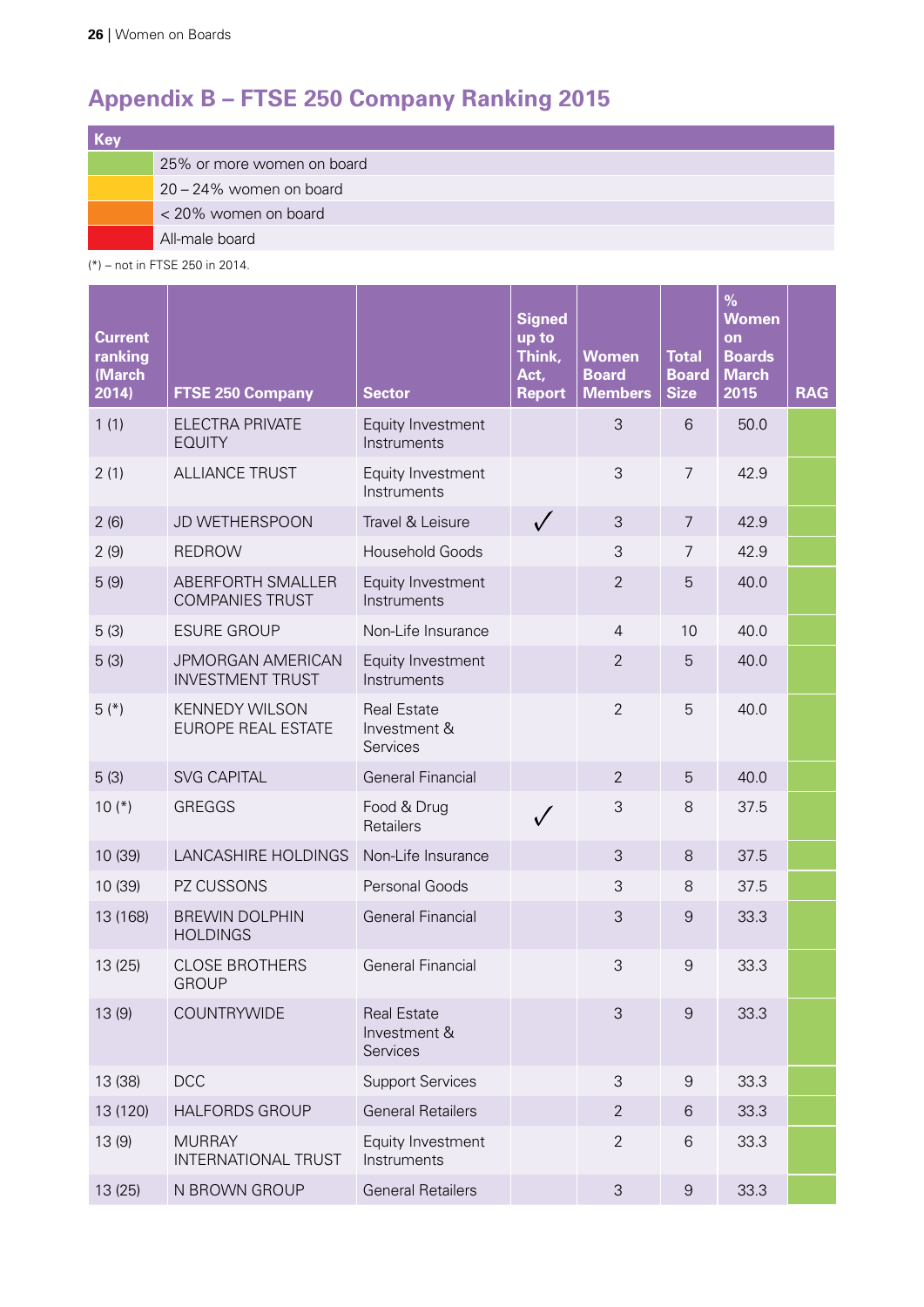| <b>Current</b><br>ranking<br>(March<br>2014) | <b>FTSE 250 Company</b>                             | <b>Sector</b>                                  | <b>Signed</b><br>up to<br>Think,<br>Act,<br><b>Report</b> | <b>Women</b><br><b>Board</b><br><b>Members</b> | <b>Total</b><br><b>Board</b><br><b>Size</b> | $\%$<br><b>Women</b><br>on<br><b>Boards</b><br><b>March</b><br>2015 | <b>RAG</b> |
|----------------------------------------------|-----------------------------------------------------|------------------------------------------------|-----------------------------------------------------------|------------------------------------------------|---------------------------------------------|---------------------------------------------------------------------|------------|
| 13(9)                                        | NB GLOBAL FLOATING<br>RATE INCOME FUND              | Equity Investment<br>Instruments               |                                                           | 1                                              | 3                                           | 33.3                                                                |            |
| 13 (120)                                     | NMC HEALTH                                          | Healthcare<br>Equipment &<br>Services          |                                                           | $\overline{4}$                                 | 12                                          | 33.3                                                                |            |
| 13 (66)                                      | <b>SCOTTISH MORTGAGE</b><br><b>INVESTMENT TRUST</b> | Equity Investment<br>Instruments               |                                                           | $\overline{2}$                                 | 6                                           | 33.3                                                                |            |
| 13(6)                                        | THOMAS COOK GROUP                                   | Travel & Leisure                               |                                                           | 3                                              | $9\,$                                       | 33.3                                                                |            |
| 13(9)                                        | <b>TR PROPERTY</b><br><b>INVESTMENT TRUST</b>       | Equity Investment<br>Instruments               |                                                           | $\overline{2}$                                 | 6                                           | 33.3                                                                |            |
| 13(9)                                        | <b>WH SMITH</b>                                     | <b>General Retailers</b>                       |                                                           | $\overline{2}$                                 | 6                                           | 33.3                                                                |            |
| 13(9)                                        | WORLDWIDE<br><b>HEALTHCARE TRUST</b>                | Equity Investment<br>Instruments               |                                                           | $\overline{2}$                                 | 6                                           | 33.3                                                                |            |
| 27 (95)                                      | <b>COLT GROUP</b>                                   | <b>Fixed Line</b><br>Telecommunications        |                                                           | 3                                              | 10                                          | 30.0                                                                |            |
| 27(9)                                        | <b>DEBENHAMS</b>                                    | <b>General Retailers</b>                       |                                                           | 3                                              | 10                                          | 30.0                                                                |            |
| 27(9)                                        | <b>SERCO GROUP</b>                                  | <b>Support Services</b>                        |                                                           | 3                                              | 10                                          | 30.0                                                                |            |
| 27(25)                                       | <b>SHAFTESBURY</b>                                  | <b>Real Estate</b><br><b>Investment Trusts</b> |                                                           | 3                                              | 10                                          | 30.0                                                                |            |
| $27$ (*)                                     | <b>TATE &amp; LYLE</b>                              | <b>Food Produces</b>                           |                                                           | 3                                              | 10                                          | 30.0                                                                |            |
| 32 (29)                                      | <b>BERENDSEN</b>                                    | <b>Support Services</b>                        |                                                           | $\overline{2}$                                 | 7                                           | 28.6                                                                |            |
| 32 (39)                                      | CARILLION                                           | <b>Support Services</b>                        |                                                           | $\overline{2}$                                 | 7                                           | 28.6                                                                |            |
| 32 (29)                                      | DE LA RUE                                           | <b>Support Services</b>                        |                                                           | $\overline{2}$                                 | $\overline{7}$                              | 28.6                                                                |            |
| 32 (29)                                      | <b>DECHRA</b><br>PHARMACEUTICALS                    | Pharmaceuticals &<br>Biotechnology             |                                                           | $\overline{2}$                                 | $\overline{7}$                              | 28.6                                                                |            |
| 32 (39)                                      | <b>DUNELM GROUP</b>                                 | <b>General Retailers</b>                       |                                                           | $\overline{2}$                                 | $\overline{7}$                              | 28.6                                                                |            |
| 32(9)                                        | <b>GALLIFORD TRY</b>                                | Construction &<br>Materials                    |                                                           | $\overline{2}$                                 | $\overline{7}$                              | 28.6                                                                |            |
| 32(9)                                        | HICL INFRASTRUCTURE<br><b>COMPANY</b>               | Equity Investment<br>Instruments               |                                                           | $\overline{2}$                                 | $\overline{7}$                              | 28.6                                                                |            |
| 32 (29)                                      | HOME RETAIL GROUP                                   | <b>General Retailers</b>                       |                                                           | $\overline{2}$                                 | 7                                           | 28.6                                                                |            |
| 32 (39)                                      | MITIE GROUP                                         | <b>Support Services</b>                        | $\sqrt{}$                                                 | $\overline{2}$                                 | 7                                           | 28.6                                                                |            |
| 32(9)                                        | <b>PACE</b>                                         | Technology<br>Hardware &<br>Equipment          |                                                           | $\overline{2}$                                 | $\overline{7}$                              | 28.6                                                                |            |
| 32 (29)                                      | PAGE GROUP                                          | <b>Support Services</b>                        |                                                           | $\overline{2}$                                 | $\overline{7}$                              | 28.6                                                                |            |
| 32 (95)                                      | POLAR CAPITAL<br><b>TECHNOLOGY TRUST</b>            | Equity Investment<br>Instruments               |                                                           | $\overline{2}$                                 | $\overline{7}$                              | 28.6                                                                |            |
| 32 (29)                                      | PROVIDENT FINANCIAL                                 | <b>General Financial</b>                       |                                                           | $\overline{2}$                                 | $\overline{7}$                              | 28.6                                                                |            |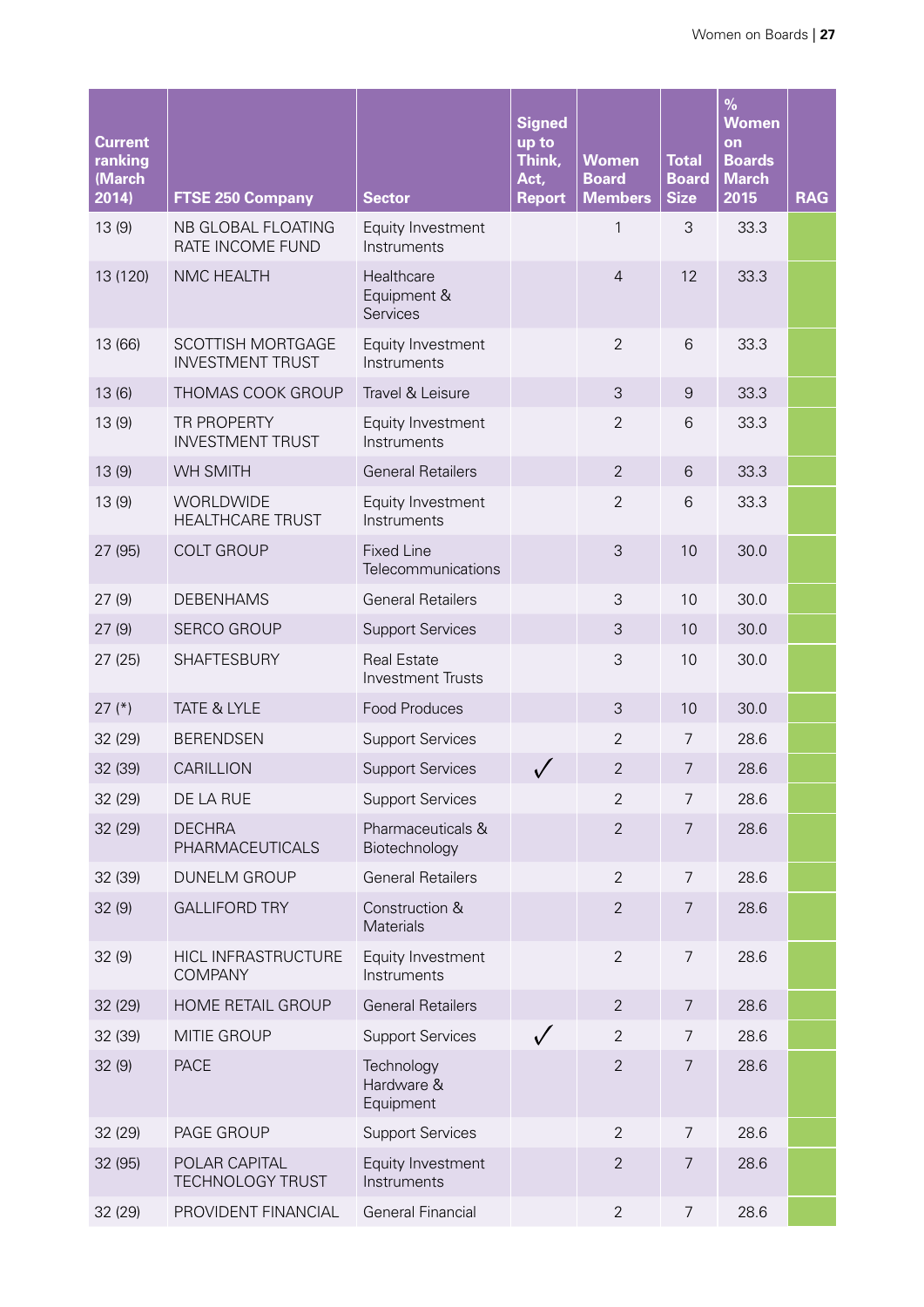| <b>Current</b><br>ranking<br>(March<br>2014) | <b>FTSE 250 Company</b>                                  | <b>Sector</b>                                | <b>Signed</b><br>up to<br>Think,<br>Act,<br><b>Report</b> | <b>Women</b><br><b>Board</b><br><b>Members</b> | <b>Total</b><br><b>Board</b><br><b>Size</b> | $\%$<br><b>Women</b><br>on<br><b>Boards</b><br><b>March</b><br>2015 | <b>RAG</b> |
|----------------------------------------------|----------------------------------------------------------|----------------------------------------------|-----------------------------------------------------------|------------------------------------------------|---------------------------------------------|---------------------------------------------------------------------|------------|
| 32 (29)                                      | <b>TELECITY GROUP</b>                                    | Software &<br><b>Computer Services</b>       |                                                           | $\overline{2}$                                 | 7                                           | 28.6                                                                |            |
| 32 (29)                                      | <b>VESUVIUS</b>                                          | <b>General Industrials</b>                   |                                                           | $\overline{2}$                                 | $\overline{7}$                              | 28.6                                                                |            |
| 32(6)                                        | <b>VICTREX</b>                                           | Chemicals                                    |                                                           | $\overline{2}$                                 | $\overline{7}$                              | 28.6                                                                |            |
| 48 $(*)$                                     | <b>TSB BANKING GROUP</b>                                 | <b>Banks</b>                                 |                                                           | 3                                              | 11                                          | 27.3                                                                |            |
| 49 (119)                                     | <b>BERKELEY GROUP</b><br><b>HOLDINGS</b>                 | <b>Household Goods</b>                       |                                                           | 3                                              | 12                                          | 25.0                                                                |            |
| 49 (120)                                     | <b>CATLIN GROUP</b>                                      | Non-Life Insurance                           |                                                           | $\overline{2}$                                 | 8                                           | 25.0                                                                |            |
| 49 (202)                                     | <b>DOMINO PRINTING</b><br><b>SCIENCES</b>                | Electronic &<br><b>Electrical Equipment</b>  |                                                           | $\overline{2}$                                 | 8                                           | 25.0                                                                |            |
| 49 (95)                                      | <b>DS SMITH</b>                                          | General Industrials                          |                                                           | $\overline{2}$                                 | 8                                           | 25.0                                                                |            |
| 49 (39)                                      | <b>FOREIGN &amp; COLONIAL</b><br><b>INVESTMENT TRUST</b> | Equity Investment<br>Instruments             |                                                           | $\overline{2}$                                 | 8                                           | 25.0                                                                |            |
| 49 (39)                                      | <b>HENDERSON GROUP</b>                                   | <b>General Financial</b>                     |                                                           | $\overline{2}$                                 | 8                                           | 25.0                                                                |            |
| 49 (120)                                     | <b>KELLER GROUP</b>                                      | Construction &<br>Materials                  |                                                           | $\overline{2}$                                 | 8                                           | 25.0                                                                |            |
| 49 (120)                                     | <b>KIER GROUP</b>                                        | Construction &<br>Materials                  |                                                           | $\overline{2}$                                 | 8                                           | 25.0                                                                |            |
| 49 (66)                                      | <b>LAW DEBENTURE</b><br>CORPORATION                      | Equity Investment<br>Instruments             |                                                           | 1                                              | $\overline{4}$                              | 25.0                                                                |            |
| 49 (120)                                     | PENNON GROUP                                             | Gas, Water &<br>Multiutilities               |                                                           | $\overline{2}$                                 | 8                                           | 25.0                                                                |            |
| 49 (150)                                     | RATHBONE BROTHERS                                        | <b>General Financial</b>                     |                                                           | $\overline{2}$                                 | 8                                           | 25.0                                                                |            |
| 49 (120)                                     | <b>REGUS</b>                                             | <b>Support Services</b>                      |                                                           | $\overline{2}$                                 | $8\,$                                       | 25.0                                                                |            |
| 49 (168)                                     | RENTOKIL INITIAL                                         | <b>Support Services</b>                      |                                                           | $\overline{2}$                                 | $8\,$                                       | 25.0                                                                |            |
| 49 $(*)$                                     | <b>REXAM</b>                                             | General Industrials                          |                                                           | $\overline{2}$                                 | $\,8\,$                                     | 25.0                                                                |            |
| 49 (95)                                      | <b>RPC GROUP</b>                                         | General Industrials                          |                                                           | $\overline{2}$                                 | 8                                           | 25.0                                                                |            |
| 49 (*)                                       | <b>WILLIAM HILL</b>                                      | Travel & Leisure                             | $\sqrt{}$                                                 | $\overline{2}$                                 | $8\,$                                       | 25.0                                                                |            |
| 49 (39)                                      | WITAN INVESTMENT<br><b>TRUST</b>                         | Equity Investment<br>Instruments             |                                                           | $\mathbf{2}$                                   | $8\,$                                       | 25.0                                                                |            |
| 66 (90)                                      | <b>INVESTEC</b>                                          | <b>General Financial</b>                     | $\sqrt{}$                                                 | $\overline{4}$                                 | 17                                          | 23.5                                                                |            |
| 67 (39)                                      | <b>ALENT</b>                                             | Chemicals                                    |                                                           | $\overline{2}$                                 | 9                                           | 22.2                                                                |            |
| 67 $(*)$                                     | AMEC FOSTER<br><b>WHEELER</b>                            | Oil Equipment,<br>Services &<br>Distribution |                                                           | $\overline{2}$                                 | $\boldsymbol{9}$                            | 22.2                                                                |            |
| 67 (25)                                      | <b>AMLIN</b>                                             | Non-Life Insurance                           |                                                           | $\overline{2}$                                 | $\boldsymbol{9}$                            | 22.2                                                                |            |
| 67 (120)                                     | <b>BRITVIC</b>                                           | Beverages                                    |                                                           | $\overline{2}$                                 | $\boldsymbol{9}$                            | 22.2                                                                |            |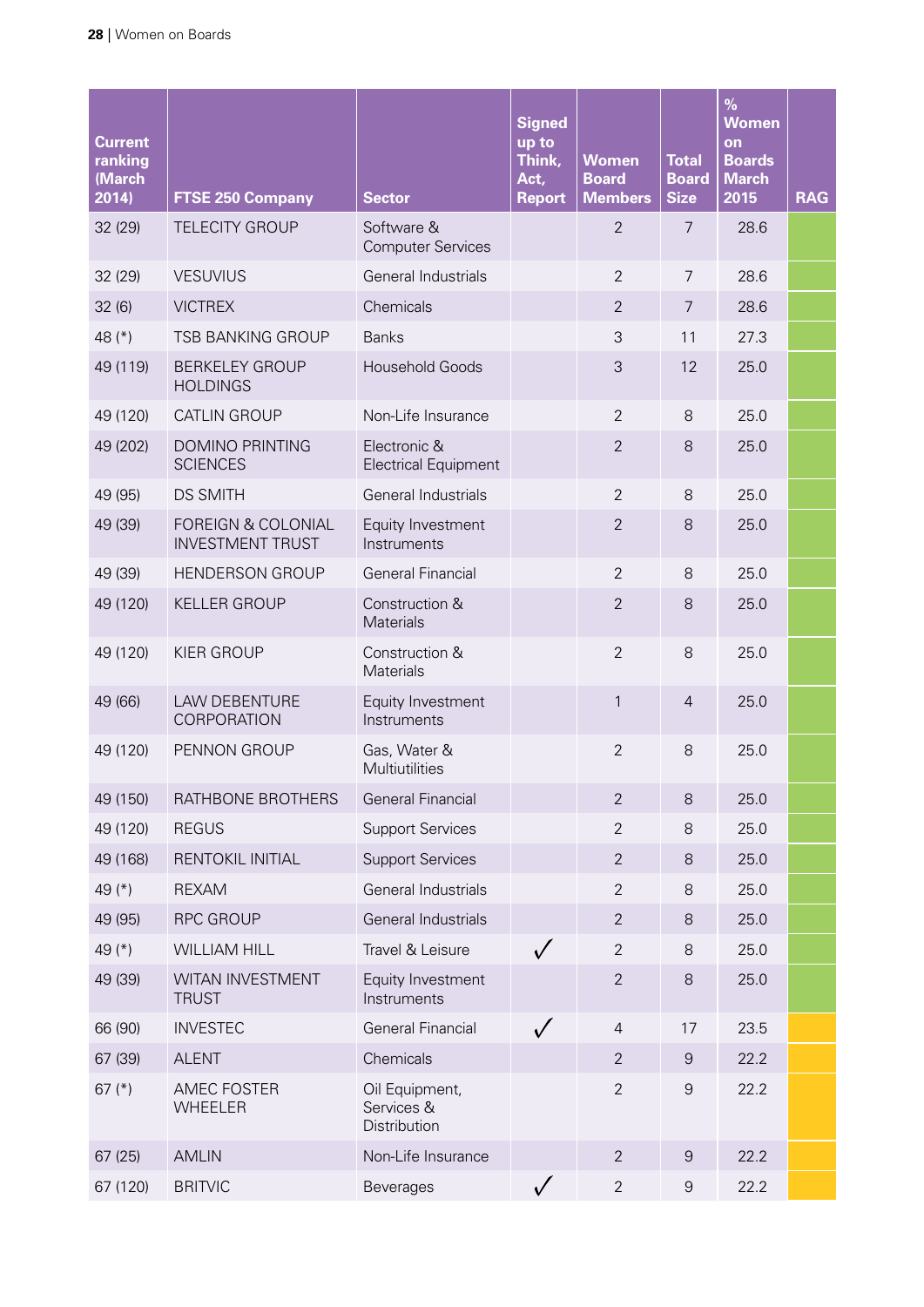| <b>Current</b><br>ranking<br>(March<br>2014) | <b>FTSE 250 Company</b>                                       | <b>Sector</b>                                  | <b>Signed</b><br>up to<br>Think,<br>Act,<br><b>Report</b> | Women<br><b>Board</b><br><b>Members</b> | <b>Total</b><br><b>Board</b><br><b>Size</b> | $\%$<br><b>Women</b><br>on<br><b>Boards</b><br><b>March</b><br>2015 | <b>RAG</b> |
|----------------------------------------------|---------------------------------------------------------------|------------------------------------------------|-----------------------------------------------------------|-----------------------------------------|---------------------------------------------|---------------------------------------------------------------------|------------|
| 67 (120)                                     | <b>CABLE &amp; WIRELESS</b><br><b>COMMUNICATIONS</b>          | <b>Fixed Line</b><br>Telecommunications        |                                                           | $\overline{2}$                          | $\overline{9}$                              | 22.2                                                                |            |
| 67(54)                                       | <b>DIGNITY</b>                                                | <b>General Retailers</b>                       |                                                           | $\overline{2}$                          | $\mathsf 9$                                 | 22.2                                                                |            |
| 67(54)                                       | <b>GRAINGER</b>                                               | <b>Real Estate</b><br>Investment &<br>Services |                                                           | $\overline{2}$                          | $\overline{9}$                              | 22.2                                                                |            |
| 67 (54)                                      | <b>GREENCORE GROUP</b>                                        | Food Produces                                  |                                                           | $\overline{2}$                          | $\mathcal{G}$                               | 22.2                                                                |            |
| 67 (54)                                      | <b>HAYS</b>                                                   | <b>Support Services</b>                        |                                                           | $\overline{2}$                          | 9                                           | 22.2                                                                |            |
| 67(9)                                        | <b>INFORMA</b>                                                | Media                                          | $\sqrt{}$                                                 | $\overline{2}$                          | $\overline{9}$                              | 22.2                                                                |            |
| 67 (66)                                      | <b>JUPITER FUND</b><br><b>MANAGEMENT</b>                      | <b>General Financial</b>                       |                                                           | $\overline{2}$                          | $\mathbf 9$                                 | 22.2                                                                |            |
| 67 (66)                                      | <b>LADBROKES</b>                                              | Travel & Leisure                               |                                                           | $\overline{2}$                          | $\mathcal{G}$                               | 22.2                                                                |            |
| 67 (150)                                     | <b>MARSTON'S</b>                                              | Travel & Leisure                               |                                                           | $\overline{2}$                          | $\overline{9}$                              | 22.2                                                                |            |
| 67 (95)                                      | MICRO FOCUS<br><b>INTERNATIONAL</b>                           | Software &<br><b>Computer Services</b>         |                                                           | $\overline{2}$                          | $\overline{9}$                              | 22.2                                                                |            |
| 67 $(*)$                                     | <b>PETROFAC</b>                                               | Oil Equipment,<br>Services &<br>Distribution   |                                                           | $\overline{2}$                          | 9                                           | 22.2                                                                |            |
| 67 $(*)$                                     | PETS AT HOME GROUP                                            | <b>General Retailers</b>                       |                                                           | $\overline{2}$                          | 9                                           | 22.2                                                                |            |
| 67 (168)                                     | POLYMETAL<br>INTERNATIONAL                                    | Mining                                         |                                                           | $\overline{2}$                          | $\overline{9}$                              | 22.2                                                                |            |
| 67 (150)                                     | <b>RENISHAW</b>                                               | Electronic &<br><b>Electrical Equipment</b>    |                                                           | $\overline{2}$                          | $\overline{9}$                              | 22.2                                                                |            |
| 67 (54)                                      | <b>RIGHTMOVE</b>                                              | Media                                          |                                                           | $\overline{2}$                          | $\overline{9}$                              | 22.2                                                                |            |
| 67 (39)                                      | <b>RPS GROUP</b>                                              | <b>Support Services</b>                        |                                                           | $\overline{2}$                          | $\mathcal{G}$                               | 22.2                                                                |            |
| 67 (66)                                      | UNITE GROUP                                                   | <b>Real Estate</b><br>Investment &<br>Services |                                                           | $\overline{2}$                          | $\overline{9}$                              | 22.2                                                                |            |
| 88 (66)                                      | <b>BANKERS INVESTMENT</b><br><b>TRUST</b>                     | Equity Investment<br>Instruments               |                                                           | $\mathbf{1}$                            | 5                                           | 20.0                                                                |            |
| 88 (66)                                      | <b>BRITISH EMPIRE</b><br>SECURITIES & GENERAL<br><b>TRUST</b> | Equity Investment<br>Instruments               |                                                           | $\mathbf{1}$                            | 5                                           | 20.0                                                                |            |
| 88 (168)                                     | COBHAM                                                        | Aerospace &<br>Defence                         |                                                           | $\overline{2}$                          | 10                                          | 20.0                                                                |            |
| 88 (54)                                      | <b>DRAX GROUP</b>                                             | Electricity                                    |                                                           | $\overline{2}$                          | 10                                          | 20.0                                                                |            |
| 88 (66)                                      | <b>FIDELITY EUROPEAN</b><br><b>VALUES</b>                     | Equity Investment<br>Instruments               |                                                           | 1                                       | 5                                           | 20.0                                                                |            |
| 88 (66)                                      | <b>HALMA</b>                                                  | Electronic &<br><b>Electrical Equipment</b>    |                                                           | $\overline{2}$                          | 10                                          | 20.0                                                                |            |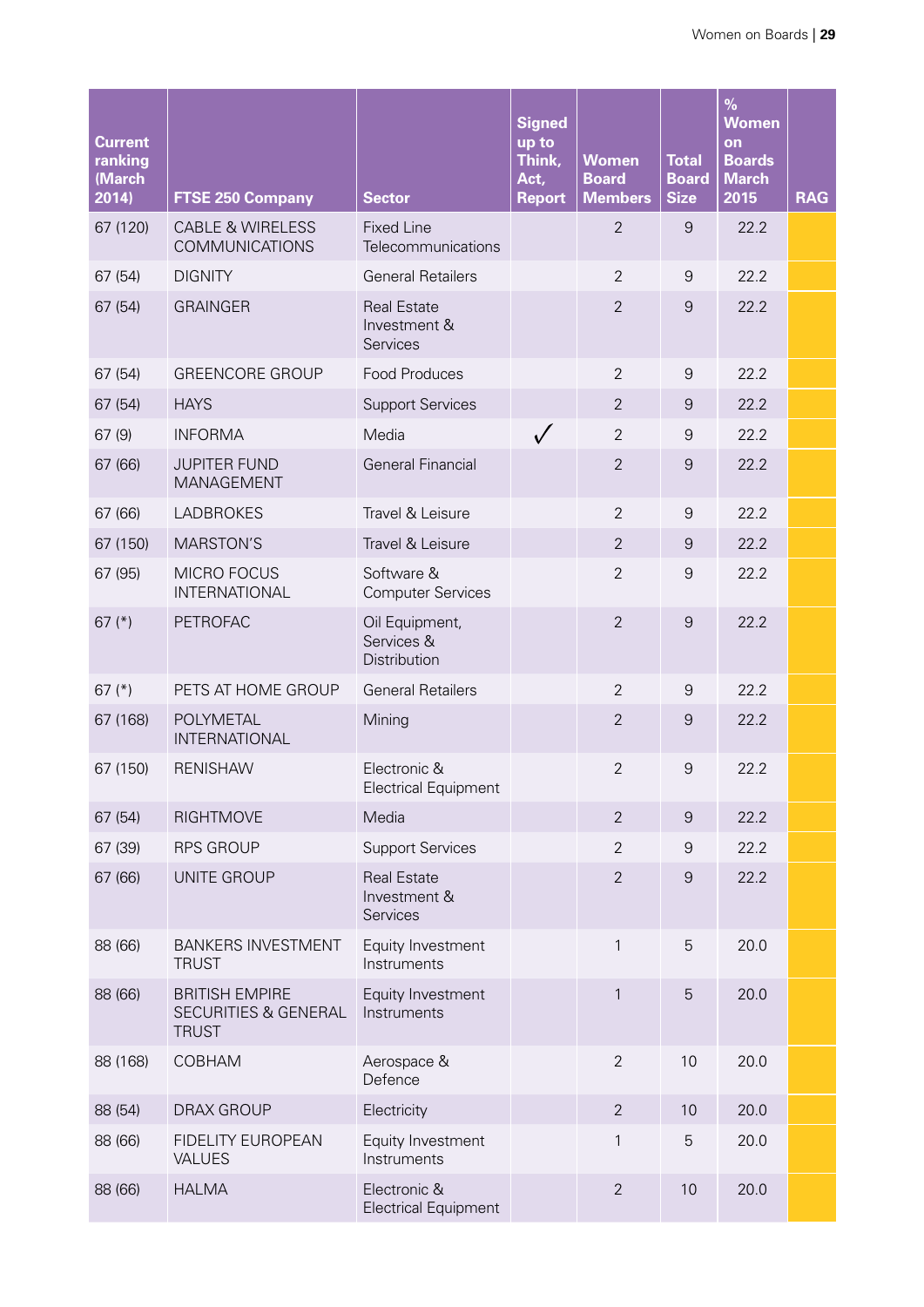| <b>Current</b><br>ranking<br>(March<br>2014) | <b>FTSE 250 Company</b>                           | <b>Sector</b>                                  | <b>Signed</b><br>up to<br>Think,<br>Act,<br><b>Report</b> | <b>Women</b><br><b>Board</b><br><b>Members</b> | <b>Total</b><br><b>Board</b><br><b>Size</b> | $\%$<br><b>Women</b><br>on<br><b>Boards</b><br><b>March</b><br>2015 | <b>RAG</b> |
|----------------------------------------------|---------------------------------------------------|------------------------------------------------|-----------------------------------------------------------|------------------------------------------------|---------------------------------------------|---------------------------------------------------------------------|------------|
| 88 (*)                                       | IMI                                               | Industrial<br>Engineering                      |                                                           | $\overline{2}$                                 | 10                                          | 20.0                                                                |            |
| 88 (168)                                     | <b>INCHCAPE</b>                                   | <b>General Retailers</b>                       |                                                           | $\overline{2}$                                 | 10                                          | 20.0                                                                |            |
| 88 (66)                                      | <b>INTERNATIONAL PUBLIC</b><br><b>PARTNERSHIP</b> | Equity Investment<br>Instruments               |                                                           | 1                                              | 5                                           | 20.0                                                                |            |
| 88 (91)                                      | <b>LONMIN</b>                                     | Mining                                         |                                                           | $\overline{2}$                                 | 10                                          | 20.0                                                                |            |
| 88 (189)                                     | MONEYSUPERMARKET.<br><b>COM GROUP</b>             | Media                                          |                                                           | $\overline{2}$                                 | 10                                          | 20.0                                                                |            |
| 88 (66)                                      | NATIONAL EXPRESS<br><b>GROUP</b>                  | Travel & Leisure                               |                                                           | $\overline{2}$                                 | 10                                          | 20.0                                                                |            |
| 88 (195)                                     | PHOENIX GROUP<br><b>HOLDINGS</b>                  | Life Insurance                                 |                                                           | $\overline{2}$                                 | 10                                          | 20.0                                                                |            |
| 88 (66)                                      | PLAYTECH                                          | Software &<br><b>Computer Services</b>         |                                                           | $\mathbf{1}$                                   | 5                                           | 20.0                                                                |            |
| 88 (168)                                     | <b>ROTORK</b>                                     | Industrial<br>Engineering                      |                                                           | $\overline{2}$                                 | 10                                          | 20.0                                                                |            |
| 88 (150)                                     | <b>SPECTRIS</b>                                   | Electronic &<br><b>Electrical Equipment</b>    |                                                           | $\overline{2}$                                 | 10                                          | 20.0                                                                |            |
| 88 (54)                                      | ST.MODWEN<br><b>PROPERTIES</b>                    | <b>Real Estate</b><br>Investment &<br>Services |                                                           | $\overline{2}$                                 | 10                                          | 20.0                                                                |            |
| 88 (66)                                      | STAGECOACH GROUP                                  | Travel & Leisure                               |                                                           | $\overline{2}$                                 | 10                                          | 20.0                                                                |            |
| 88 (54)                                      | <b>UBM</b>                                        | Media                                          |                                                           | $\overline{2}$                                 | 10                                          | 20.0                                                                |            |
| 88 (95)                                      | <b>UDG HEALTHCARE</b>                             | Food & Drug<br>Retailers                       |                                                           | $\overline{2}$                                 | 10                                          | 20.0                                                                |            |
| 88 (95)                                      | UK COMMERCIAL<br>PROPERTY TRUST                   | <b>Real Estate</b><br>Investment &<br>Services |                                                           | $\mathbf{1}$                                   | 5                                           | 20.0                                                                |            |
| 88 (195)                                     | WOOD GROUP                                        | Oil Equipment,<br>Services &<br>Distribution   |                                                           | $\overline{2}$                                 | 10                                          | 20.0                                                                |            |
| 110 (91)                                     | <b>BOOKER GROUP</b>                               | Food & Drug<br>Retailers                       |                                                           | $\overline{2}$                                 | 11                                          | 18.2                                                                |            |
| 110 $(*)$                                    | <b>CLS HOLDINGS</b>                               | <b>Real Estate</b><br>Investment &<br>Services |                                                           | $\overline{2}$                                 | 11                                          | 18.2                                                                |            |
| $110$ (*)                                    | <b>INDIVIOR</b>                                   | Pharmaceuticals &<br>Biotechnology             |                                                           | $\overline{2}$                                 | 11                                          | 18.2                                                                |            |
| 110 (95)                                     | OCADO GROUP                                       | Food & Drug<br>Retailers                       |                                                           | $\overline{2}$                                 | 11                                          | 18.2                                                                |            |
| 110 (66)                                     | RIT CAPITAL PARTNERS                              | Equity Investment<br>Instruments               |                                                           | $\mathbf{2}$                                   | 11                                          | 18.2                                                                |            |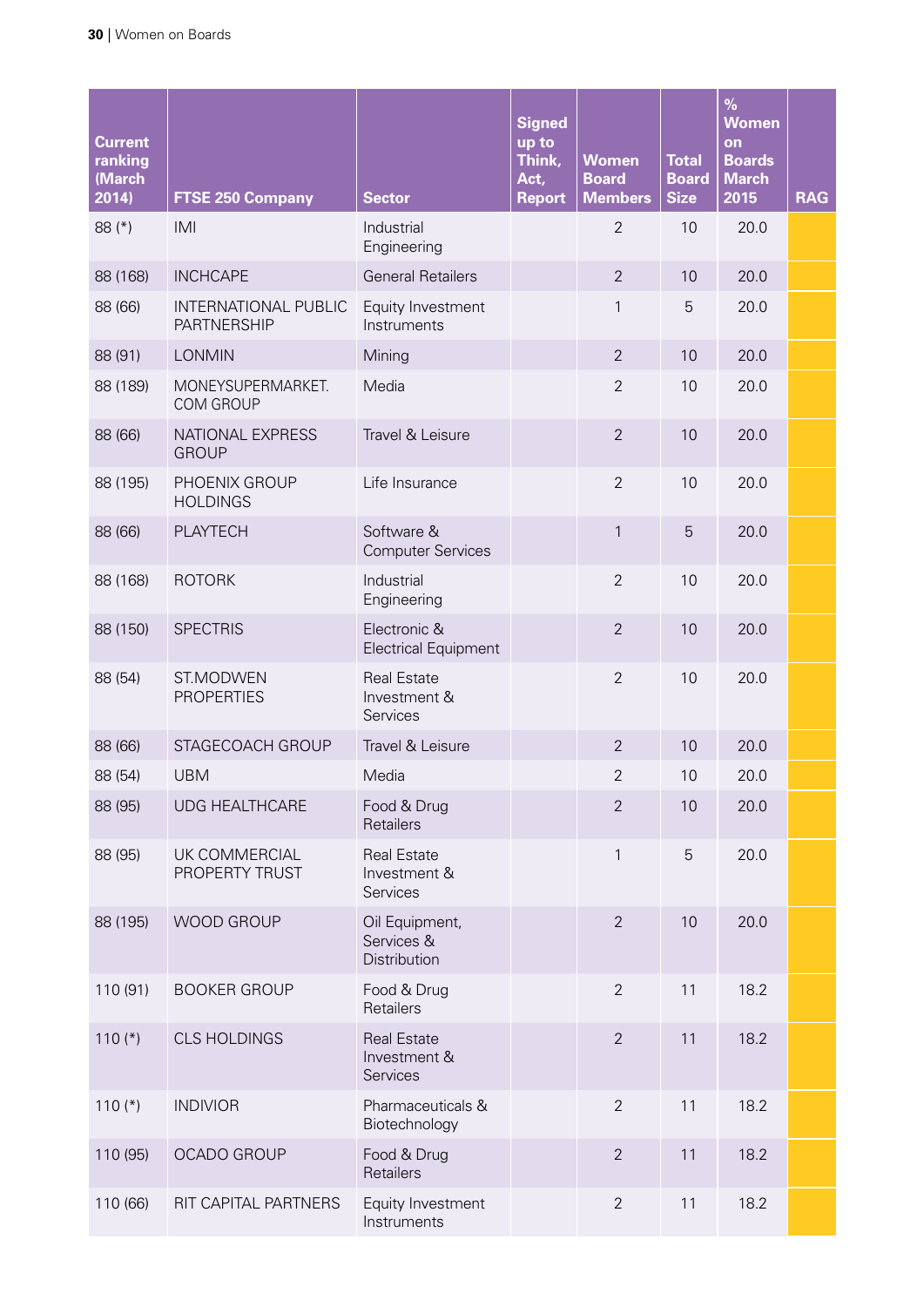| <b>Current</b><br>ranking<br>(March<br>2014) | <b>FTSE 250 Company</b>                         | <b>Sector</b>                                  | <b>Signed</b><br>up to<br>Think,<br>Act,<br><b>Report</b> | <b>Women</b><br><b>Board</b><br><b>Members</b> | <b>Total</b><br><b>Board</b><br><b>Size</b> | $\%$<br><b>Women</b><br>on<br><b>Boards</b><br><b>March</b><br>2015 | <b>RAG</b> |
|----------------------------------------------|-------------------------------------------------|------------------------------------------------|-----------------------------------------------------------|------------------------------------------------|---------------------------------------------|---------------------------------------------------------------------|------------|
| 110 (66)                                     | <b>TALK TALK TELECOM</b><br><b>GROUP</b>        | <b>Fixed Line</b><br>Telecommunications        |                                                           | $\overline{2}$                                 | 11                                          | 18.2                                                                |            |
| 116 (95)                                     | <b>AVEVA GROUP</b>                              | Software &<br><b>Computer Services</b>         |                                                           | $\mathbf{1}$                                   | 6                                           | 16.7                                                                |            |
| 116 (202)                                    | <b>BH MACRO</b>                                 | Equity Investment<br>Instruments               |                                                           | $\mathbf{1}$                                   | 6                                           | 16.7                                                                |            |
| 116 (202)                                    | <b>BOVIS HOMES GROUP</b>                        | <b>Household Goods</b>                         |                                                           | 1                                              | 6                                           | 16.7                                                                |            |
| $116$ (*)                                    | CARD FACTORY                                    | <b>General Retailers</b>                       |                                                           | $\mathbf{1}$                                   | 6                                           | 16.7                                                                |            |
| 116 (95)                                     | <b>CREST NICHOLSON</b><br><b>HOLDINGS</b>       | <b>Household Goods</b>                         |                                                           | $\mathbf{1}$                                   | 6                                           | 16.7                                                                |            |
| 116 (95)                                     | <b>EDINBURGH</b><br><b>INVESTMENT TRUST</b>     | Equity Investment<br>Instruments               |                                                           | $\mathbf{1}$                                   | 6                                           | 16.7                                                                |            |
| 116 (95)                                     | <b>F&amp;C COMMERCIAL</b><br>PROPERTY TRUST     | <b>Real Estate</b><br>Investment &<br>Services |                                                           | $\mathbf{1}$                                   | 6                                           | 16.7                                                                |            |
| 116 (95)                                     | <b>FIDELITY CHINA</b><br>SPECIAL SITUATIONS     | Equity Investment<br>Instruments               |                                                           | 1                                              | 6                                           | 16.7                                                                |            |
| 116 (95)                                     | <b>GO-AHEAD GROUP</b>                           | Travel & Leisure                               |                                                           | $\mathbf{1}$                                   | 6                                           | 16.7                                                                |            |
| 116 (95)                                     | <b>HISCOX</b>                                   | Non-Life Insurance                             |                                                           | $\overline{2}$                                 | 12                                          | 16.7                                                                |            |
| 116 (66)                                     | <b>INMARSAT</b>                                 | Mobile<br>Telecommunications                   |                                                           | $\overline{2}$                                 | 12                                          | 16.7                                                                |            |
| 116 (202)                                    | <b>JOHN LAING</b><br><b>INFRASTRUCTURE FUND</b> | Equity Investment<br>Instruments               |                                                           | $\mathbf{1}$                                   | 6                                           | 16.7                                                                |            |
| 116 (95)                                     | <b>MERCANTILE</b><br><b>INVESTMENT TRUST</b>    | Equity Investment<br>Instruments               |                                                           | $\mathbf{1}$                                   | 6                                           | 16.7                                                                |            |
| 116 (66)                                     | MONKS INVESTMENT<br><b>TRUST</b>                | Equity Investment<br>Instruments               |                                                           | $\mathbf{1}$                                   | $6\,$                                       | 16.7                                                                |            |
| 116 (91)                                     | PREMIER OIL                                     | Oil & Gas Producers                            |                                                           | $\overline{2}$                                 | 12                                          | 16.7                                                                |            |
| 116 (202)                                    | RESTAURANT GROUP                                | Travel & Leisure                               |                                                           | 1                                              | 6                                           | 16.7                                                                |            |
| 116 (95)                                     | SOCO INTERNATIONAL                              | Oil & Gas Producers                            |                                                           | $\overline{2}$                                 | 12                                          | 16.7                                                                |            |
| 116 (95)                                     | <b>TED BAKER</b>                                | Personal Goods                                 |                                                           | $\mathbf{1}$                                   | 6                                           | 16.7                                                                |            |
| 116 (95)                                     | <b>TEMPLE BAR</b><br><b>INVESTMENT TRUST</b>    | Equity Investment<br>Instruments               |                                                           | 1                                              | 6                                           | 16.7                                                                |            |
| 135 (150)                                    | <b>BBA AVIATION</b>                             | Industrial<br>Transportation                   |                                                           | $\mathbf{1}$                                   | $\overline{7}$                              | 14.3                                                                |            |
| 135 (120)                                    | <b>BELLWAY</b>                                  | <b>Household Goods</b>                         |                                                           | $\mathbf{1}$                                   | $\overline{7}$                              | 14.3                                                                |            |
| 135 (202)                                    | <b>BLACKROCK WORLD</b><br>MINING TRUST          | Equity Investment<br>Instruments               |                                                           | $\mathbf{1}$                                   | $\overline{7}$                              | 14.3                                                                |            |
| 135 (95)                                     | <b>BODYCOTE</b>                                 | Industrial<br>Engineering                      |                                                           | $\mathbf{1}$                                   | $\overline{7}$                              | 14.3                                                                |            |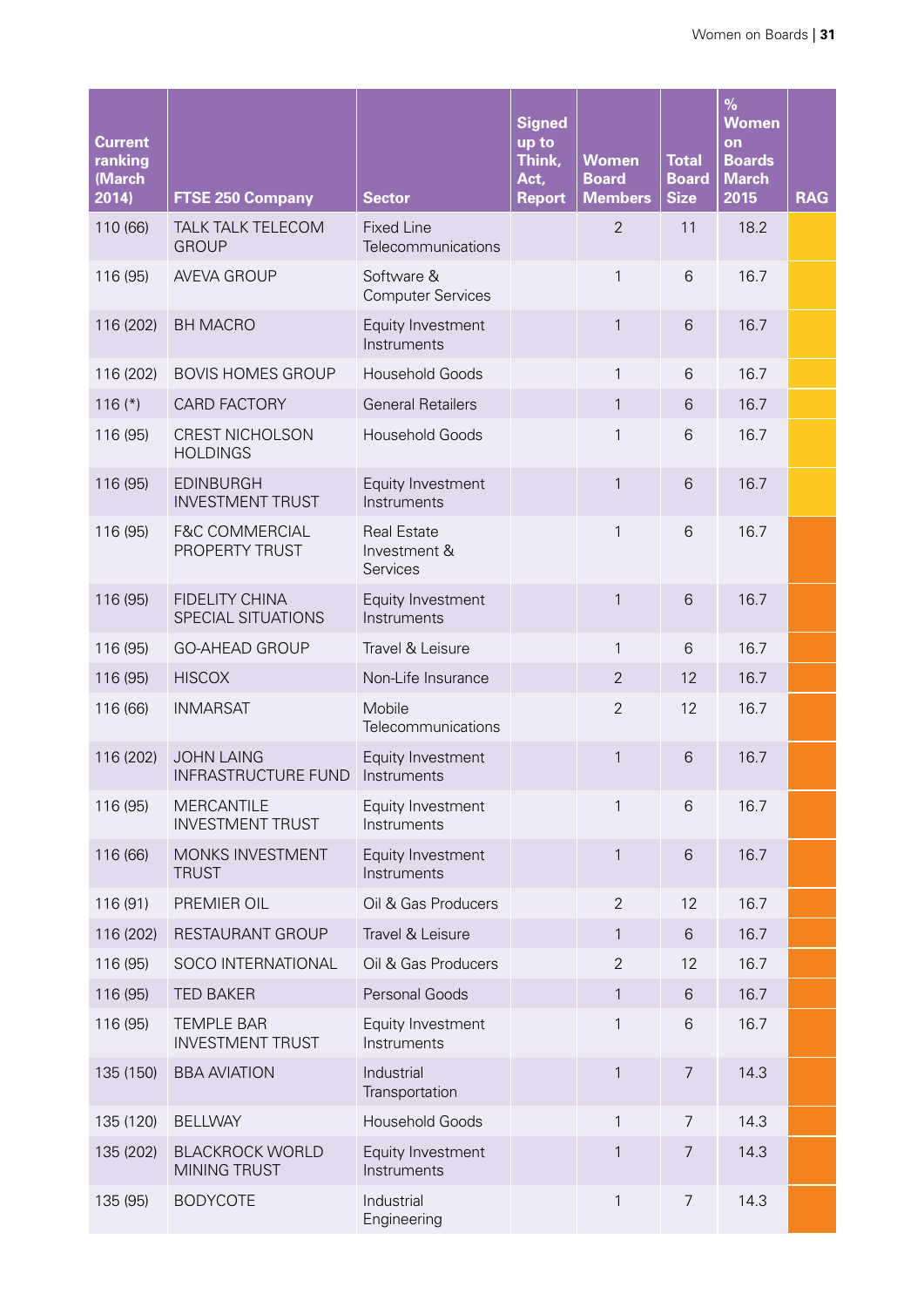| <b>Current</b><br>ranking<br>(March<br>2014) | <b>FTSE 250 Company</b>                                 | <b>Sector</b>                                | <b>Signed</b><br>up to<br>Think,<br>Act,<br><b>Report</b> | <b>Women</b><br><b>Board</b><br><b>Members</b> | <b>Total</b><br><b>Board</b><br><b>Size</b> | $\%$<br><b>Women</b><br>on<br><b>Boards</b><br><b>March</b><br>2015 | <b>RAG</b> |
|----------------------------------------------|---------------------------------------------------------|----------------------------------------------|-----------------------------------------------------------|------------------------------------------------|---------------------------------------------|---------------------------------------------------------------------|------------|
| 135 (39)                                     | <b>BTG</b>                                              | Pharmaceuticals &<br>Biotechnology           |                                                           | 1                                              | 7                                           | 14.3                                                                |            |
| 135 (66)                                     | <b>CAIRN ENERGY</b>                                     | Oil & Gas Producers                          |                                                           | $\mathbf{1}$                                   | $\overline{7}$                              | 14.3                                                                |            |
| 135 (150)                                    | <b>CRANSWICK</b>                                        | <b>Food Produces</b>                         |                                                           | $\mathbf{1}$                                   | $\overline{7}$                              | 14.3                                                                |            |
| 135 (150)                                    | DAIRY CREST GROUP                                       | <b>Food Produces</b>                         |                                                           | $\mathbf{1}$                                   | $\overline{7}$                              | 14.3                                                                |            |
| 135 (120)                                    | <b>DIPLOMA</b>                                          | <b>Support Services</b>                      |                                                           | $\mathbf{1}$                                   | 7                                           | 14.3                                                                |            |
| 135 (91)                                     | <b>DOMINO'S PIZZA</b><br><b>GROUP</b>                   | Travel & Leisure                             |                                                           | $\mathbf{1}$                                   | $\overline{7}$                              | 14.3                                                                |            |
| 135 (150)                                    | ELECTROCOMPONENTS                                       | <b>Support Services</b>                      |                                                           | $\mathbf{1}$                                   | $\overline{7}$                              | 14.3                                                                |            |
| 135 (66)                                     | <b>ELEMENTIS</b>                                        | Chemicals                                    |                                                           | $\mathbf{1}$                                   | $\overline{7}$                              | 14.3                                                                |            |
| 135 (120)                                    | <b>ESSENTRA</b>                                         | <b>Support Services</b>                      |                                                           | $\mathbf{1}$                                   | 7                                           | 14.3                                                                |            |
| 135 (150)                                    | <b>EUROMONEY</b><br>INSTITUTIONAL<br><b>INVESTOR</b>    | Media                                        |                                                           | $\overline{2}$                                 | 14                                          | 14.3                                                                |            |
| 135 (120)                                    | <b>FIDESSA GROUP</b>                                    | Software &<br><b>Computer Services</b>       |                                                           | $\mathbf{1}$                                   | $\overline{7}$                              | 14.3                                                                |            |
| $135$ (*)                                    | <b>GAME DIGITAL</b>                                     | Leisure Goods                                |                                                           | $\mathbf{1}$                                   | $\overline{7}$                              | 14.3                                                                |            |
| 135 (95)                                     | <b>GENESIS EMERGING</b><br><b>MARKETS FUND</b>          | Equity Investment<br>Instruments             |                                                           | 1                                              | 7                                           | 14.3                                                                |            |
| 135 (120)                                    | <b>GRAFTON GROUP</b>                                    | <b>Support Services</b>                      |                                                           | $\mathbf{1}$                                   | 7                                           | 14.3                                                                |            |
| 135 (120)                                    | <b>GREENE KING</b>                                      | Travel & Leisure                             |                                                           | $\mathbf{1}$                                   | 7                                           | 14.3                                                                |            |
| 135 (120)                                    | HOWDEN JOINERY<br><b>GROUP</b>                          | <b>Support Services</b>                      |                                                           | 1                                              | 7                                           | 14.3                                                                |            |
| 135 (202)                                    | <b>HUNTING</b>                                          | Oil Equipment,<br>Services &<br>Distribution |                                                           | $\mathbf{1}$                                   | $\overline{7}$                              | 14.3                                                                |            |
| 135 (202)                                    | JAMES FISHER & SONS                                     | Industrial<br>Transportation                 |                                                           | $\mathbf{1}$                                   | $\overline{7}$                              | 14.3                                                                |            |
| 135 (95)                                     | JPMORGAN EMERGING<br>MARKETS INVESTMENT<br><b>TRUST</b> | Equity Investment<br>Instruments             |                                                           | $\mathbf{1}$                                   | $\overline{7}$                              | 14.3                                                                |            |
| 135 (150)                                    | LAIRD                                                   | Technology<br>Hardware &<br>Equipment        |                                                           | $\mathbf{1}$                                   | $\overline{7}$                              | 14.3                                                                |            |
| 135 (195)                                    | MORGAN ADVANCED<br><b>MATERIALS</b>                     | Electronic &<br><b>Electrical Equipment</b>  |                                                           | $\mathbf{1}$                                   | $\overline{7}$                              | 14.3                                                                |            |
| 135 (120)                                    | <b>NORTHGATE</b>                                        | <b>Support Services</b>                      |                                                           | 1                                              | $\overline{7}$                              | 14.3                                                                |            |
| 135 (120)                                    | OXFORD INSTRUMENTS                                      | Electronic &<br><b>Electrical Equipment</b>  |                                                           | 1                                              | 7                                           | 14.3                                                                |            |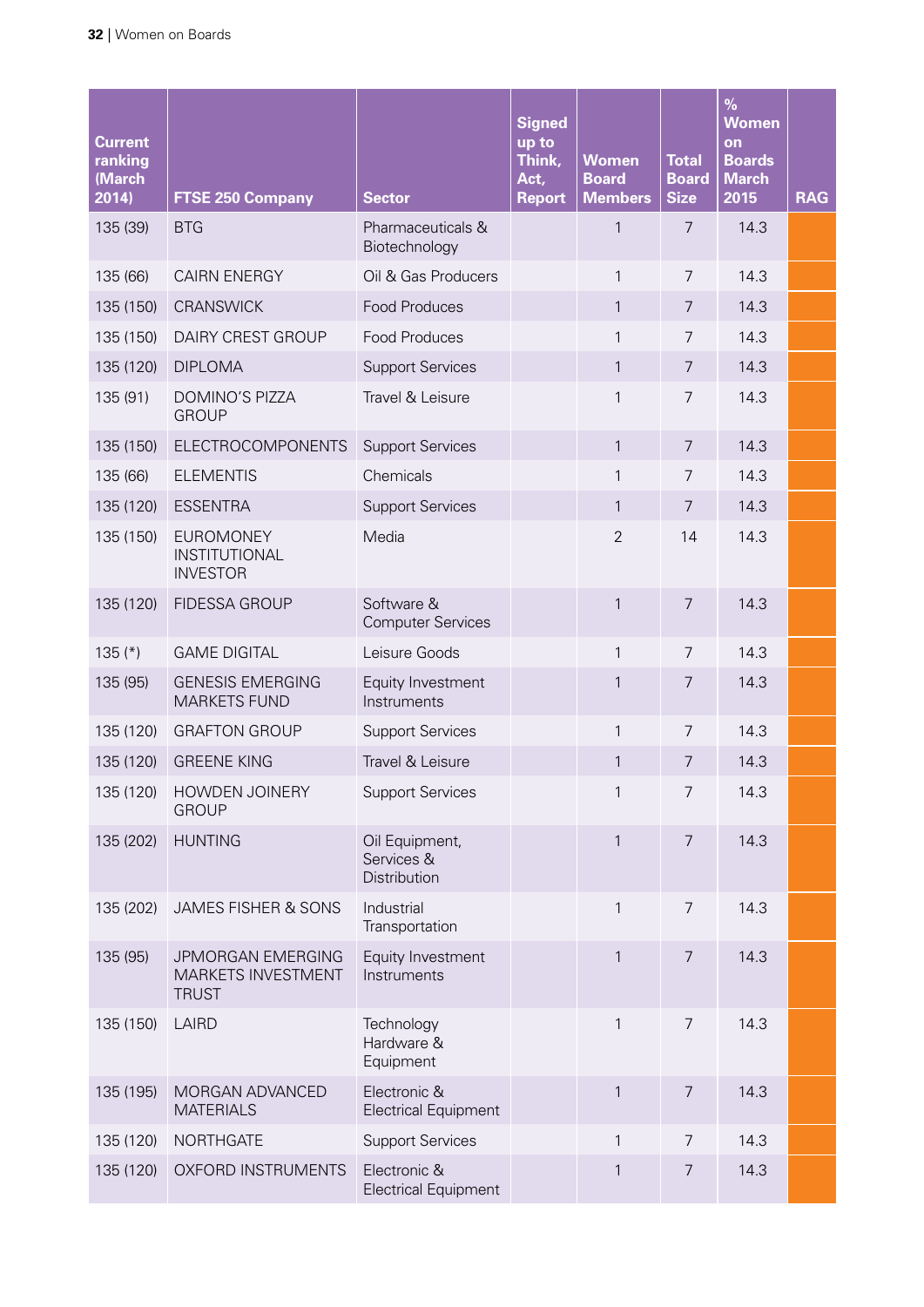| <b>Current</b><br>ranking<br>(March<br>2014) | <b>FTSE 250 Company</b>                                        | <b>Sector</b>                                  | <b>Signed</b><br>up to<br>Think,<br>Act,<br><b>Report</b> | <b>Women</b><br><b>Board</b><br><b>Members</b> | <b>Total</b><br><b>Board</b><br><b>Size</b> | $\%$<br><b>Women</b><br>on<br><b>Boards</b><br><b>March</b><br>2015 | <b>RAG</b> |
|----------------------------------------------|----------------------------------------------------------------|------------------------------------------------|-----------------------------------------------------------|------------------------------------------------|---------------------------------------------|---------------------------------------------------------------------|------------|
| 135 (120)                                    | QINETIQ GROUP                                                  | Aerospace &<br>Defence                         |                                                           | 1                                              | $\overline{7}$                              | 14.3                                                                |            |
| 135 (120)                                    | <b>RANK GROUP</b>                                              | Travel & Leisure                               |                                                           | $\mathbf{1}$                                   | $\overline{7}$                              | 14.3                                                                |            |
| 135 (120)                                    | <b>SAVILLS</b>                                                 | <b>Real Estate</b><br>Investment &<br>Services |                                                           | $\mathbf{1}$                                   | $\overline{7}$                              | 14.3                                                                |            |
| 135 (150)                                    | <b>SENIOR</b>                                                  | Aerospace &<br>Defence                         |                                                           | 1                                              | $\overline{7}$                              | 14.3                                                                |            |
| 135 (120)                                    | SIG                                                            | <b>Support Services</b>                        |                                                           | $\mathbf{1}$                                   | $\overline{7}$                              | 14.3                                                                |            |
| $135$ (*)                                    | SPIRIT PUB COMPANY                                             | Travel & Leisure                               |                                                           | $\mathbf{1}$                                   | $\overline{7}$                              | 14.3                                                                |            |
| $135$ (*)                                    | <b>SSP GROUP</b>                                               | Food & Drug<br>Retailers                       |                                                           | $\mathbf{1}$                                   | $\overline{7}$                              | 14.3                                                                |            |
| 135(9)                                       | SYNERGY HEALTH                                                 | Healthcare<br>Equipment &<br>Services          |                                                           | $\mathbf{1}$                                   | $\overline{7}$                              | 14.3                                                                |            |
| 135 (202)                                    | <b>TEMPLETON EMERGING</b><br>MARKET INVESTMENT<br><b>TRUST</b> | Equity Investment<br>Instruments               |                                                           | $\mathbf{1}$                                   | $\overline{7}$                              | 14.3                                                                |            |
| 135 (120)                                    | <b>TULLETT PREBON</b>                                          | <b>General Financial</b>                       |                                                           | $\mathbf{1}$                                   | $\overline{7}$                              | 14.3                                                                |            |
| 135 (120)                                    | <b>WORKSPACE GROUP</b>                                         | <b>Real Estate</b><br><b>Investment Trusts</b> |                                                           | $\mathbf{1}$                                   | $\overline{7}$                              | 14.3                                                                |            |
| 173 (189)                                    | <b>AFREN</b>                                                   | Oil & Gas Producers                            |                                                           | $\mathbf{1}$                                   | 8                                           | 12.5                                                                |            |
| 173 (168)                                    | <b>AG BARR</b>                                                 | <b>Beverages</b>                               |                                                           | 1                                              | 8                                           | 12.5                                                                |            |
| $173$ (*)                                    | AO WORLD                                                       | <b>General Retailers</b>                       |                                                           | 1                                              | 8                                           | 12.5                                                                |            |
| 173 (39)                                     | <b>ASHMORE GROUP</b>                                           | <b>General Financial</b>                       |                                                           | $\mathbf{1}$                                   | 8                                           | 12.5                                                                |            |
| 173 (66)                                     | <b>BALFOUR BEATTY</b>                                          | Construction &<br><b>Materials</b>             |                                                           | 1                                              | 8                                           | 12.5                                                                |            |
| 173 (39)                                     | <b>BETFAIR GROUP</b>                                           | Travel & Leisure                               |                                                           | 1                                              | $8\,$                                       | 12.5                                                                |            |
| 173 (168)                                    | CRODA INTERNATIONAL                                            | Chemicals                                      |                                                           | $\mathbf{1}$                                   | $8\,$                                       | 12.5                                                                |            |
| 173 (168)                                    | <b>CSR</b>                                                     | Technology<br>Hardware &<br>Equipment          |                                                           | $\mathbf{1}$                                   | $\,8\,$                                     | 12.5                                                                |            |
| 173 (150)                                    | <b>GREAT PORTLAND</b><br><b>ESTATES</b>                        | <b>Real Estate</b><br><b>Investment Trusts</b> |                                                           | $\mathbf{1}$                                   | 8                                           | 12.5                                                                |            |
| 173 (168)                                    | <b>HOMESERVE</b>                                               | <b>Support Services</b>                        |                                                           | $\mathbf{1}$                                   | 8                                           | 12.5                                                                |            |
| 173 (150)                                    | <b>ICAP</b>                                                    | <b>General Financial</b>                       |                                                           | $\mathbf{1}$                                   | 8                                           | 12.5                                                                |            |
| 173 (202)                                    | IG GROUP HOLDINGS                                              | <b>General Financial</b>                       |                                                           | $\mathbf{1}$                                   | $\,8\,$                                     | 12.5                                                                |            |
| 173 (150)                                    | <b>INTERMEDIATE CAPITAL</b><br><b>GROUP</b>                    | <b>General Financial</b>                       |                                                           | $\mathbf{1}$                                   | 8                                           | 12.5                                                                |            |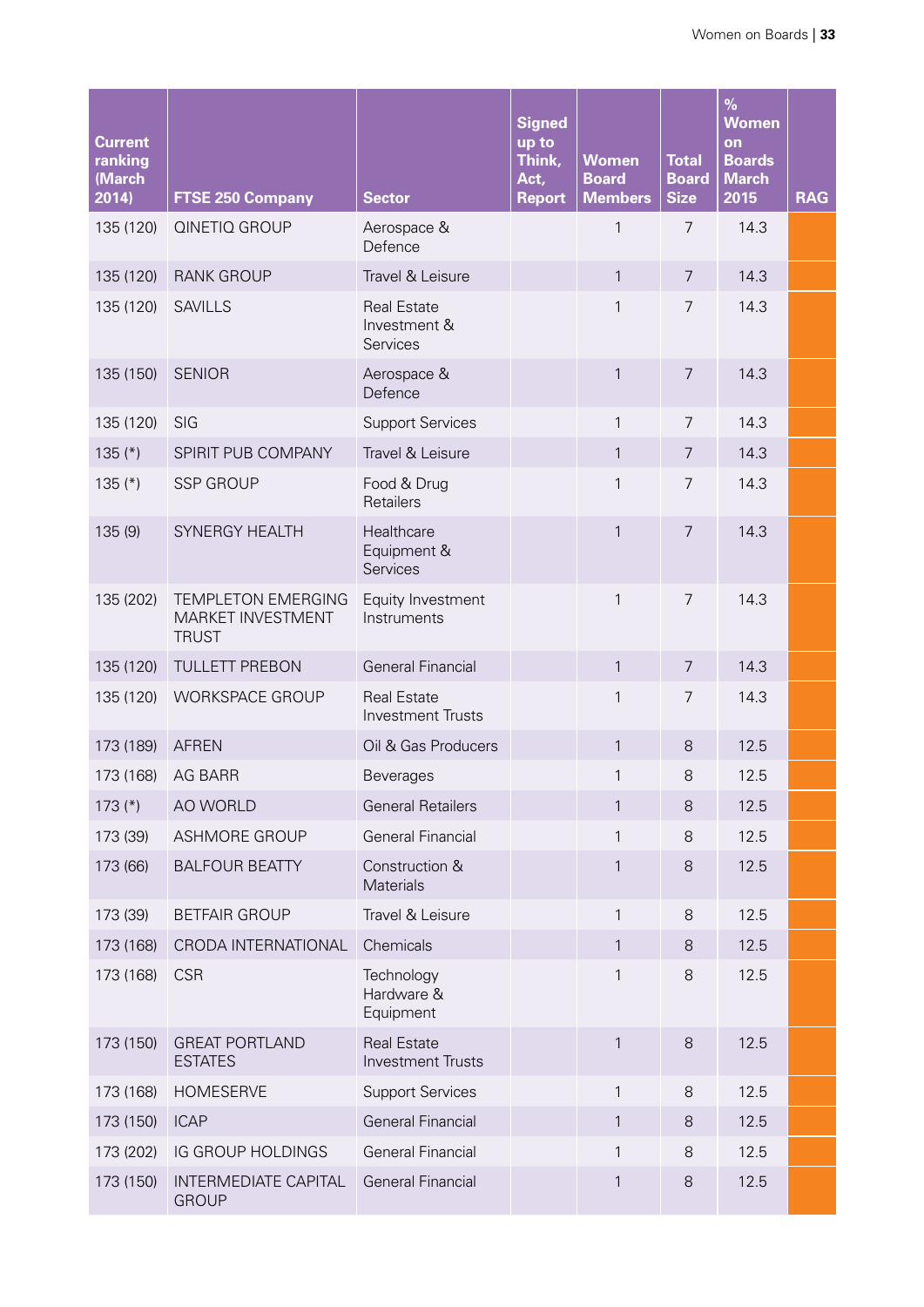| <b>Current</b><br>ranking<br>(March<br>2014) | <b>FTSE 250 Company</b>                           | <b>Sector</b>                                  | <b>Signed</b><br>up to<br>Think,<br>Act,<br><b>Report</b> | <b>Women</b><br><b>Board</b><br><b>Members</b> | <b>Total</b><br><b>Board</b><br><b>Size</b> | $\frac{9}{6}$<br><b>Women</b><br>on<br><b>Boards</b><br><b>March</b><br>2015 | <b>RAG</b> |
|----------------------------------------------|---------------------------------------------------|------------------------------------------------|-----------------------------------------------------------|------------------------------------------------|---------------------------------------------|------------------------------------------------------------------------------|------------|
| $173$ (*)                                    | <b>JUST RETIREMENT</b><br><b>GROUP</b>            | <b>General Financial</b>                       |                                                           | 1                                              | 8                                           | 12.5                                                                         |            |
| $173$ (*)                                    | <b>MELROSE INDUSTRIES</b>                         | Industrial<br>Engineering                      |                                                           | 1                                              | 8                                           | 12.5                                                                         |            |
| 173 (68)                                     | <b>OPHIR ENERGY</b>                               | Oil & Gas Producers                            |                                                           | 1                                              | 8                                           | 12.5                                                                         |            |
| 173 (202)                                    | PETRA DIAMONDS                                    | Mining                                         |                                                           | $\mathbf{1}$                                   | 8                                           | 12.5                                                                         |            |
| 173 (150)                                    | PREMIER FARNELL                                   | <b>Support Services</b>                        |                                                           | 1                                              | 8                                           | 12.5                                                                         |            |
| 173 (120)                                    | ULTRA ELECTRONICS<br><b>HOLDINGS</b>              | Aerospace &<br>Defence                         |                                                           | $\mathbf{1}$                                   | 8                                           | 12.5                                                                         |            |
| 173 (202)                                    | <b>VEDANTA RESOURCES</b>                          | Mining                                         |                                                           | 1                                              | 8                                           | 12.5                                                                         |            |
| 173 (168)                                    | <b>WS ATKINS</b>                                  | <b>Support Services</b>                        |                                                           | $\mathbf{1}$                                   | 8                                           | 12.5                                                                         |            |
| 194 (168)                                    | <b>BIG YELLOW GROUP</b>                           | <b>Real Estate</b><br><b>Investment Trusts</b> |                                                           | 1                                              | 9                                           | 11.1                                                                         |            |
| 194 (168)                                    | <b>BWIN.PARTY DIGITAL</b><br><b>ENTERTAINMENT</b> | Travel & Leisure                               |                                                           | $\mathbf{1}$                                   | $\overline{9}$                              | 11.1                                                                         |            |
| 194 (150)                                    | COMPUTACENTER                                     | Software &<br><b>Computer Services</b>         |                                                           | $\mathbf{1}$                                   | $\boldsymbol{9}$                            | 11.1                                                                         |            |
| 194 (202)                                    | <b>FIRSTGROUP</b>                                 | Travel & Leisure                               |                                                           | $\mathbf{1}$                                   | $\overline{9}$                              | 11.1                                                                         |            |
| 194 (202)                                    | <b>HANSTEEN HOLDINGS</b>                          | <b>Real Estate</b><br><b>Investment Trusts</b> |                                                           | $\mathbf{1}$                                   | 9                                           | 11.1                                                                         |            |
| 194 (202)                                    | <b>HIKMA</b><br>PHARMACEUTICALS                   | Pharmaceuticals &<br>Biotechnology             |                                                           | $\mathbf{1}$                                   | $\overline{9}$                              | 11.1                                                                         |            |
| 194 $(*)$                                    | <b>INFINIS ENERGY</b>                             | Electricity                                    |                                                           | 1                                              | 9                                           | 11.1                                                                         |            |
| 194 (54)                                     | <b>INTERNATIONAL</b><br>PERSONAL FINANCE          | <b>General Financial</b>                       |                                                           | 1                                              | $\boldsymbol{9}$                            | 11.1                                                                         |            |
| 194 (202)                                    | <b>IP GROUP</b>                                   | <b>General Financial</b>                       |                                                           | $\mathbf{1}$                                   | $\boldsymbol{9}$                            | 11.1                                                                         |            |
| 194 $(*)$                                    | <b>JUST EAT</b>                                   | <b>General Retailers</b>                       |                                                           | $\mathbf{1}$                                   | $9\,$                                       | 11.1                                                                         |            |
| 194 (168)                                    | <b>KAZ MINERALS</b>                               | Mining                                         |                                                           | $\mathbf{1}$                                   | $\boldsymbol{9}$                            | 11.1                                                                         |            |
| 194 (168)                                    | <b>MAN GROUP</b>                                  | <b>General Financial</b>                       |                                                           | $\mathbf{1}$                                   | $\boldsymbol{9}$                            | 11.1                                                                         |            |
| 194 (168)                                    | MILLENNIUM &<br><b>COPTHORNE HOTELS</b>           | Travel & Leisure                               |                                                           | 1                                              | $\boldsymbol{9}$                            | 11.1                                                                         |            |
| 194 (168)                                    | MITCHELLS & BUTLERS                               | Travel & Leisure                               |                                                           | $\mathbf{1}$                                   | $\overline{9}$                              | 11.1                                                                         |            |
| 194 (168)                                    | PARAGON GROUP OF<br><b>COMPANIES</b>              | <b>General Financial</b>                       |                                                           | 1                                              | $\boldsymbol{9}$                            | 11.1                                                                         |            |
| 194 $(*)$                                    | POUNDLAND GROUP                                   | <b>General Retailers</b>                       |                                                           | $\mathbf{1}$                                   | 9                                           | 11.1                                                                         |            |
| 194 (168)                                    | SPIRAX-SARCO<br><b>ENGINEERING</b>                | Industrial<br>Engineering                      |                                                           | 1                                              | $\boldsymbol{9}$                            | 11.1                                                                         |            |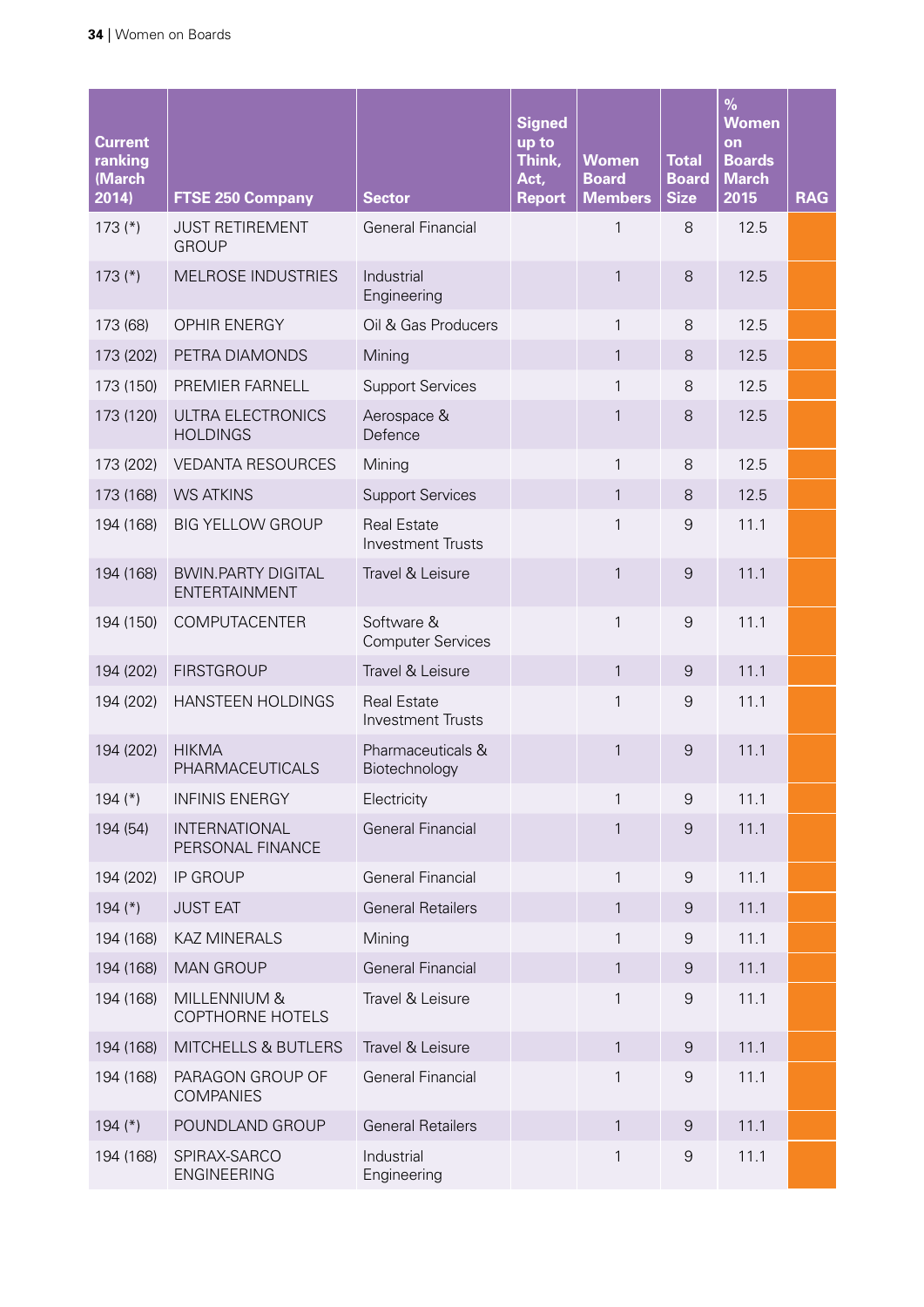| <b>Current</b><br>ranking<br>(March<br>2014) | <b>FTSE 250 Company</b>                            | <b>Sector</b>                                  | <b>Signed</b><br>up to<br>Think,<br>Act,<br><b>Report</b> | <b>Women</b><br><b>Board</b><br><b>Members</b> | <b>Total</b><br><b>Board</b><br><b>Size</b> | $\%$<br><b>Women</b><br>on<br><b>Boards</b><br><b>March</b><br>2015 | <b>RAG</b> |
|----------------------------------------------|----------------------------------------------------|------------------------------------------------|-----------------------------------------------------------|------------------------------------------------|---------------------------------------------|---------------------------------------------------------------------|------------|
| 194 $(*)$                                    | SPIRE HEALTHCARE<br><b>GROUP</b>                   | Healthcare<br>Equipment &<br>Services          |                                                           | 1                                              | 9                                           | 11.1                                                                |            |
| 194 $(*)$                                    | ZOOPLA PROPERTY<br><b>GROUP</b>                    | Media                                          |                                                           | $\mathbf{1}$                                   | $\overline{9}$                              | 11.1                                                                |            |
| $213$ (*)                                    | <b>ACACIA MINING</b>                               | Mining                                         |                                                           | $\mathbf{1}$                                   | 10                                          | 10.0                                                                |            |
| 213 (189)                                    | <b>CAPITAL &amp; COUNTIES</b><br><b>PROPERTIES</b> | <b>Real Estate</b><br>Investment &<br>Services |                                                           | $\mathbf{1}$                                   | 10                                          | 10.0                                                                |            |
| $213$ (*)                                    | CINEWORLD GROUP                                    | Travel & Leisure                               |                                                           | $\mathbf{1}$                                   | 10                                          | 10.0                                                                |            |
| 213 (202)                                    | ENTERTAINMENT ONE                                  | Media                                          |                                                           | $\mathbf{1}$                                   | 10                                          | 10.0                                                                |            |
| 213 (189)                                    | <b>EVRAZ</b>                                       | <b>Industrial Metals</b>                       |                                                           | $\mathbf{1}$                                   | 10                                          | 10.0                                                                |            |
| $213$ (*)                                    | <b>JIMMY CHOO</b>                                  | Personal Goods                                 |                                                           | $\mathbf{1}$                                   | 10                                          | 10.0                                                                |            |
| 213 (202)                                    | <b>MERLIN</b><br><b>ENTERTAINMENTS</b>             | Travel & Leisure                               |                                                           | 1                                              | 10                                          | 10.0                                                                |            |
| $213$ (*)                                    | <b>REDEFINE</b><br><b>INTERNATIONAL</b>            | <b>Real Estate</b><br>Investment &<br>Services |                                                           | $\mathbf{1}$                                   | 10                                          | 10.0                                                                |            |
| $213$ (*)                                    | <b>SAGA</b>                                        | <b>General Retailers</b>                       |                                                           | $\mathbf{1}$                                   | 10                                          | 10.0                                                                |            |
| 213 (189)                                    | <b>SEGRO</b>                                       | <b>Real Estate</b><br><b>Investment Trusts</b> |                                                           | $\mathbf{1}$                                   | 10                                          | 10.0                                                                |            |
| 223 (189)                                    | <b>INTERSERVE</b>                                  | <b>Support Services</b>                        |                                                           | $\mathbf{1}$                                   | 11                                          | 9.1                                                                 |            |
| 223 (195)                                    | JARDINE LLOYD<br>THOMPSON GROUP                    | Non-Life Insurance                             |                                                           | $\mathbf{1}$                                   | 11                                          | 9.1                                                                 |            |
| 225 (199)                                    | <b>BEAZLEY</b>                                     | Non-Life Insurance                             |                                                           | $\mathbf{1}$                                   | 12                                          | 8.3                                                                 |            |
| 225 (202)                                    | LONDONMETRIC<br><b>PROPERTY</b>                    | <b>Real Estate</b><br><b>Investment Trusts</b> |                                                           | $\mathbf{1}$                                   | 12                                          | 8.3                                                                 |            |
| 226 (199)                                    | DERWENT LONDON                                     | <b>Real Estate</b><br><b>Investment Trusts</b> |                                                           | $\mathbf{1}$                                   | 13                                          | 7.7                                                                 |            |
| 227 (202)                                    | 3I INFRASTRUCTURE                                  | Equity Investment<br>Instruments               |                                                           | $\overline{0}$                                 | $6\,$                                       | 0.0                                                                 |            |
| 227 (202)                                    | AL NOOR HOSPITALS<br><b>GROUP</b>                  | Healthcare<br>Equipment &<br>Services          |                                                           | $\mathsf{O}\xspace$                            | 11                                          | 0.0                                                                 |            |
| $227$ (*)                                    | <b>ALLIED MINDS</b>                                | <b>General Financial</b>                       |                                                           | $\mathbf 0$                                    | 5                                           | 0.0                                                                 |            |
| 227 (202)                                    | <b>BANK OF GEORGIA</b><br><b>HOLDINGS</b>          | <b>Banks</b>                                   |                                                           | $\mathbf 0$                                    | 8                                           | 0.0                                                                 |            |
| 227 (202)                                    | <b>BLUECREST ALLBLUE</b><br><b>FUND</b>            | Equity Investment<br>Instruments               |                                                           | $\mathsf{O}\xspace$                            | 5                                           | 0.0                                                                 |            |
| $227$ (*)                                    | <b>BRIT</b>                                        | Non-Life Insurance                             |                                                           | $\mathsf{O}\xspace$                            | 10                                          | 0.0                                                                 |            |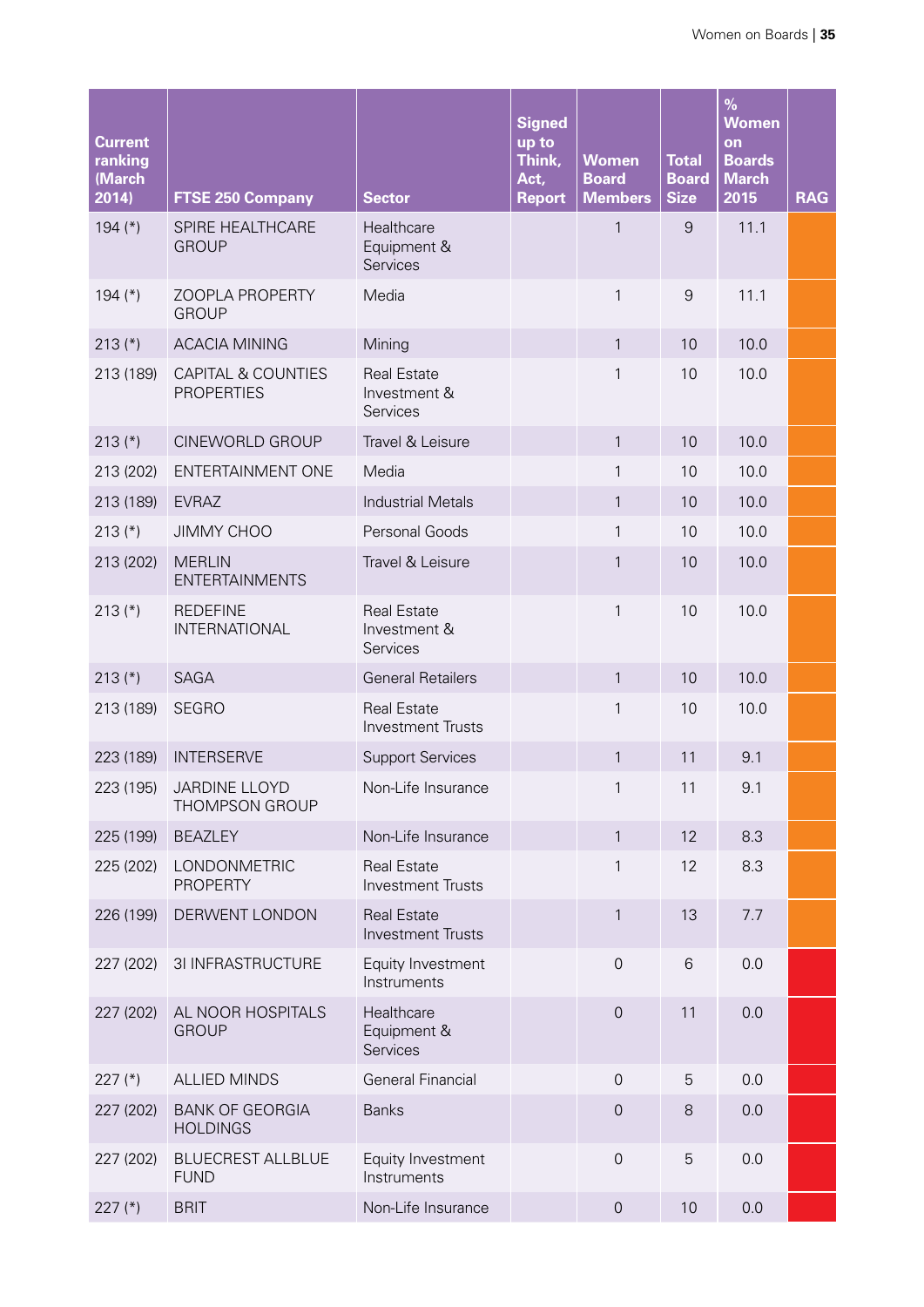| <b>Current</b><br>ranking<br>(March<br>2014) | <b>FTSE 250 Company</b>                                        | <b>Sector</b>                                  | <b>Signed</b><br>up to<br>Think,<br>Act,<br><b>Report</b> | <b>Women</b><br><b>Board</b><br><b>Members</b> | <b>Total</b><br><b>Board</b><br><b>Size</b> | $\frac{9}{6}$<br><b>Women</b><br>on<br><b>Boards</b><br><b>March</b><br>2015 | <b>RAG</b> |
|----------------------------------------------|----------------------------------------------------------------|------------------------------------------------|-----------------------------------------------------------|------------------------------------------------|---------------------------------------------|------------------------------------------------------------------------------|------------|
| 227 (202)                                    | CALEDONIA<br><b>INVESTMENTS</b>                                | Equity Investment<br>Instruments               |                                                           | $\overline{0}$                                 | 10                                          | 0.0                                                                          |            |
| 227 (202)                                    | <b>CENTAMIN</b>                                                | Mining                                         |                                                           | $\overline{0}$                                 | $\overline{7}$                              | 0.0                                                                          |            |
| 227 (202)                                    | CITY OF LONDON<br><b>INVESTMENT TRUST</b>                      | Equity Investment<br>Instruments               |                                                           | $\overline{0}$                                 | 5                                           | 0.0                                                                          |            |
| 227 (202)                                    | DAEJAN HOLDINGS                                                | <b>Real Estate</b><br>Investment &<br>Services |                                                           | $\overline{0}$                                 | 6                                           | 0.0                                                                          |            |
| 227 (202)                                    | <b>ENTERPRISE INNS</b>                                         | Travel & Leisure                               |                                                           | $\overline{0}$                                 | 6                                           | 0.0                                                                          |            |
| 227 (202)                                    | <b>GENUS</b>                                                   | Pharmaceuticals &<br>Biotechnology             |                                                           | $\overline{0}$                                 | 7                                           | 0.0                                                                          |            |
| 227 (202)                                    | HELLERMANNTYTON<br><b>GROUP</b>                                | Electronic &<br><b>Electrical Equipment</b>    |                                                           | $\overline{0}$                                 | 6                                           | 0.0                                                                          |            |
| 227 (202)                                    | <b>JD SPORTS FASHION</b>                                       | <b>General Retailers</b>                       |                                                           | $\overline{0}$                                 | $\overline{4}$                              | 0.0                                                                          |            |
| 227 $(*)$                                    | NOSTRUM OIL & GAS                                              | Oil & Gas Producers                            |                                                           | $\mathbf 0$                                    | $\boldsymbol{9}$                            | 0.0                                                                          |            |
| 227 (202)                                    | <b>PAYPOINT</b>                                                | <b>Support Services</b>                        |                                                           | $\mathbf 0$                                    | $\overline{9}$                              | 0.0                                                                          |            |
| 227 (202)                                    | PERPETUAL INCOME &<br><b>GROWTH INVESTMENT</b><br><b>TRUST</b> | Equity Investment<br>Instruments               |                                                           | $\overline{0}$                                 | 6                                           | 0.0                                                                          |            |
| 227 (202)                                    | PERSONAL ASSETS<br><b>TRUST</b>                                | Equity Investment<br>Instruments               |                                                           | $\overline{0}$                                 | 5                                           | 0.0                                                                          |            |
| 227 (202)                                    | RIVERSTONE ENERGY                                              | Equity Investment<br>Instruments               |                                                           | $\overline{0}$                                 | $\boldsymbol{9}$                            | 0.0                                                                          |            |
| 227 (202)                                    | SCOTTISH INVESTMENT<br><b>TRUST</b>                            | Equity Investment<br>Instruments               |                                                           | $\mathsf{O}\xspace$                            | 5                                           | 0.0                                                                          |            |
| 227 (168)                                    | SUPERGROUP                                                     | Personal Goods                                 |                                                           | $\mathbf 0$                                    | $\,8\,$                                     | 0.0                                                                          |            |
| 227 (202)                                    | <b>SYNTHOMER</b>                                               | Chemicals                                      |                                                           | $\boldsymbol{0}$                               | $9\,$                                       | 0.0                                                                          |            |
| 227 (202)                                    | TELECOM PLUS                                                   | <b>Fixed Line</b><br>Telecommunications        |                                                           | $\mathsf{O}\xspace$                            | 6                                           | 0.0                                                                          |            |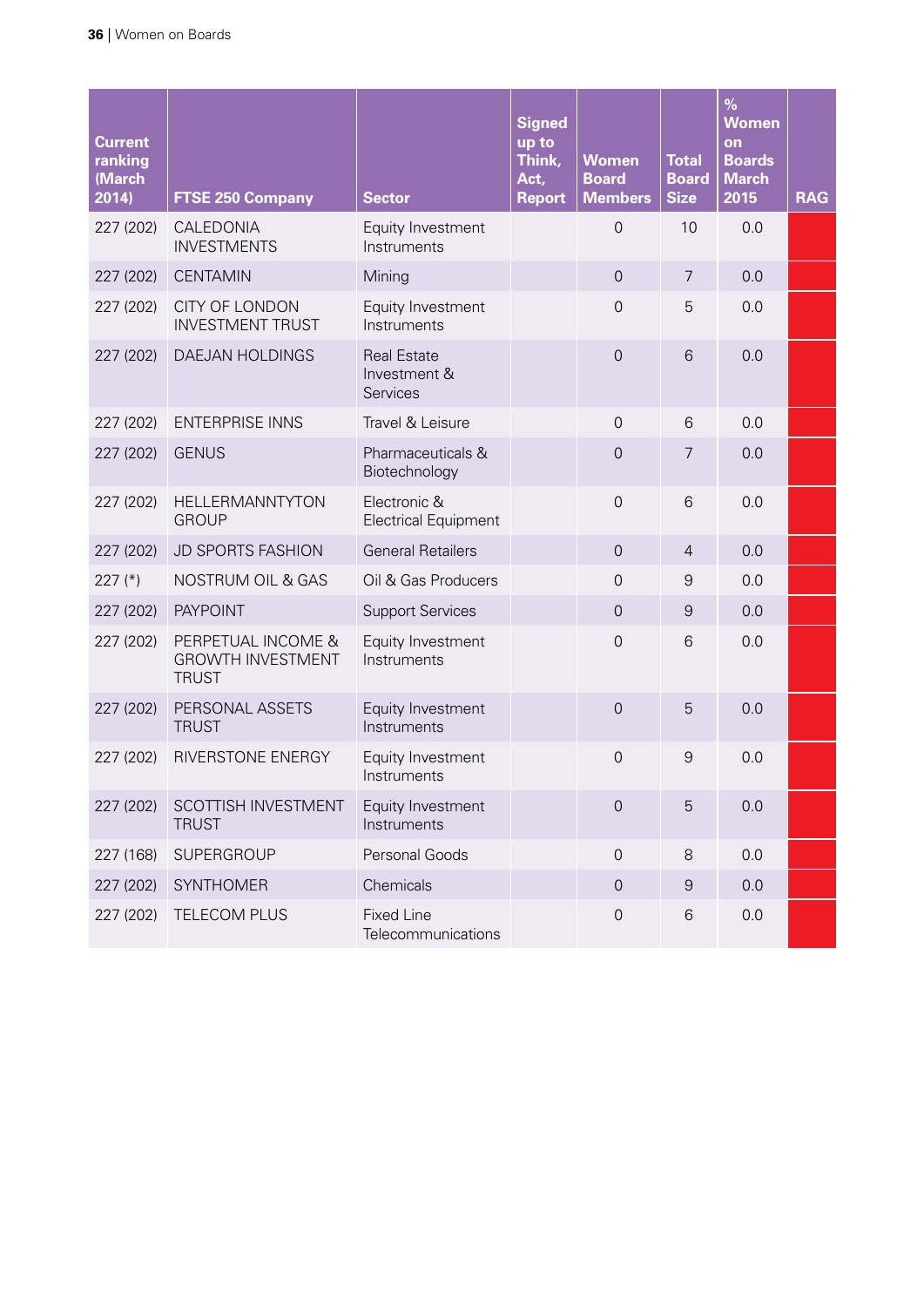# <span id="page-38-0"></span>**Appendix C – Research Published 2014/15**

Listed below are just some of the key reports that have been published in the last year:

- Business in the Community and PWC, Opportunity Now: Project 28-40 The Report, March 2014
- Business in the Community: Race for Opportunity, *Race at the Top; A Review of BAME Leadership in the UK,* June 2014
- • Catalyst, *New Global 2014 Catalyst Census: Women Board Directors,* January 2015
- • Cranfield University, *The Female FTSE Board Report 2015,* March 2015
- CIPD, *Gender Diversity in the Boardroom: Reach for the Top*, February 2015
- • Credit Suisse Research Institute, *Women in Senior Management,* September 2014
- • EEF, *Women in Manufacturing,* September 2014
- • Egon Zehnder, *2014 Egon Zehnder: European Board Diversity Analysis With Global Perspective,* October 2014
- • Equality and Human Rights Commission, *Appointments to Boards and Equality Law,* July 2014
- EY, Women. Fast Forward. The Time for Gender Parity is Now, February 2015
- EY, *Women on boards: global approaches to advancing diversity, July 2014*
- • Green Park, *Public Service Leadership 5000: A Review of Diversity in the UKs Public and Charities sectors,* September 2014
- • *McKinsey & Company: Diversity Matters,* 19 November 2014
- • McKinsey, *Realising the power of talented Women,* September 2014
- MSCI, *Executive Summary and Governance Issue Report: 2014 Survey of Women on Boards,* November 2014
- • OliverWyman, *Women in Financial Services: From Evolution to Revolution, The Time is Now,*  October 2014
- PwC and DECC, *Igniting change: building the pipeline of female leaders in energy,* February 2015
- Thomson Reuters, Climb to the top tracking gender diversity on corporate boards, October 2014
- • Women's Business Council, *Maximising women's contribution to future economic growth: one year on,* June 2014
- Women's Business Council Think Act report, November 2014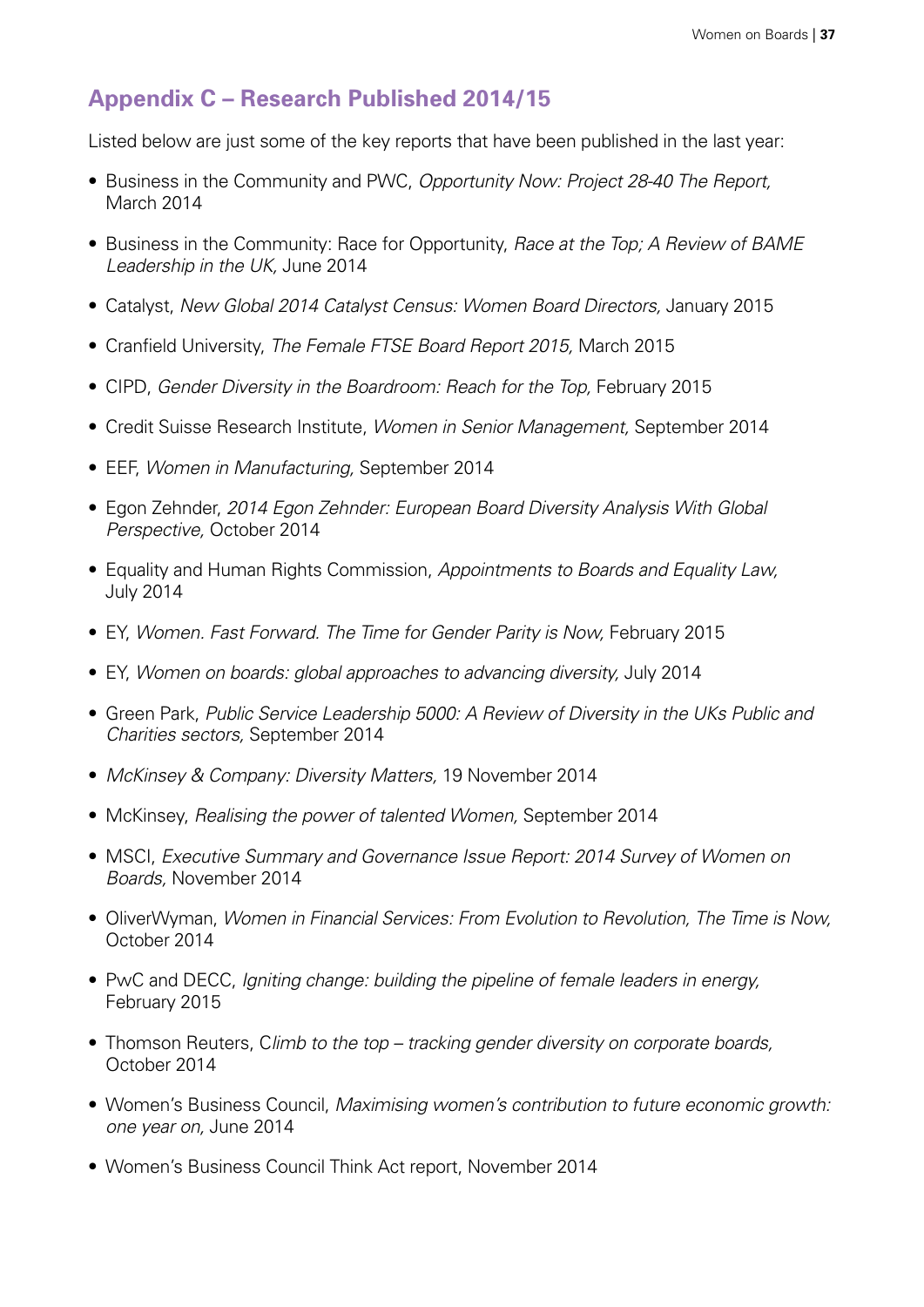**38** | Women on Boards

Notes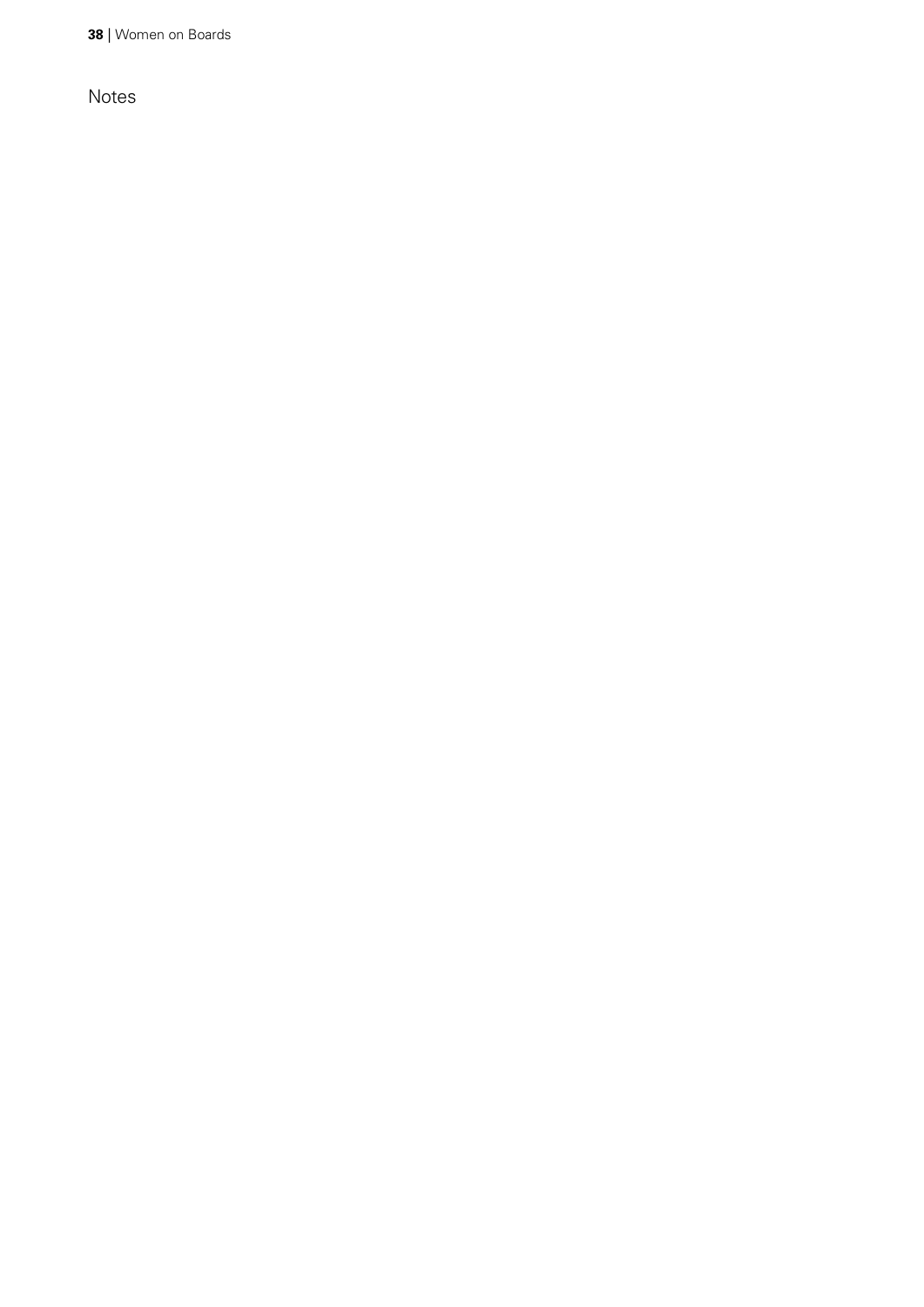Notes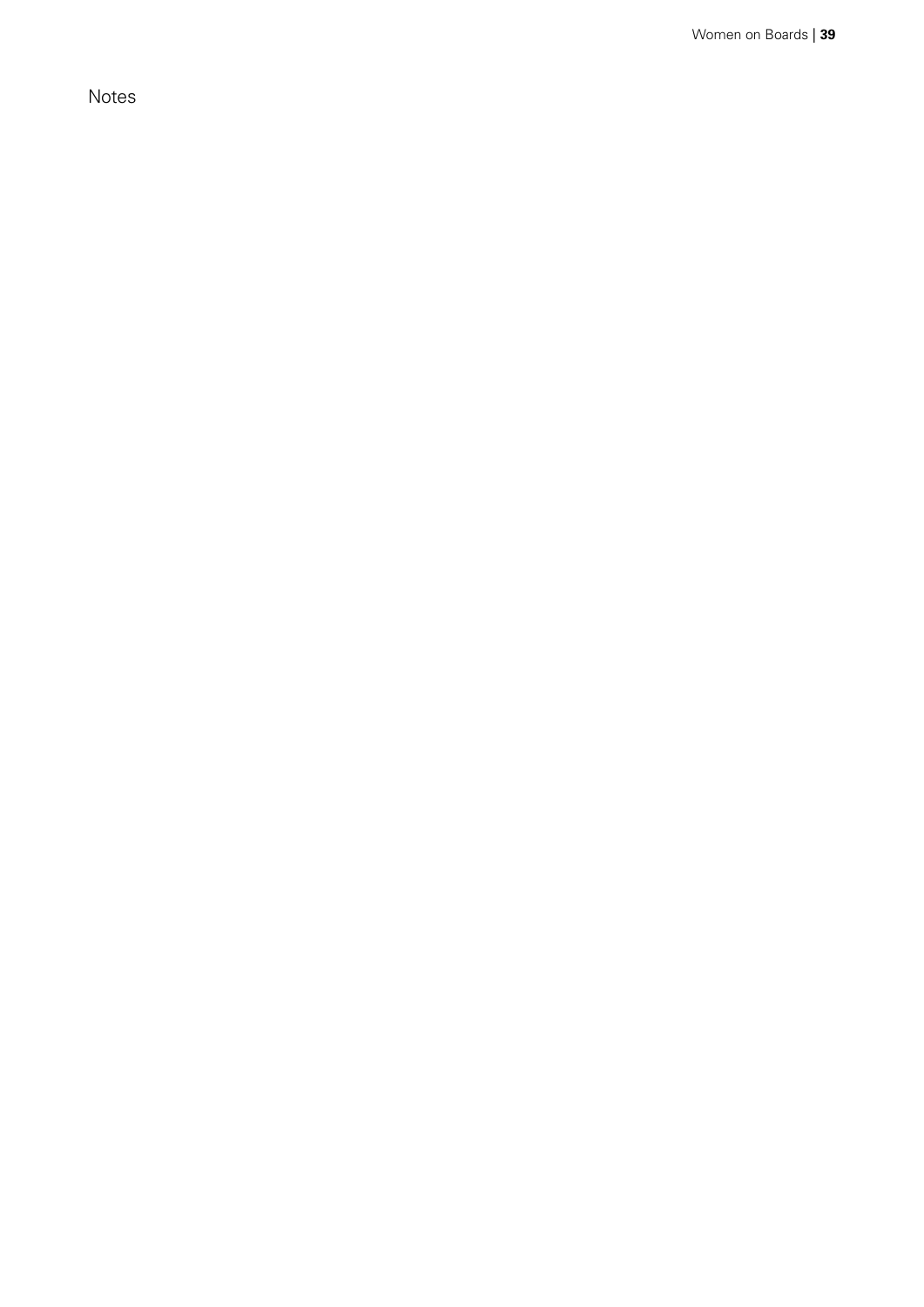**40** | Women on Boards

Notes